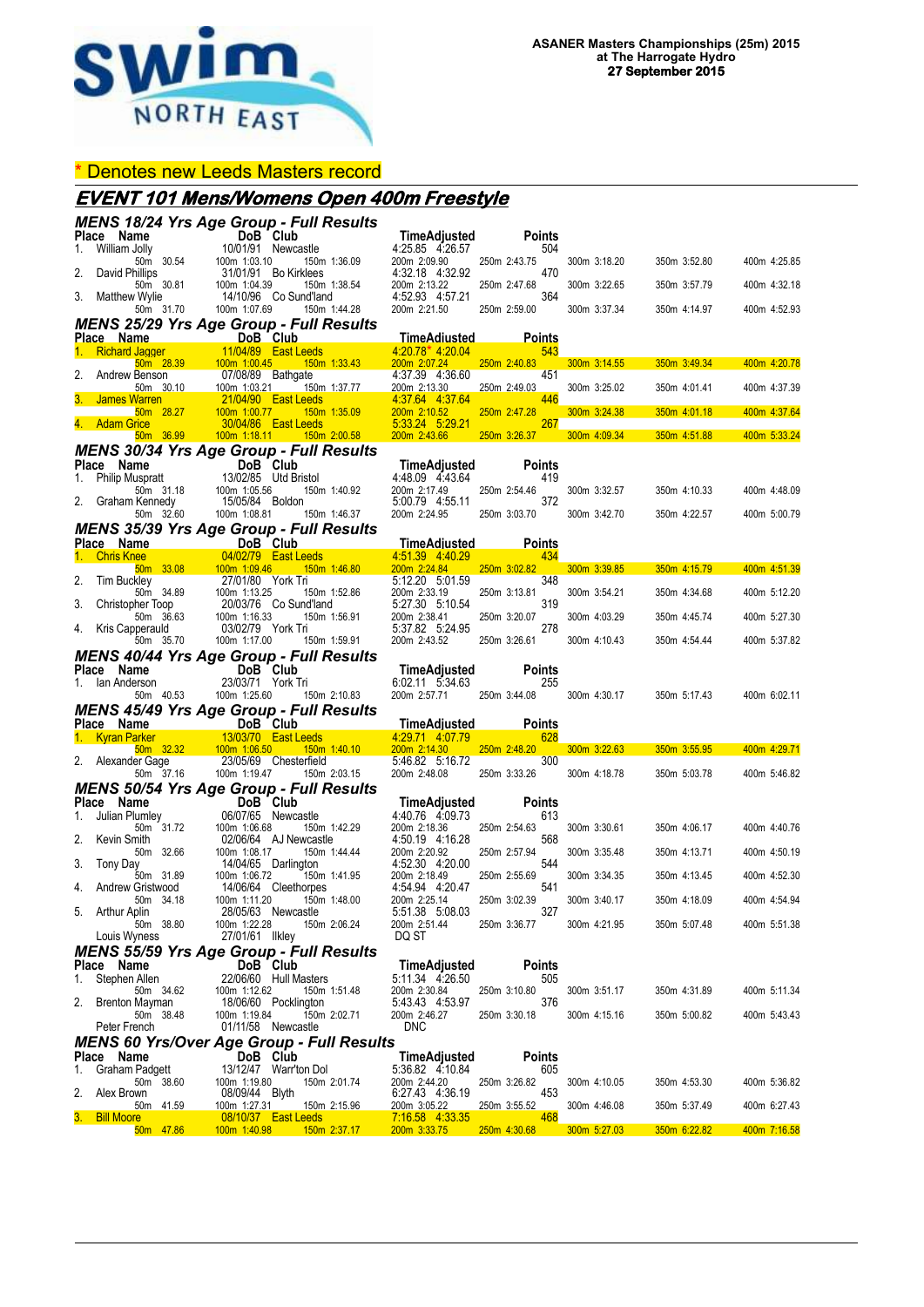

# **EVENT 101 Mens/Womens Open 400m Freestyle**

|    | MENS Combined Result - Full Results<br>Place Name |                                     | DoB Club                                     | <b>TimeAdjusted</b>                    | Points               |              |              |              |
|----|---------------------------------------------------|-------------------------------------|----------------------------------------------|----------------------------------------|----------------------|--------------|--------------|--------------|
| 1. | <b>Kyran Parker</b>                               |                                     | <b>13/03/70 East Leeds</b>                   | 4:29.71 4:07.79                        | 628                  |              |              |              |
| 2. | $50m$ 32.32<br>Julian Plumley                     | 100m 1:06.50                        | 150m 1:40.10<br>06/07/65 Newcastle           | 200m 2:14.30<br>4:40.76 4:09.73        | 250m 2:48.20<br>613  | 300m 3:22.63 | 350m 3:55.95 | 400m 4:29.71 |
|    | 50m 31.72                                         | 100m 1:06.68                        | 150m 1:42.29                                 | 200m 2:18.36                           | 250m 2:54.63         | 300m 3:30.61 | 350m 4:06.17 | 400m 4:40.76 |
| 3. | Graham Padgett<br>50m 38.60                       | 100m 1:19.80                        | 13/12/47 Warr'ton Dol<br>150m 2:01.74        | 5:36.82 4:10.84<br>200m 2:44.20        | 605<br>250m 3:26.82  | 300m 4:10.05 | 350m 4:53.30 | 400m 5:36.82 |
| 4. | Kevin Smith                                       |                                     | 02/06/64 AJ Newcastle                        | 4:50.19 4:16.28                        | 568                  |              |              |              |
| 5. | 50m 32.66<br>Tony Day                             | 100m 1:08.17                        | 150m 1:44.44<br>14/04/65 Darlington          | 200m 2:20.92<br>4:52.30 4:20.00        | 250m 2:57.94<br>544  | 300m 3:35.48 | 350m 4:13.71 | 400m 4:50.19 |
|    | 50m 31.89                                         | 100m 1:06.72                        | <u>150m 1:41.95</u>                          | 200m 2:18.49                           | 250m 2:55.69         | 300m 3:34.35 | 350m 4:13.45 | 400m 4:52.30 |
| 6. | <b>Richard Jagger</b><br>50m 28.39                | 100m 1:00.45                        | <b>11/04/89 East Leeds</b><br>$150m$ 1:33.43 | 4.20.78 4:20.04<br>200m 2:07.24        | 543<br>250m 2:40.83  | 300m 3:14.55 | 350m 3:49.34 | 400m 4:20.78 |
| 7. | Andrew Gristwood<br>50m 34.18                     | 100m 1:11.20                        | 14/06/64 Cleethorpes<br>150m 1:48.00         | 4:54.94 4:20.47<br>200m 2:25.14        | 541<br>250m 3:02.39  | 300m 3:40.17 | 350m 4:18.09 | 400m 4:54.94 |
| 8. | Stephen Allen                                     |                                     | 22/06/60 Hull Masters                        | 5:11.34 4:26.50                        | 505                  |              |              |              |
| 9. | 50m 34.62<br>William Jolly                        | 100m 1:12.62                        | 150m 1:51.48<br>10/01/91 Newcastle           | 200m 2:30.84<br>4:25.85 4:26.57        | 250m 3:10.80<br>504  | 300m 3:51.17 | 350m 4:31.89 | 400m 5:11.34 |
|    | 50m 30.54                                         | 100m 1:03.10                        | 150m 1:36.09                                 | 200m 2:09.90                           | 250m 2:43.75         | 300m 3:18.20 | 350m 3:52.80 | 400m 4:25.85 |
|    | 10. David Phillips<br>50m 30.81                   | 100m 1:04.39                        | 31/01/91 Bo Kirklees<br>150m 1:38.54         | 4:32.18 4:32.92<br>200m 2:13.22        | 470<br>250m 2:47.68  | 300m 3:22.65 | 350m 3:57.79 | 400m 4:32.18 |
|    | 11. Bill Moore<br>50m 47.86                       | 100m 1:40.98                        | 08/10/37 East Leeds<br>150m 2:37.17          | 7:16.58 4:33.35<br>200m 3:33.75        | 468<br>250m 4:30.68  | 300m 5:27.03 | 350m 6:22.82 | 400m 7:16.58 |
|    | 12. Alex Brown                                    | 08/09/44 Blyth                      |                                              | 6:27.43 4:36.19                        | 453                  |              |              |              |
|    | 50m 41.59<br>13. Andrew Benson                    | 100m 1:27.31                        | 150m 2:15.96<br>07/08/89 Bathgate            | 200m 3:05.22<br>4:37.39 4:36.60        | 250m 3:55.52<br>451  | 300m 4:46.08 | 350m 5:37.49 | 400m 6:27.43 |
|    | 50m 30.10                                         | 100m 1:03.21                        | 150m 1:37.77                                 | 200m 2:13.30                           | 250m 2:49.03         | 300m 3:25.02 | 350m 4:01.41 | 400m 4:37.39 |
|    | 14. James Warren<br>50m 28.27                     | 100m 1:00.77                        | 21/04/90 East Leeds<br>150m 1:35.09          | 4 37 64 4 37 64<br>200m 2:10.52        | 446<br>250m 2:47.28  | 300m 3:24.38 | 350m 4:01.18 | 400m 4:37.64 |
|    | 15. Chris Knee<br>$50m$ $33.08$                   | 100m 1:09.46                        | 04/02/79 East Leeds<br>150m 1:46.80          | 4 51 39 4 40 29<br>200m 2:24.84        | 434<br>250m 3:02.82  | 300m 3:39.85 | 350m 4:15.79 | 400m 4:51.39 |
|    | 16. Philip Muspratt                               |                                     | 13/02/85 Utd Bristol                         | 4:48.09 4:43.64                        | 419                  |              |              |              |
|    | 50m 31.18<br>17. Brenton Mayman                   | 100m 1:05.56                        | 150m 1:40.92<br>18/06/60 Pocklington         | 200m 2:17.49<br>5:43.43 4:53.97        | 250m 2:54.46<br>376  | 300m 3:32.57 | 350m 4:10.33 | 400m 4:48.09 |
|    | 50m 38.48                                         | 100m 1:19.84<br>15/05/84 Boldon     | 150m 2:02.71                                 | 200m 2:46.27                           | 250m 3:30.18         | 300m 4:15.16 | 350m 5:00.82 | 400m 5:43.43 |
|    | 18. Graham Kennedy<br>50m 32.60                   | 100m 1:08.81                        | 150m 1:46.37                                 | 5:00.79 4:55.11<br>200m 2:24.95        | 372<br>250m 3:03.70  | 300m 3:42.70 | 350m 4:22.57 | 400m 5:00.79 |
|    | 19. Matthew Wylie<br>50m 31.70                    | 100m 1:07.69                        | 14/10/96 Co Sund'land<br>150m 1:44.28        | 4:52.93 4:57.21<br>200m 2:21.50        | 364<br>250m 2:59.00  | 300m 3:37.34 | 350m 4:14.97 | 400m 4:52.93 |
|    | 20. Tim Buckley                                   | 27/01/80 York Tri                   |                                              | 5:12.20 5:01.59                        | 348                  |              |              |              |
|    | 50m 34.89<br>21. Arthur Aplin                     | 100m 1:13.25                        | 150m 1:52.86<br>28/05/63 Newcastle           | 200m 2:33.19<br>5:51.38 5:08.03        | 250m 3:13.81<br>327  | 300m 3:54.21 | 350m 4:34.68 | 400m 5:12.20 |
|    | 50m 38.80                                         | 100m 1:22.28                        | 150m 2:06.24                                 | 200m 2:51.44<br>5:27.30 5:10.54        | 250m 3:36.77<br>319  | 300m 4:21.95 | 350m 5:07.48 | 400m 5:51.38 |
|    | 22. Christopher Toop<br>50m 36.63                 | 100m 1:16.33                        | 20/03/76 Co Sund'land<br>150m 1:56.91        | 200m 2:38.41                           | 250m 3:20.07         | 300m 4:03.29 | 350m 4:45.74 | 400m 5:27.30 |
|    | 23. Alexander Gage<br>50m 37.16                   | 100m 1:19.47                        | 23/05/69 Chesterfield<br>150m 2:03.15        | 5:46.82 5:16.72<br>200m 2:48.08        | 300<br>250m 3:33.26  | 300m 4:18.78 | 350m 5:03.78 | 400m 5:46.82 |
|    | 24. Kris Capperauld                               | 03/02/79 York Tri                   |                                              | 5:37.82 5:24.95                        | 278                  |              |              |              |
|    | 50m 35.70<br>25. Adam Grice                       | 100m 1:17.00                        | 150m 1:59.91<br>30/04/86  East Leeds         | 200m 2:43.52<br>5:33.24 5:29.21        | 250m 3:26.61<br>267  | 300m 4:10.43 | 350m 4:54.44 | 400m 5:37.82 |
|    | 50m 36.99<br>26. Ian Anderson                     | $100m$ 1:18.11<br>23/03/71 York Tri | 150m 2:00.58                                 | 200m 2:43.66<br>6:02.11 5:34.63        | 250m 3:26.37<br>255  | 300m 4:09.34 | 350m 4:51.88 | 400m 5:33.24 |
|    | 50m 40.53                                         | 100m 1:25.60                        | 150m 2:10.83                                 | 200m 2:57.71                           | 250m 3:44.08         | 300m 4:30.17 | 350m 5:17.43 | 400m 6:02.11 |
|    | <b>WOMENS 18/24 Yrs Age Group - Full Results</b>  |                                     |                                              |                                        |                      |              |              |              |
|    | Place Name<br>1. Lucy Ellis                       |                                     | DoB Club<br>07/01/97 Co Sund'land            | TimeAdjusted<br>4:32.31 4:36.84        | <b>Points</b><br>607 |              |              |              |
|    | 50m 30.59<br>Lucy Recchia                         | 100m 1:03.96                        | 150m 1:38.11                                 | 200m 2:12.90                           | 250m 2:47.72         | 300m 3:22.85 | 350m 3:57.94 | 400m 4:32.31 |
|    | <b>WOMENS 25/29 Yrs Age Group - Full Results</b>  |                                     | 13/03/91 New Earswick                        | <b>DNC</b>                             |                      |              |              |              |
|    | Place Name                                        |                                     | DoB Club                                     | TimeAdjusted                           | <b>Points</b>        |              |              |              |
|    | 1. Helen Miller<br>50m 40.87                      | 08/10/90 York Tri<br>100m 1:25.52   | 150m 2:12.53                                 | 6:04.92 6:04.92<br>200m 2:59.62        | 265<br>250m 3:47.02  | 300m 4:34.17 | 350m 5:21.70 | 400m 6:04.92 |
|    | <b>WOMENS 35/39 Yrs Age Group - Full Results</b>  |                                     |                                              |                                        |                      |              |              |              |
| 1. | Place Name<br>Emma Wills                          |                                     | DoB Club<br>28/07/79 York City               | <b>TimeAdjusted</b><br>4:41.76 4:31.03 | <b>Points</b><br>647 |              |              |              |
|    | 50m 31.17                                         | 100m 1:05.03                        | 150m 1:40.30                                 | 200m 2:16.12                           | 250m 2:52.29         | 300m 3:28.90 | 350m 4:05.78 | 400m 4:41.76 |
| 2. | Elisabeth Yaneske<br>50m 36.37                    | 100m 1:14.56                        | 15/01/77 Sedgefield<br>150m 1:53.45          | 5:11.97 4:57.40<br>200m 2:32.74        | 490<br>250m 3:12.19  | 300m 3:52.06 | 350m 4:32.23 | 400m 5:11.97 |
|    | 3. Karen Dawson                                   |                                     | 06/08/76 East Leeds                          | 5:42.79 5:25.24                        | 374                  |              |              |              |
|    | 50m 39.35<br>Catherine Green                      | 100m 1:22.19<br>26/01/80 Blyth      | 150m 2:05.98                                 | 200m 2:49.99<br><b>DNC</b>             | 250m 3:33.72         | 300m 4:17.33 | 350m 5:01.07 | 400m 5:42.79 |
|    | <b>WOMENS 50/54 Yrs Age Group - Full Results</b>  |                                     |                                              |                                        |                      |              |              |              |
| 1. | Place Name<br>Pauline Foot                        | 03/09/65 York Tri                   | DoB Club                                     | TimeAdjusted<br>5:48.85 5:10.30        | <b>Points</b><br>431 |              |              |              |
|    | 50m 39.82                                         | 100m 1:23.43                        | 150m 2:06.91                                 | 200m 2:50.61                           | 250m 3:35.03         | 300m 4:19.22 | 350m 5:04.36 | 400m 5:48.85 |
|    | 2. Jayne Dresser<br>$50m$ 42.62                   | 100m 1:28.57                        | 18/04/63   East Leeds<br>$150m$ 2:17.00      | 6:17.33 5:30.77<br>200m 3:05.40        | 356<br>250m 3:53.46  | 300m 4:41.75 | 350m 5:30.92 | 400m 6:17.33 |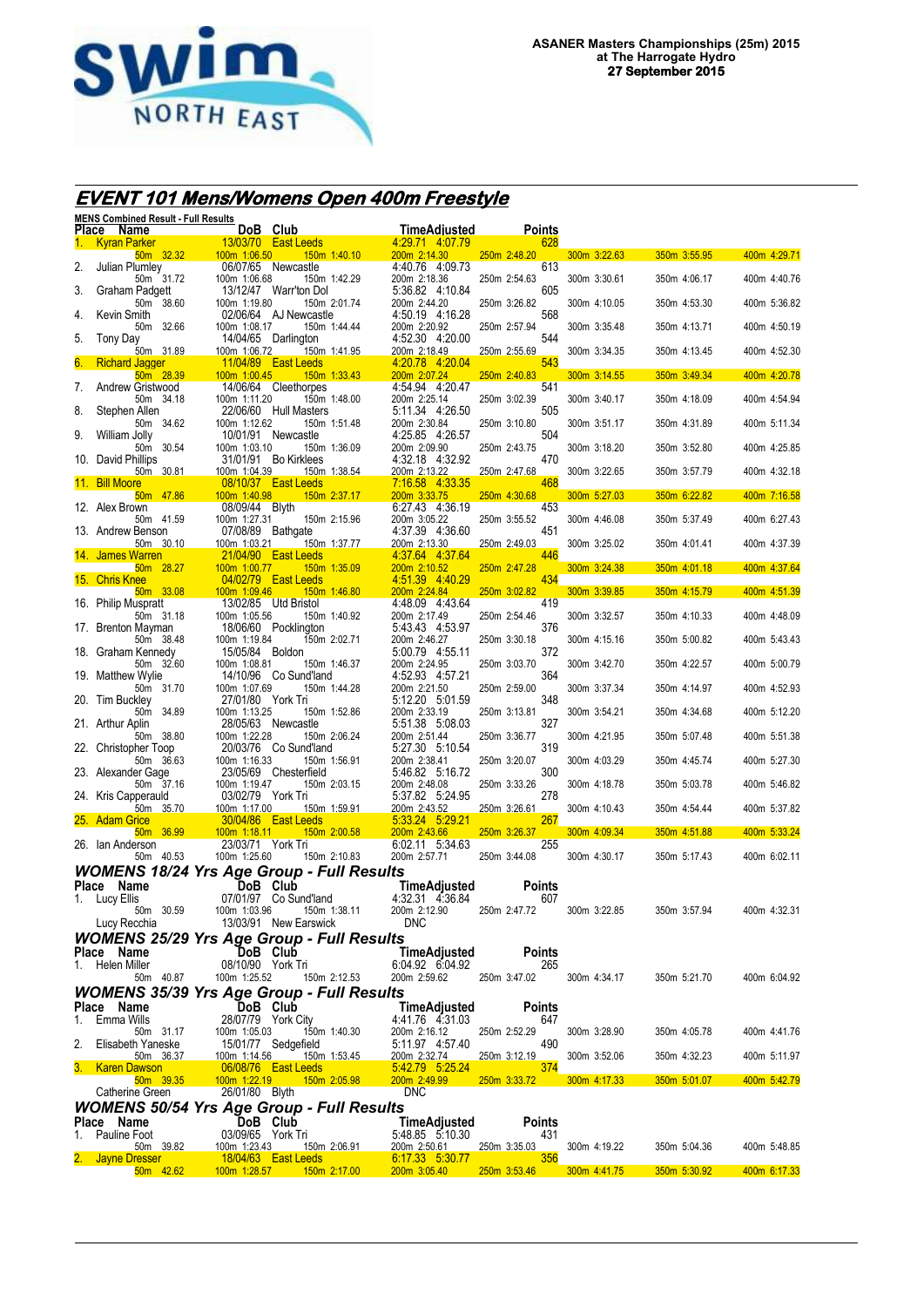

# **EVENT 101 Mens/Womens Open 400m Freestyle**

|    | <b>WOMENS 55/59 Yrs Age Group - Full Results</b> |                                                  |                                 |                     |              |              |              |  |  |  |  |  |
|----|--------------------------------------------------|--------------------------------------------------|---------------------------------|---------------------|--------------|--------------|--------------|--|--|--|--|--|
|    | Place Name                                       | DoB Club                                         | TimeAdjusted                    | <b>Points</b>       |              |              |              |  |  |  |  |  |
|    | 1. Verity Dobbie                                 | 02/12/59 Consett                                 | 5:40.36 4:48.87                 | 535                 |              |              |              |  |  |  |  |  |
|    | 50m 39.68                                        | 100m 1:22.28<br>150m 2:05.52                     | 200m 2:49.20                    | 250m 3:32.27        | 300m 4:15.70 | 350m 4:58.86 | 400m 5:40.36 |  |  |  |  |  |
|    | 2. Carol Boagey                                  | 04/09/59 AFSHartlepol                            | 6:03.94 5:08.89                 | 437                 |              |              |              |  |  |  |  |  |
|    | 50m 40.07                                        | 100m 1:24.81<br>150m 2:10.72                     | 200m 2:57.26                    | 250m 3:44.28        | 300m 4:31.55 | 350m 5:18.84 | 400m 6:03.94 |  |  |  |  |  |
|    | Alison Christian                                 | 23/03/60 Tynemouth                               | <b>DNC</b>                      |                     |              |              |              |  |  |  |  |  |
|    | <b>WOMENS Combined Result - Full Results</b>     |                                                  |                                 |                     |              |              |              |  |  |  |  |  |
|    | Place Name                                       | DoB Club                                         | TimeAdiusted                    | Points              |              |              |              |  |  |  |  |  |
|    | Emma Wills                                       | 28/07/79<br>York City                            | 4:41.76 4:31.03                 | 647                 |              |              |              |  |  |  |  |  |
|    | 50m 31.17                                        | 100m 1:05.03<br>150m 1:40.30                     | 200m 2:16.12                    | 250m 2:52.29        | 300m 3:28.90 | 350m 4:05.78 | 400m 4:41.76 |  |  |  |  |  |
| 2. | Lucy Ellis                                       | 07/01/97 Co Sund'land                            | 4:32.31 4:36.84                 | 607                 |              |              |              |  |  |  |  |  |
|    | 50m 30.59<br>3. Verity Dobbie                    | 100m 1:03.96<br>150m 1:38.11<br>02/12/59 Consett | 200m 2:12.90<br>5:40.36 4:48.87 | 250m 2:47.72<br>535 | 300m 3:22.85 | 350m 3:57.94 | 400m 4:32.31 |  |  |  |  |  |
|    | 50m 39.68                                        | 100m 1:22.28<br>150m 2:05.52                     | 200m 2:49.20                    | 250m 3:32.27        | 300m 4:15.70 | 350m 4:58.86 | 400m 5:40.36 |  |  |  |  |  |
| 4. | Elisabeth Yaneske                                | 15/01/77 Sedgefield                              | 5:11.97 4:57.40                 | 490                 |              |              |              |  |  |  |  |  |
|    | 50m 36.37                                        | 150m 1:53.45<br>100m 1:14.56                     | 200m 2:32.74                    | 250m 3:12.19        | 300m 3:52.06 | 350m 4:32.23 | 400m 5:11.97 |  |  |  |  |  |
| 5. | Carol Boagey                                     | 04/09/59 AFSHartlepol                            | 6:03.94 5:08.89                 | 437                 |              |              |              |  |  |  |  |  |
|    | 50m 40.07                                        | 100m 1:24.81<br>150m 2:10.72                     | 200m 2:57.26                    | 250m 3:44.28        | 300m 4:31.55 | 350m 5:18.84 | 400m 6:03.94 |  |  |  |  |  |
|    | 6. Pauline Foot                                  | 03/09/65 York Tri                                | 5:48.85 5:10.30                 | 431                 |              |              |              |  |  |  |  |  |
|    | 50m 39.82                                        | 100m 1:23.43<br>150m 2:06.91                     | 200m 2:50.61                    | 250m 3:35.03        | 300m 4:19.22 | 350m 5:04.36 | 400m 5:48.85 |  |  |  |  |  |
| 7. | <b>Karen Dawson</b>                              | 06/08/76 East Leeds                              | 5:42.79 5:25.24                 | 374                 |              |              |              |  |  |  |  |  |
|    | 50m 39.35                                        | $100m$ 1:22.19<br>150m 2:05.98                   | 200m 2:49.99                    | 250m 3:33.72        | 300m 4:17.33 | 350m 5:01.07 | 400m 5:42.79 |  |  |  |  |  |
|    | 8. Jayne Dresser                                 | 18/04/63  East Leeds                             | 6:17.33 5:30.77                 | 356                 |              |              |              |  |  |  |  |  |
|    | 50m 42.62                                        | 100m 1:28.57<br>150m 2:17.00                     | 200m 3:05.40                    | 250m 3:53.46        | 300m 4:41.75 | 350m 5:30.92 | 400m 6:17.33 |  |  |  |  |  |
| 9. | Helen Miller                                     | 08/10/90 York Tri                                | 6:04.92 6:04.92                 | 265                 |              |              |              |  |  |  |  |  |
|    | 40.87<br>50 <sub>m</sub>                         | 150m 2:12.53<br>100m 1:25.52                     | 200m 2:59.62                    | 250m 3:47.02        | 300m 4:34.17 | 350m 5:21.70 | 400m 6:04.92 |  |  |  |  |  |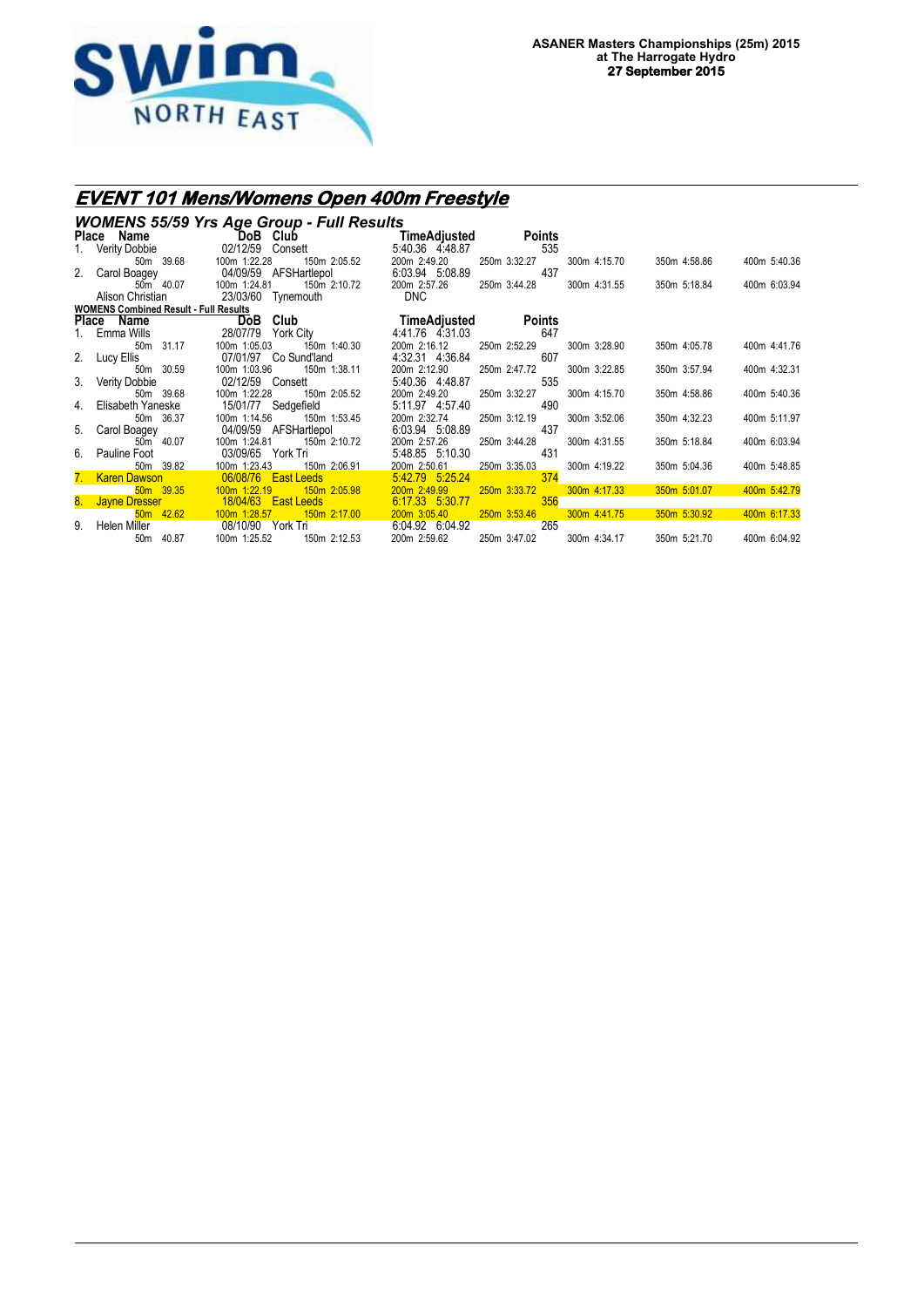

| <i>EVENT</i>                                                            | 102        | Mens                 | <u>Open</u>                      | 50m                      |                      | Breaststroke          |
|-------------------------------------------------------------------------|------------|----------------------|----------------------------------|--------------------------|----------------------|-----------------------|
| 18/24                                                                   | <b>Yrs</b> | Age                  | Group                            |                          | Full                 | <b>Results</b>        |
| Place<br>Name                                                           |            | DoB                  | Club                             |                          | TimeAdjusted         | Points                |
| 1.<br>Kieran Peart                                                      |            | 02/05/97             | Co Sund'land                     | 32.93                    | 33.48                | 428<br>375            |
| 2.<br>Joshua Campbell<br>3.<br>Jack Bridge                              |            | 06/06/97<br>12/05/94 | Co Sund'land<br>Co Sund'land     | 34.43<br>35.02           | 35.00<br>35.38       | 363                   |
| Joel Hudson<br>4.                                                       |            | 15/05/97             | Chesterfield                     | 36.58                    | 37.19                | 312                   |
| 25/29                                                                   | Yrs        | Aqe                  | Group                            |                          | Full                 | <b>Results</b>        |
| Place<br>Name                                                           |            | <b>DoB</b>           | Club                             |                          | <b>TimeAdjusted</b>  | Points                |
| Andrew Benson<br>1.                                                     |            | 07/08/89             | Bathgate                         | 32.02                    | 31.93                | 494                   |
| 2.<br>lain Hodgson<br>3.<br><b>Richard Jagger</b>                       |            | 17/05/89<br>11/04/89 | Darlington<br><b>East Leeds</b>  | 33.13<br>33.29           | 33.04<br>33.20       | 446<br>439            |
| 4.<br>Shane Hassall                                                     |            | 02/02/88             | Darlington                       | 34.50                    | 34.30                | 398                   |
| 5.<br><b>James Warren</b>                                               |            | 21/04/90             | <b>East Leeds</b>                | 34.61                    | 34.61                | 388                   |
| 6.<br>Jack Chambers                                                     |            | 13/04/88             | Chesterfield                     | 35.81                    | 35.60                | 356                   |
| Paul Love<br>7.<br>30/34                                                |            | 20/05/88             | Darlington M                     | 36.29                    | 36.08<br><b>Full</b> | 342<br><b>Results</b> |
| Place Name                                                              | Yrs        | Age<br><u>DoB.</u>   | Group<br>Club.                   |                          | <u>TimeAdiusted</u>  | <b>Points</b>         |
| <b>Alistair Crawford</b><br>1.                                          |            | 01/02/84             | <b>East Leeds</b>                | 30.25"                   | 29.68                | 615                   |
| 2.<br>Alexander Pitcher                                                 |            | 24/10/83             | Harrogate                        | 31.74                    | 31.03                | 538                   |
| 35/39                                                                   | Yrs        | Age                  | Group                            |                          | Full                 | <b>Results</b>        |
| Name<br>Place                                                           |            | DoB                  | Club                             |                          | TimeAdjusted         | Points                |
| Daniel Dawson<br>1.<br>Neil Shutt                                       |            | 30/04/76<br>30/10/76 | Colne<br>Co Sund'land            | 39.27<br>D               | 37.26<br>N           | 311<br>С              |
| 40/44                                                                   | Yrs        | Age                  | Group                            |                          | Full                 | Results               |
| Place<br>Name                                                           |            | DoB                  | Club                             |                          | TimeAdjusted         | Points                |
| Jon Blackburn<br>1.                                                     |            | 08/04/75             | Stockton                         | 38.60                    | 36.44                | 332                   |
| Simon Hall                                                              |            | 14/03/73             | Barrow LD                        | <b>DNC</b>               |                      |                       |
| 45/49                                                                   | Yrs        | Aqe                  | Group                            |                          | <i><b>Full</b></i>   | Results               |
| Place Name                                                              |            | DoB                  | Club                             |                          | TimeAdiusted         | <u>Points</u>         |
| 1.<br><b>Paul Clemence</b><br>$\overline{2}$ .<br><b>Philip Croxall</b> |            | 19/06/70<br>12/01/69 | <b>East Leeds</b><br>Colne       | $33.02*$<br>36.48        | 30.34<br>33.31       | 576<br>435            |
| 3.<br>Mark Newby                                                        |            | 24/04/70             | Copeland                         | 39.95                    | 36.70                | 325                   |
| 4.<br>Mark Mayes                                                        |            | 03/01/66             | AFSHartlepol                     | 42.18                    | 37.78                | 298                   |
| John Boyer                                                              |            | 09/09/66<br>10/08/66 | Darlington M<br>East Leeds       | <b>DNC</b><br><b>DNC</b> |                      |                       |
| Stuart Hoyle<br>50/54                                                   | Yrs        |                      |                                  |                          |                      | <b>Results</b>        |
| Place<br>Name                                                           |            | Age<br>DoB           | Group<br>Club                    |                          | Full<br>TimeAdjusted | Points                |
| Craig Heggie<br>1.                                                      |            | 23/02/62             | Copeland                         | 35.49                    | 30.87                | 547                   |
| 2.<br>Steven Goodall                                                    |            | 30/07/65             | Chesterfield                     | 37.77                    | 33.60                | 424                   |
| 3.<br>Anthony Fawthrop                                                  |            | 09/06/62             | Bo Kirklees                      | 38.65                    | 33.62                | 423                   |
| 4.<br>Stephen Tyler<br>55/59                                            |            | 28/04/64             | Colne                            | 40.62                    | 35.87<br>Full        | 348                   |
| Place<br>Name                                                           | Yrs        | Aqe<br>DoB           | Group<br>Club                    |                          | TimeAdjusted         | Results<br>Points     |
| David Bradford<br>1.                                                    |            | 04/03/58             | Chesterfield                     | 37.40                    | 31.46                | 517                   |
| <b>60 Yrs/Over</b>                                                      |            | Age                  | Group                            |                          | Full                 | <b>Results</b>        |
| Place Name                                                              |            | DoB                  | Club                             |                          | <b>TimeAdjusted</b>  | Points                |
| 1.<br>Raymond Butters                                                   |            | 28/12/51             | RichmondDale                     | 41.17                    | 32.25                | 479                   |
| 2.<br>John Sawyers<br>3.<br>Norman Stephenson                           |            | 09/04/43<br>10/07/44 | Newcastle<br>Co Sund'land        | 42.77<br>44.26           | 30.01<br>31.55       | 595<br>512            |
| 4.<br><b>Bill Moore</b>                                                 |            | 08/10/37             | <b>East Leeds</b>                | <u>46.87</u>             | <b>29.35</b>         | 636                   |
| <b>Kevin Sellors</b><br>5.                                              |            | 08/09/50             | Matlock                          | 47.25                    | 36.57                | 329                   |
| Graeme Shutt                                                            |            | 27/01/49             | Co Sund'land                     | <b>DNC</b>               |                      |                       |
| George Jackson<br>Combined                                              |            | 10/09/45<br>Result   | East Anglian                     | <b>DNC</b>               | Full                 | <b>Results</b>        |
| Place<br>Name                                                           |            | DoB                  | Club                             |                          | <b>TimeAdjusted</b>  | Points                |
| 1.<br><b>Bill Moore</b><br>$\overline{2}$ .                             |            | 08/10/37             | East Leeds                       | 46.87<br>30.25           | 29.35                | 636<br>615            |
| <b>Alistair Crawford</b><br>3.<br>John Sawyers                          |            | 01/02/84<br>09/04/43 | <b>East Leeds</b><br>Newcastle   | 42.77                    | 29.68<br>30.01       | 595                   |
| 4.<br><b>Paul Clemence</b>                                              |            | 19/06/70             | <b>East Leeds</b>                | 33.02                    | 30.34                | 576                   |
| 5.<br>Craig Heggie                                                      |            | 23/02/62             | Copeland                         | 35.49                    | 30.87                | 547                   |
| Alexander Pitcher<br>6.<br>David Bradford<br>7.                         |            | 24/10/83<br>04/03/58 | Harrogate<br>Chesterfield        | 31.74<br>37.40           | 31.03<br>31.46       | 538<br>517            |
| 8.<br>Norman Stephenson                                                 |            | 10/07/44             | Co Sund'land                     | 44.26                    | 31.55                | 512                   |
| 9.<br>Andrew Benson                                                     |            | 07/08/89             | <b>Bathgate</b>                  | 32.02                    | 31.93                | 494                   |
| 10. Raymond Butters                                                     |            | 28/12/51             | RichmondDale                     | 41.17                    | 32.25                | 479                   |
| 11. Iain Hodgson<br><b>Richard Jagger</b><br>12.                        |            | 17/05/89<br>11/04/89 | Darlington<br><b>East Leeds</b>  | <u>33.13</u><br>33.29    | 33.04<br>33.20       | 446<br>439            |
| 13. Philip Croxall                                                      |            | 12/01/69             | Colne                            | 36.48                    | 33.31                | 435                   |
| 14. Kieran Peart                                                        |            | 02/05/97             | Co Sund'land                     | 32.93                    | 33.48                | 428                   |
| 15. Steven Goodall                                                      |            | 30/07/65             | Chesterfield                     | 37.77                    | 33.60                | 424                   |
| 16. Anthony Fawthrop<br>17. Shane Hassall                               |            | 09/06/62<br>02/02/88 | <b>Bo Kirklees</b><br>Darlington | 38.65<br><u>34.50</u>    | 33.62<br>34.30       | 423<br>398            |
| 18. James Warren                                                        |            | 21/04/90             | <b>East Leeds</b>                | 34.61                    | 34.61                | 388                   |
| 19. Joshua Campbell                                                     |            | 06/06/97             | Co Sund'land                     | 34.43                    | 35.00                | 375                   |
| 20.<br>Jack Bridge<br>21.<br>Jack Chambers                              |            | 12/05/94<br>13/04/88 | Co Sund'land<br>Chesterfield     | 35.02<br>35.81           | 35.38<br>35.60       | 363<br>356            |
| 22. Stephen Tyler                                                       |            | 28/04/64             | Colne                            | 40.62                    | 35.87                | 348                   |
| 23. Paul Love                                                           |            | 20/05/88             | Darlington M                     | 36.29                    | 36.08                | 342                   |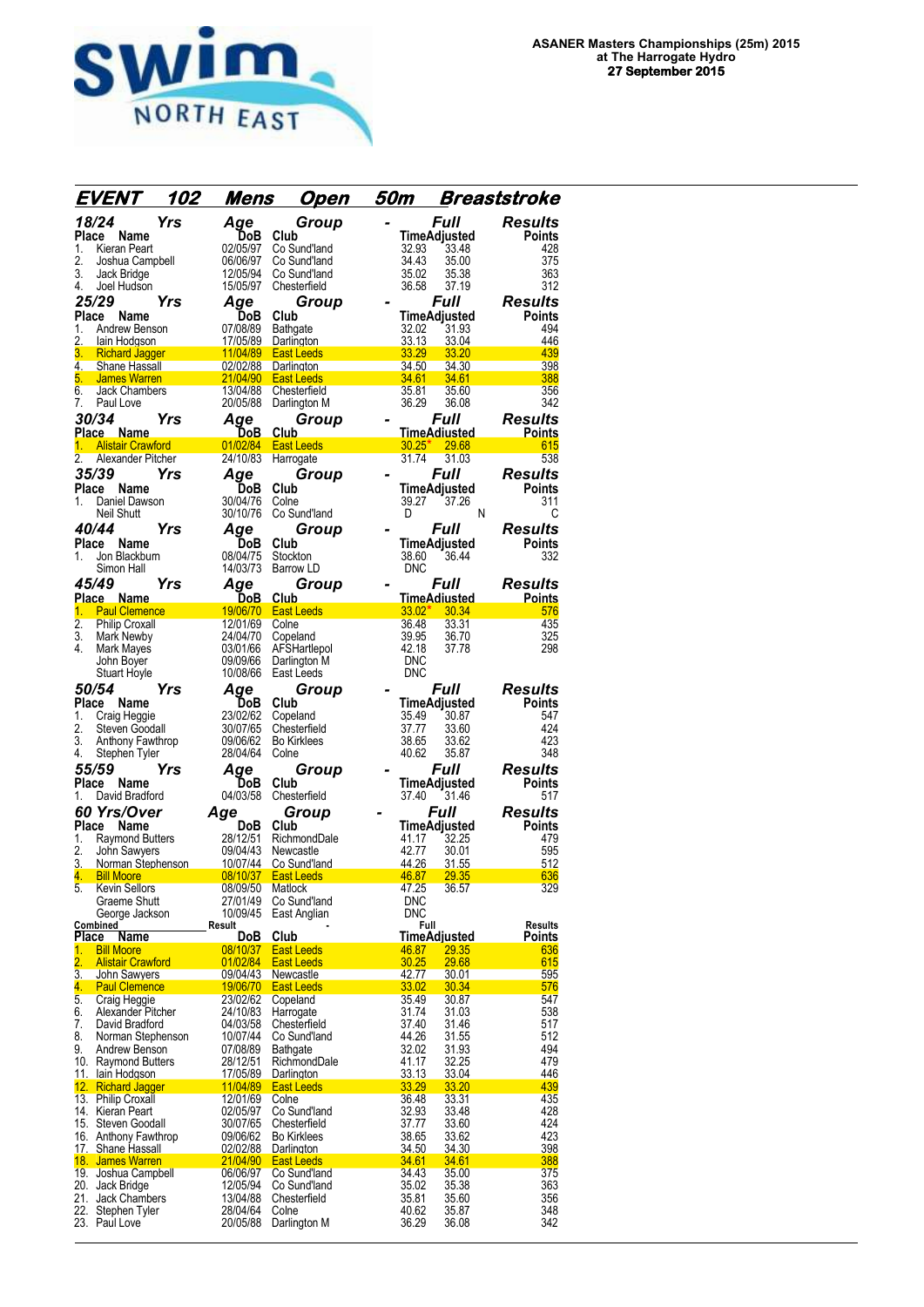

|                     | EVENT                                  | 102 | Mens                 | <u>Open</u>                | 50m            |                     | Breaststroke        |
|---------------------|----------------------------------------|-----|----------------------|----------------------------|----------------|---------------------|---------------------|
|                     | 24. Jon Blackburn                      |     | 08/04/75             | Stockton                   | 38.60          | 36.44               | 332                 |
|                     | 25. Kevin Sellors                      |     | 08/09/50             | Matlock                    | 47.25          | 36.57               | 329                 |
|                     | 26. Mark Newby                         |     | 24/04/70             | Copeland                   | 39.95          | 36.70               | 325                 |
|                     | 27. Joel Hudson                        |     | 15/05/97             | Chesterfield               | 36.58          | 37.19               | 312                 |
|                     | 28. Daniel Dawson                      |     | 30/04/76             | Colne                      | 39.27          | 37.26               | 311                 |
|                     | 29. Mark Mayes                         |     | 03/01/66             | AFSHartlepol               | 42.18          | 37.78               | 298                 |
|                     | <i>EVENT</i>                           | 103 | <u>Womens</u>        | <u>Open</u>                | 50m            |                     | <b>Breaststroke</b> |
| 18/24               |                                        | Yrs | Aqe                  | Group                      | -              | Full                | Results             |
|                     | Place Name                             |     | DoB                  | Club                       |                | TimeAdjusted        | <b>Points</b>       |
| 1.                  | <b>Charlotte Duff</b>                  |     | 08/11/96             | Newcastle                  | 37.57          | 38.12               | 431                 |
| 2.                  | <b>Claudine Wivell</b>                 |     | 31/05/94             | <b>Thirsk WH</b>           | 39.64          | 40.04               | 372                 |
| 25/29               |                                        | Yrs | Aqe                  | Group                      |                | Full                | <b>Results</b>      |
|                     | Place Name                             |     | DoB                  | Club                       |                | TimeAdjusted        | <b>Points</b>       |
| 1.                  | Fay Horton                             |     | 26/09/89             | Knottingley                | 37.83          | 37.72               | 445                 |
| 2.                  | Ruth Mountford                         |     | 13/12/89             | Chesterfield               | 43.83          | 43.71               | 286                 |
| 30/34               |                                        | Yrs | Aqe                  | Group                      |                | Full                | <b>Results</b>      |
|                     | Place Name                             |     | DoB.                 | Club                       |                | TimeAdjusted        | Points              |
| 1.                  | Lisa Poole                             |     | 02/05/83             | Chesterfield               | 35.76          | 34.96               | 559                 |
| 2.                  | Jennifer Dobson                        |     | 10/08/83             | <b>Blyth</b>               | 43.92          | 42.93               | 301                 |
|                     | Kate Nicholson                         |     | 12/10/82             | Newcastle                  | <b>DNC</b>     |                     |                     |
| 35/39               |                                        | Yrs | Age                  | Group                      |                | <i><b>Full</b></i>  | Results             |
| Place               | <b>Name</b>                            |     | DoB                  | Club                       |                | TimeAdjusted        | Points              |
| 1.                  | Emma Watson                            |     | 21/06/76             | <b>Blyth</b>               | 41.37          | 39.25               | 395                 |
| 2.                  | <b>Vicky Hewick</b>                    |     | 14/12/80             | <b>Hull Masters</b>        | 43.84          | 42.35               | 314                 |
|                     | <b>Karen Dawson</b>                    |     | 06/08/76             | <b>East Leeds</b>          | 44.90          | 42.60               | 308                 |
| 40/44               |                                        | Yrs | Age                  | Group                      |                | Full                | <b>Results</b>      |
| Place               | Name                                   |     | <b>DoB</b>           | Club                       |                | TimeAdjusted        | Points              |
| 1.                  | Joanne Smith                           |     | 28/08/71             | <b>Boldon</b>              | 48.96          | 45.24               | 257                 |
| 45/49               |                                        | Yrs | Aqe                  | Group                      |                | Full                | <b>Results</b>      |
|                     | Place Name                             |     | DoB                  | Club                       |                | TimeAdjusted        | <b>Points</b>       |
| 1.                  | Sharon Lock                            |     | 02/10/69             | Melton M'bry               | 38.47          | 35.13               | 550                 |
| 2.<br>3.            | <b>Nina Williams</b><br>Elizabeth Shaw |     | 11/09/70<br>21/11/66 | <b>East Leeds</b><br>Otter | 39.94<br>43.22 | 36.69<br>38.71      | 483<br>411          |
|                     | Lynne Dawson                           |     | 21/07/67             | Chapeltown                 | <b>DNC</b>     |                     |                     |
| <i><b>50/54</b></i> |                                        | Yrs | Aqe                  |                            |                | <i><b>Full</b></i>  | Results             |
| Place               | Name                                   |     | DoB                  | Group<br>Club              |                | TimeAdjusted        | Points              |
| 1.                  | Pauline Foot                           |     | 03/09/65             | York Tri                   | 46.29          | 41.17               | 342                 |
|                     | 2. Jayne Dresser                       |     | 18/04/63             | <b>East Leeds</b>          | 51.66          | 45.29               | 257                 |
|                     | Karen Graham                           |     | 05/09/65             | East Leeds                 | DNC            |                     |                     |
|                     | Julie Hoyle                            |     | 03/04/62             | East Leeds                 | <b>DNC</b>     |                     |                     |
| 55/59               |                                        | Yrs | Aqe                  | Group                      |                | <i><b>Full</b></i>  | Results             |
| Place               | Name                                   |     | DoB                  | Club                       |                | TimeAdjusted        | Points              |
| 1.                  | <b>Verity Dobbie</b>                   |     | 02/12/59             | Consett                    | 41.08          | 34.87               | 563                 |
| 2.                  | Carol Boagey                           |     | 04/09/59             | AFSHartlepol               | 44.56          | 37.82               | 441                 |
|                     | 60 Yrs/Over                            |     | Age                  | Group                      |                | Full                | <b>Results</b>      |
| Place               | Name                                   |     | <b>DoB</b>           | Club                       |                | <b>TimeAdiusted</b> | <b>Points</b>       |
| 1.                  | Sally Shields                          |     | 15/10/54             | <b>Bo Kirklees</b>         | 41.43          | 33.54               | 633                 |
| 2.                  | Suzanne Clarkson                       |     | 29/05/55             | <b>Hull Masters</b>        | 1:06.62        | 54.48               | 147                 |
| <b>Place</b>        | <u>Combined</u><br><b>Name</b>         |     | Result<br>DoB        | Club                       | Full           | TimeAdjusted        | Results             |
| 1.                  | Sally Shields                          |     | 15/10/54             | <b>Bo Kirklees</b>         | 41.43          | 33.54               | Points<br>633       |
| 2.                  | <b>Verity Dobbie</b>                   |     | 02/12/59             | Consett                    | 41.08          | 34.87               | 563                 |
| 3.                  | Lisa Poole                             |     | 02/05/83             | Chesterfield               | 35.76          | 34.96               | 559                 |
| 4.                  | Sharon Lock                            |     | 02/10/69             | Melton M'bry               | 38.47          | 35.13               | 550                 |
| 5.                  | <b>Nina Williams</b>                   |     | 11/09/70             | <b>East Leeds</b>          | 39.94          | 36.69               | 483                 |
| 6.                  | Fay Horton                             |     | 26/09/89             | Knottingley                | 37.83          | 37.72               | 445                 |
| 7.                  | Carol Boagey                           |     | 04/09/59             | AFSHartlepol               | 44.56          | 37.82               | 441                 |
| 8.                  | <b>Charlotte Duff</b>                  |     | 08/11/96             | Newcastle                  | 37.57          | 38.12               | 431                 |
| 9.                  | Elizabeth Shaw                         |     | 21/11/66             | Otter                      | 43.22          | 38.71               | 411                 |
|                     | 10. Emma Watson<br>11. Claudine Wivell |     | 21/06/76<br>31/05/94 | <b>Blyth</b><br>Thirsk WH  | 41.37<br>39.64 | 39.25<br>40.04      | 395<br>372          |
|                     | 12. Pauline Foot                       |     | 03/09/65             | York Tri                   | 46.29          | 41.17               | 342                 |
|                     | 13. Vicky Hewick                       |     | 14/12/80             | Hull Masters               | 43.84          | 42.35               | 314                 |
|                     | 14. Karen Dawson                       |     | 06/08/76             | <b>East Leeds</b>          | 44.90          | 42.60               | 308                 |
|                     | 15. Jennifer Dobson                    |     | 10/08/83             | <b>Blyth</b>               | 43.92          | 42.93               | 301                 |
|                     | 16. Ruth Mountford                     |     | 13/12/89             | Chesterfield               | 43.83          | 43.71               | 286                 |
|                     | 17. Joanne Smith                       |     | <u>28/08/71</u>      | <b>Boldon</b>              | 48.96          | 45.24               | 257                 |
|                     | 18. Jayne Dresser                      |     | 18/04/63             | East Leeds                 | 51.66          | 45.29               | <b>257</b>          |
|                     | 19. Suzanne Clarkson                   |     | 29/05/55             | Hull Masters               | 1:06.62        | 54.48               | 147                 |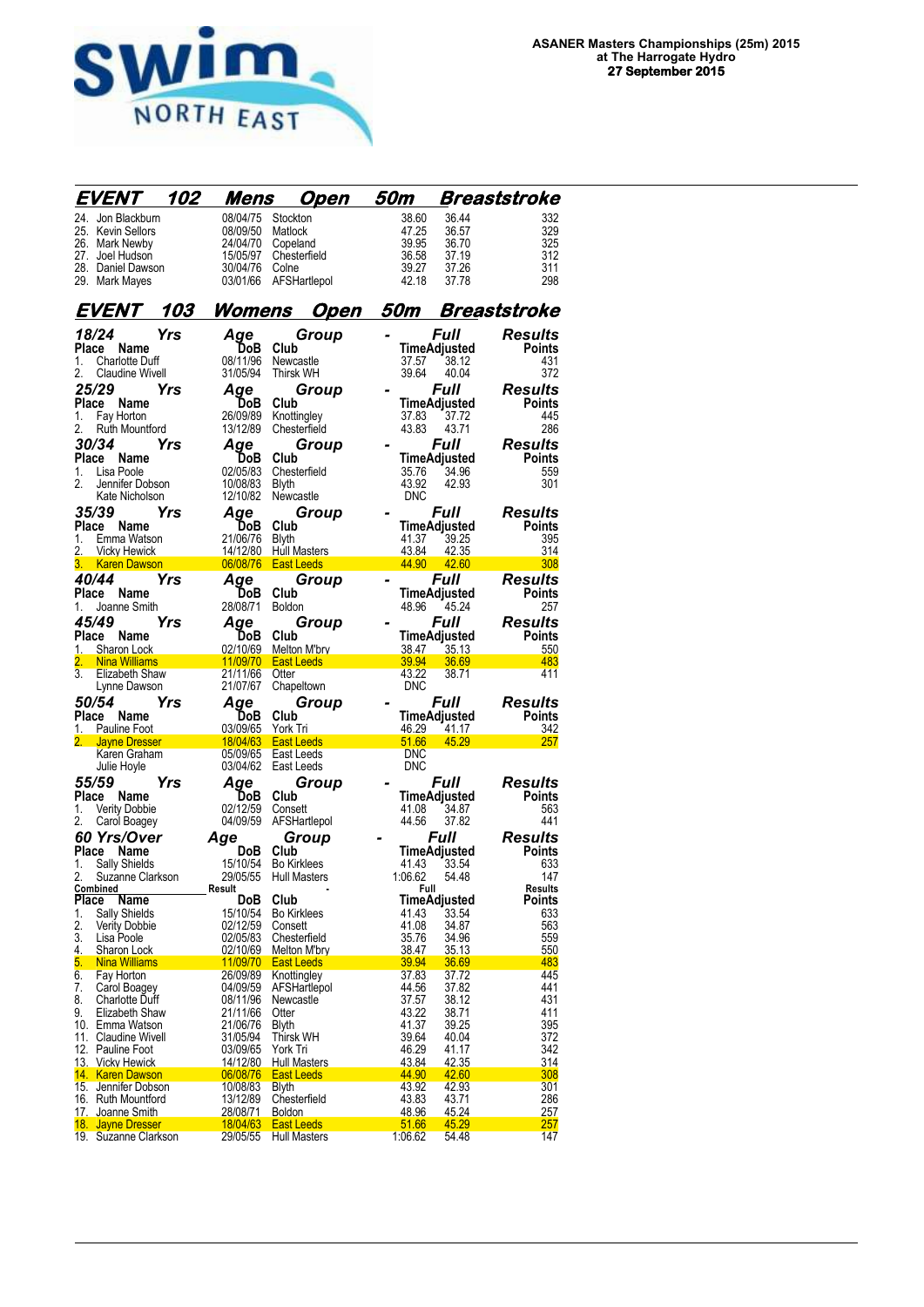

| EVENT                                                             | 104                    |                      | Mens                                         | <u>Open</u>                        |                                    | 100m                 | <b>Butterfly</b>     |
|-------------------------------------------------------------------|------------------------|----------------------|----------------------------------------------|------------------------------------|------------------------------------|----------------------|----------------------|
| 18/24                                                             | $Yrs$ Dobe Club        |                      | Age                                          | Group                              |                                    | Full                 | <b>Results</b>       |
| Place<br>Name                                                     |                        |                      |                                              |                                    | <b>TimeAdjusted</b>                | <b>Points</b>        | 50                   |
| 1.<br>Adam Taylor                                                 |                        | 29/06/96             | Co Sund'land                                 | 57.25                              | 58.09                              | 581                  | 27.22                |
| 2.<br>Jack Bridge                                                 |                        | 12/05/94             | Co Sund'land                                 | 1:08.10 1:08.79                    |                                    | 350                  | 32.38                |
| 3.<br>Joel Hudson<br>4.<br>Josef Craig                            |                        | 15/05/97             | Chesterfield<br>17/02/97 Co Sund'land        | 1.08.71 1:09.85<br>1:19.78 1:21.11 |                                    | 334<br>213           | 31.00<br>34.77       |
|                                                                   |                        |                      |                                              |                                    |                                    |                      |                      |
| 25/29                                                             | Yrs                    | Age                  |                                              | Group                              |                                    | <b>Full</b>          | <b>Results</b>       |
| Place Name                                                        |                        | DoB Club             |                                              |                                    | <b>TimeAdjusted</b>                | <b>Points</b>        | 50                   |
| 1.<br>Joshua Spencer<br>$\overline{2}$ .<br><b>Richard Jagger</b> |                        |                      | 04/07/89 East Leeds<br>11/04/89  East Leeds  | 58.03<br>59.52                     | 57.86<br>59.35                     | 588<br>545           | 27.15<br>28.10       |
| 3.<br>Christopher Heaps                                           |                        |                      | 23/05/88 Newcastle                           | 1:05.14 1:04.76                    |                                    | 419                  | 30.39                |
| 4. James Warren                                                   |                        |                      | <b>Example 21/04/90 East Leeds</b>           |                                    | 1.05.87  1.05.87                   | 398                  | 30.16                |
| 5.<br>Andrew Benson                                               |                        | 07/08/89 Bathgate    |                                              | 1:08.40 1:08.21                    |                                    | 359                  | 31.22                |
| 30/34                                                             | Yrs                    | Age                  |                                              | Group                              |                                    | <b>Full</b>          | <b>Results</b>       |
| Place Name<br>1. Alistair Crawford <b>Alistair</b>                |                        | DoB Club             | 01/02/84 East Leeds                          |                                    | <b>TimeAdjusted</b><br>58.29 57.19 | <b>Points</b><br>609 | 50<br>27.28          |
| David Holmes                                                      |                        |                      | 26/09/82 East Leeds                          | <b>DNC</b>                         |                                    |                      |                      |
| 35/39                                                             | <b>Yrs</b>             | Age                  |                                              | Group                              |                                    | Full                 | <b>Results</b>       |
| Place Name                                                        |                        | DoB Club             |                                              |                                    | TimeAdjusted                       | <b>Points</b>        | 50                   |
| 1.<br>Ben Harkin                                                  |                        |                      | 05/12/78 Chesterfield                        | 59.88                              | 57.35                              | 604                  | 28.04                |
| 2.<br><b>Chris Knee</b>                                           |                        |                      | 04/02/79   East Leeds                        | 1:04.26 1:01.81                    |                                    | 482                  | 29.70                |
| 3.<br>Rob Lilley<br>4.<br>David Staniforth                        |                        |                      | 26/04/76 East Leeds<br>13/05/80 Hull Masters | 1.04.96 1.01.63<br>1:10.14 1:07.76 |                                    | 486<br>366           | 29.57<br>31.91       |
| 40/44                                                             | Yrs                    |                      |                                              |                                    | $\blacksquare$                     | <b>Full</b>          | <b>Results</b>       |
| Place<br>Name                                                     |                        | Aqe<br>DoB Club      |                                              | Group                              | <b>TimeAdjusted</b>                | <b>Points</b>        | 50                   |
| Alan Weddell<br>1.                                                |                        |                      | 16/03/72 Newcastle                           | 1:25.40 1:19.37                    |                                    | 227                  | 38.23                |
| 45/49                                                             | Yrs                    | Age                  |                                              | Group                              |                                    | <b>Full</b>          | <b>Results</b>       |
| Place Name                                                        |                        | DoB Club             |                                              |                                    | <b>TimeAdjusted</b>                | Points               | 50                   |
| John Boyer                                                        |                        |                      | 09/09/66 Darlington M                        | D                                  |                                    | N                    | C                    |
| 50/54                                                             | Yrs                    |                      | Age                                          | Group                              |                                    | Full                 | <b>Results</b>       |
| Place Name                                                        |                        | DoB Club             |                                              |                                    | <b>TimeAdjusted</b>                |                      | 50                   |
|                                                                   |                        |                      |                                              |                                    |                                    | <b>Points</b>        |                      |
| 1. David Emerson                                                  |                        |                      | 20/04/62 East Leeds                          | 1:02.32 54.21                      |                                    | 715                  | 28.90                |
| 2.<br>Steven Goodall<br>3.                                        |                        |                      | 30/07/65 Chesterfield                        | 1:10.57 1:02.77<br>1:20.93 1:11.47 |                                    | 460<br>312           | 32.59<br>37.95       |
| Andrew Gristwood<br>55/59                                         | Yrs                    |                      | 14/06/64 Cleethorpes                         |                                    |                                    | <b>Full</b>          |                      |
| Place Name                                                        |                        | Age<br>DoB Club      |                                              | Group                              | TimeAdjusted                       | <b>Points</b>        | <b>Results</b><br>50 |
| 1.<br>Brenton Mayman                                              |                        |                      | 18/06/60 Pocklington                         | 1:40.31 1:25.86                    |                                    | 180                  | 43.63                |
| 60 Yrs/Over                                                       |                        | Age                  |                                              | Group                              |                                    | <b>Full</b>          | <b>Results</b>       |
| Place Name                                                        |                        | DoB Club             |                                              | TimeAdjusted                       |                                    | <b>Points</b>        | 50                   |
| Norman Stephenson<br>1.                                           |                        | 10/07/44             | Co Sund'land                                 | 1:41.55 1:12.39                    |                                    | 300                  | 46.49                |
| Combined                                                          |                        | Result               |                                              |                                    |                                    | Full                 | <b>Results</b>       |
| Place Name<br>David Emerson<br>1.                                 |                        | DoB Club             | 20/04/62 East Leeds                          | 1:02.32                            | <b>TimeAdjusted</b><br>54.21       | <b>Points</b><br>715 | 50<br>28.90          |
| 2.<br><b>Alistair Crawford</b>                                    |                        | 01/02/84             | <b>East Leeds</b>                            | 58.29                              | 57.19                              | 609                  | 27.28                |
| 3.<br>Ben Harkin                                                  |                        |                      | 05/12/78 Chesterfield                        | 59.88                              | 57.35                              | 604                  | 28.04                |
| 4.<br>Joshua Spencer<br>5.                                        | $\sim$ 04/07/89 $\sim$ |                      | <b>East Leeds</b>                            | $-58.03$<br>57.25                  | 57.86<br>58.09                     | 588<br>581           | 27.15<br>27.22       |
| Adam Taylor<br>6.<br><b>Richard Jagger</b>                        |                        | 11/04/89             | 29/06/96 Co Sund'land<br><b>East Leeds</b>   | 59.52                              | 59.35                              | 545                  | 28.10                |
| 7. Rob Lillev                                                     |                        |                      | 26/04/76 East Leeds                          | 1:04.96 1:01.63                    |                                    | 486                  | 29.57                |
| 8.<br><b>Chris Knee</b>                                           |                        | 04/02/79             | <b>East Leeds</b>                            | 1:04.26                            | 1.01.81                            | 482                  | 29.70                |
| 9.<br>Steven Goodall<br>10. Christopher Heaps                     |                        | 30/07/65             | Chesterfield<br>Newcastle                    | 1:10.57<br>1:05.14                 | 1:02.77                            | 460<br>419           | 32.59<br>30.39       |
| 11. James Warren                                                  |                        | 23/05/88<br>21/04/90 | <b>East Leeds</b>                            | 1:05.87                            | 1:04.76<br>1:05.87                 | 398                  | 30.16                |
| 12. David Staniforth                                              |                        | 13/05/80             | <b>Hull Masters</b>                          | 1:10.14                            | 1:07.76                            | 366                  | 31.91                |
| 13. Andrew Benson                                                 |                        | 07/08/89             | Bathgate                                     | 1:08.40                            | 1:08.21                            | 359                  | 31.22                |
| 14. Jack Bridge<br>15. Joel Hudson                                |                        | 12/05/94             | Co Sund'land<br>Chesterfield                 | 1:08.10                            | 1:08.79                            | 350                  | 32.38<br>31.00       |
| 16. Andrew Gristwood                                              |                        | 15/05/97<br>14/06/64 | Cleethorpes                                  | 1:08.71<br>1:20.93                 | 1:09.85<br>1:11.47                 | 334<br>312           | 37.95                |
| 17. Norman Stephenson                                             |                        | 10/07/44             | Co Sund'land                                 | 1:41.55                            | 1:12.39                            | 300                  | 46.49                |
| 18. Alan Weddell<br>19. Josef Craig                               |                        | 16/03/72<br>17/02/97 | Newcastle<br>Co Sund'land                    | 1:25.40<br>1:19.78                 | 1:19.37<br>1:21.11                 | 227<br>213           | 38.23<br>34.77       |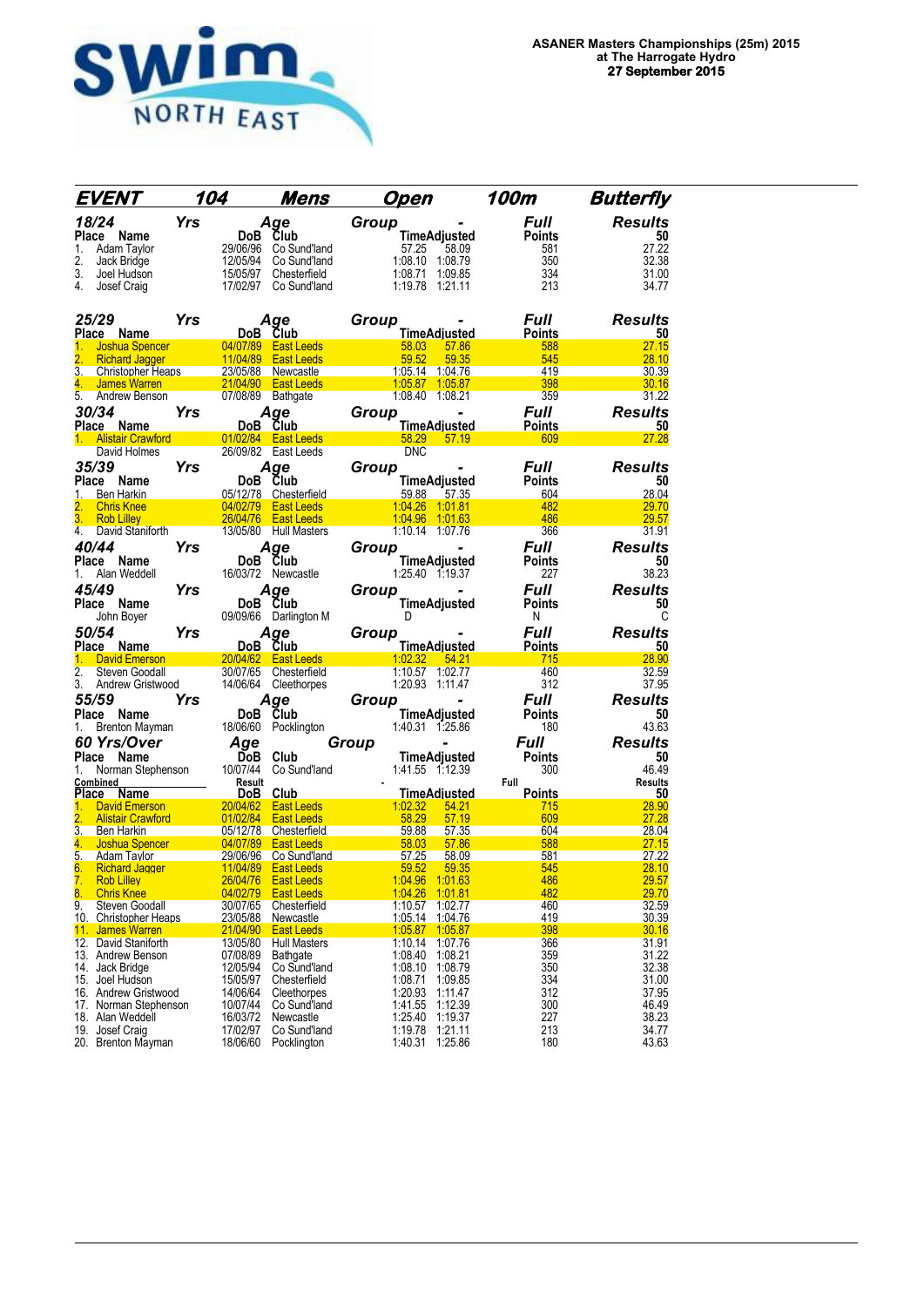

| EVENT                                                                                                                                                                          | 105        |                                                                      | <u>Womens</u>                                                                               | <u>Open</u>                                                                                                                   | 100m                                             | <b>Butterfly</b>                                   |
|--------------------------------------------------------------------------------------------------------------------------------------------------------------------------------|------------|----------------------------------------------------------------------|---------------------------------------------------------------------------------------------|-------------------------------------------------------------------------------------------------------------------------------|--------------------------------------------------|----------------------------------------------------|
| 18/24<br>Place Name<br>Lucy Ellis<br>1.<br><b>Charlotte Duff</b><br>2.                                                                                                         | Yrs        | DoB<br>07/01/97<br>08/11/96                                          | Age<br>Club<br>Co Sund'land<br>Newcastle                                                    | $Group_{\_ \_\_ \_\_ \_\_ \_\_ \}}$<br><b>TimeAdjusted</b><br>$1:10.01$ $1:11.17$<br>1:10.95 1:11.99                          | Full<br><b>Points</b><br>462<br>447              | <b>Results</b><br>50<br>32.35<br>32.00             |
| 25/29<br>Place Name<br>Carla Bickerstaffe<br>1.                                                                                                                                | Yrs        | 02/02/87                                                             | Age<br>DoB Club<br>Chesterfield                                                             | Group<br>$\sim$<br>TimeAdjusted<br>1:20.77 1.20.05                                                                            | <b>Full</b><br><b>Points</b><br>325              | <b>Results</b><br>50<br>35.37                      |
| 35/39<br>Place Name<br>1. Elizabeth Kiss                                                                                                                                       | Yrs        | DoB Club                                                             | Age<br>25/11/76 Chesterfield                                                                | $Group_{\_ \_\_ \_\_ \_\_ \}}$<br>$\sim$<br>TimeAdjusted<br>1:21.74 1:17.55                                                   | <b>Full</b><br><b>Points</b><br>357              | <b>Results</b><br>50<br>36.74                      |
| 40/44<br>Place Name<br>1. Philippa Rickard 14/01/71 East Leeds                                                                                                                 | <b>Yrs</b> |                                                                      | Age<br>DoB Club                                                                             | $Group_{\_ \_\_ \,\_ \,\dots}$<br>$\sim$<br>TimeAdjusted<br>1.07.92 1:02.77                                                   | <b>Full</b><br><b>Points</b><br>$\overline{674}$ | <b>Results</b><br>50<br>31.43                      |
| 50/54<br>Place Name<br>Karen Graham                                                                                                                                            | Yrs        | DoB                                                                  | Age<br>Club<br>05/09/65    East Leeds                                                       | Group_<br>$\sim$<br>TimeAdjusted<br><b>DNC</b>                                                                                | <b>Full</b><br><b>Points</b>                     | <b>Results</b><br>50                               |
| 55/59<br>Place<br>Name<br><b>Christine Gillard</b>                                                                                                                             | Yrs        | DoB<br>30/11/56                                                      | Age<br>Club<br>Calv Bing                                                                    | Group<br><b>TimeAdjusted</b><br>1:42.20 1:24.40                                                                               | <b>Full</b><br><b>Points</b><br>277              | <b>Results</b><br>50<br>46.89                      |
| <b>60 Yrs/Over</b><br>Place Name<br>Patricia Jackson                                                                                                                           |            | Age<br>DoB<br>04/03/47                                               | Club<br>East Anglian                                                                        | Group<br>TimeAdjusted Points<br><b>DNC</b>                                                                                    |                                                  | <b>Results</b><br>50                               |
| Combined<br>Place<br>Name                                                                                                                                                      |            | Result<br>DoB                                                        | Club                                                                                        | <b>TimeAdjusted</b>                                                                                                           | Full<br><b>Points</b>                            | <b>Results</b><br>50                               |
| <b>Philippa Rickard</b><br>$\overline{2}$ .<br>Lucy Ellis<br>3.<br><b>Charlotte Duff</b><br>4.<br>Elizabeth Kiss<br>5.<br>Carla Bickerstaffe<br>6.<br><b>Christine Gillard</b> |            | 14/01/71<br>07/01/97<br>08/11/96<br>25/11/76<br>02/02/87<br>30/11/56 | <b>East Leeds</b><br>Co Sund'land<br>Newcastle<br>Chesterfield<br>Chesterfield<br>Calv Bing | 1:07.92 1:02.77<br>1:10.01<br>1:11.17<br>1:10.95<br>1:11.99<br>1:21.74<br>1:17.55<br>1:20.77<br>1:20.05<br>1:42.20<br>1.24.40 | 674<br>462<br>447<br>357<br>325<br>277           | 31.43<br>32.35<br>32.00<br>36.74<br>35.37<br>46.89 |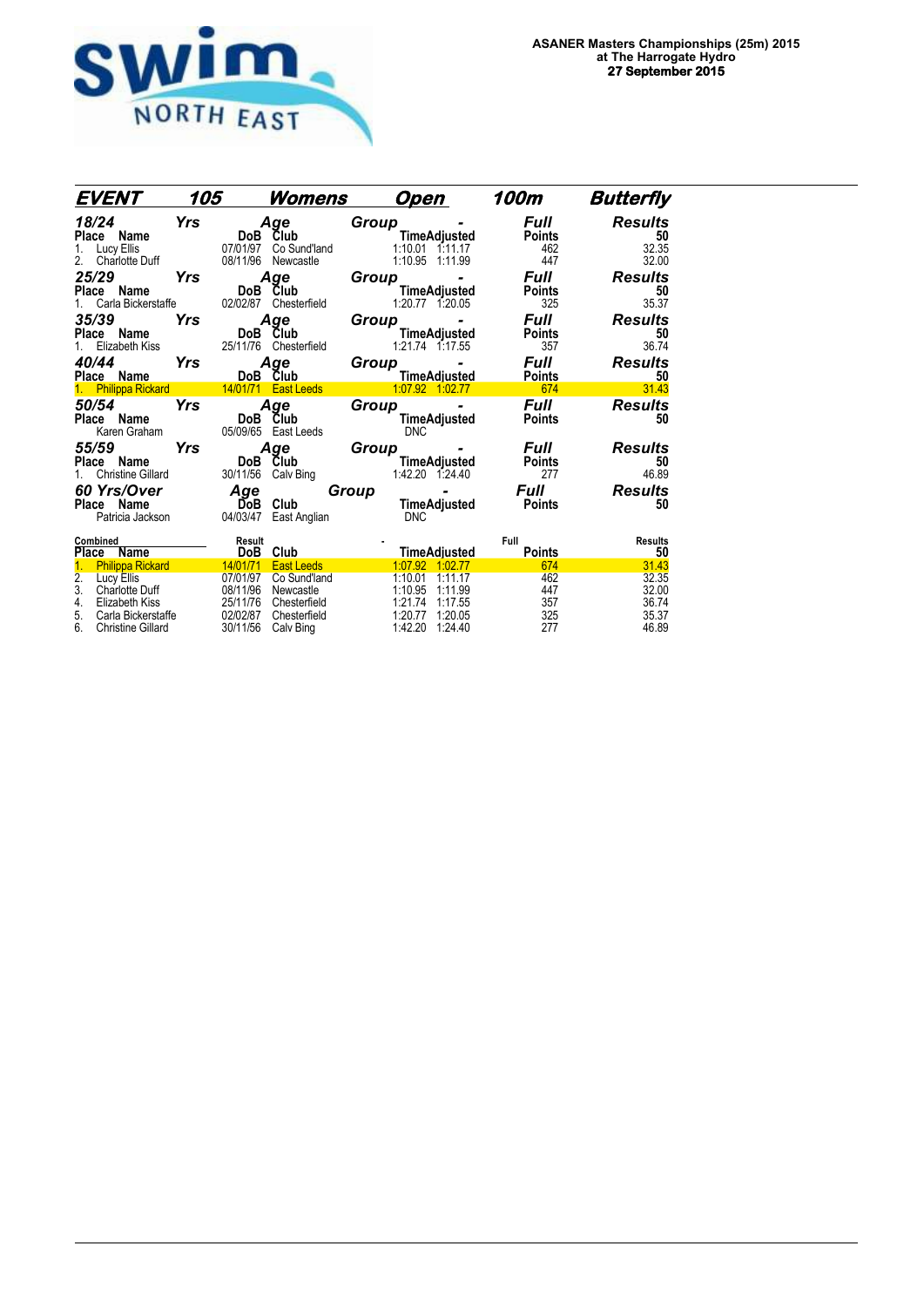

| EVENT                 | 106                                                                    |            | Mens/Womens Open                                                                                                                                                                                                                                                  |       |                | <b>200m</b>                      |                | Backstroke         |                           |
|-----------------------|------------------------------------------------------------------------|------------|-------------------------------------------------------------------------------------------------------------------------------------------------------------------------------------------------------------------------------------------------------------------|-------|----------------|----------------------------------|----------------|--------------------|---------------------------|
|                       |                                                                        |            | MENS 18/24 Yrs Age Group F<br>1. David Phillips 31/01/91 Bo Kirklees 2:32.66 2:33.08 333<br>Place Name DoB Club<br>Place Name DoB Club<br>Place Name DoB Club<br>1. Peter Webster 02/06/86 East Leeds 2:28.62 2:32.68<br>2. James Warren 2                        |       |                |                                  | <b>Full</b>    |                    | Results                   |
|                       |                                                                        |            |                                                                                                                                                                                                                                                                   |       |                |                                  | 50             | 100                | 150                       |
|                       |                                                                        |            |                                                                                                                                                                                                                                                                   |       |                |                                  | 35.23          |                    | 1:14.10  1:53.80          |
|                       |                                                                        |            |                                                                                                                                                                                                                                                                   |       |                |                                  | <b>Full</b>    |                    | <b>Results</b>            |
|                       |                                                                        |            |                                                                                                                                                                                                                                                                   |       |                |                                  | $-50$          |                    | 100 150                   |
|                       |                                                                        |            |                                                                                                                                                                                                                                                                   |       |                |                                  | 33.35<br>35.88 | 1:10.38<br>1:14.80 | 1:49.40<br>1:54.36        |
|                       |                                                                        |            |                                                                                                                                                                                                                                                                   |       |                |                                  | 38.58          | 1:19.84            | 2:00.44                   |
|                       |                                                                        |            |                                                                                                                                                                                                                                                                   |       |                |                                  | <b>Full</b>    |                    | <b>Results</b>            |
|                       |                                                                        |            |                                                                                                                                                                                                                                                                   |       |                |                                  | 50             | 100                | 150                       |
|                       |                                                                        |            |                                                                                                                                                                                                                                                                   |       |                |                                  | 32.22          | 1:06.95            | 1:42.24                   |
| MENS                  | 40/44                                                                  | <b>Yrs</b> | Age                                                                                                                                                                                                                                                               | Group |                |                                  | <b>Full</b>    |                    | <b>Results</b>            |
| Place Name            |                                                                        |            | TimeAdjusted                                                                                                                                                                                                                                                      |       | Points         |                                  | 50             | 100                | 150                       |
| Philip Hawkrigg<br>1. | DoB Club<br>07/11/75 Copeland                                          |            | 2:38.10 2:29.27                                                                                                                                                                                                                                                   |       | ىس 1011<br>359 |                                  | 34.51          | 1:14.33            | 1:56.26                   |
| MENS                  | $\frac{3}{55/59}$ $\frac{55}{59}$ $\frac{1}{100}$ $\frac{1}{100}$      | Yrs        | Age Group                                                                                                                                                                                                                                                         |       |                |                                  | <b>Full</b>    |                    | Results                   |
|                       |                                                                        |            |                                                                                                                                                                                                                                                                   |       |                |                                  | 50             | 100 <sub>1</sub>   | 150                       |
|                       |                                                                        |            |                                                                                                                                                                                                                                                                   |       |                |                                  | 37.26          | 1:17.44            | 1:58.17                   |
|                       |                                                                        |            | <b>MENS</b><br>19<br>Place Name 19<br>1. Stephen Allen 220660 Hull Masters<br>1. Stephen Allen 220660 Hull Masters<br>1. Stephen Allen 220660 Hull Masters<br>Place Name 19<br>Place Name 19<br>19<br>Place Name 19<br>19<br>19<br>Place Name 19<br>19<br>19<br>1 |       |                | $493$<br>Points<br>$370$<br>ints | <b>Full</b>    |                    | <b>Results</b>            |
|                       |                                                                        |            |                                                                                                                                                                                                                                                                   |       |                |                                  | 50             | 100                | 150                       |
|                       |                                                                        |            |                                                                                                                                                                                                                                                                   |       |                |                                  | 47.21          | 1:37.92            | 2:29.16                   |
|                       |                                                                        |            |                                                                                                                                                                                                                                                                   |       |                | Full                             | $50\,$         | 100                | <b>Results</b><br>150     |
|                       |                                                                        |            |                                                                                                                                                                                                                                                                   |       |                |                                  | 32.22          | 1:06.95            | 1:42.24                   |
|                       |                                                                        |            |                                                                                                                                                                                                                                                                   |       |                |                                  | 37.26          | 1:17.44            | 1:58.17                   |
|                       |                                                                        |            |                                                                                                                                                                                                                                                                   |       |                | a barangan                       | 33.35          | 1:10.38            | 1.49.40                   |
|                       |                                                                        |            |                                                                                                                                                                                                                                                                   |       |                |                                  | 47.21          | 1:37.92            | 2:29.16                   |
|                       |                                                                        |            |                                                                                                                                                                                                                                                                   |       |                |                                  | 34.51          | 1:14.33            | 1:56.26                   |
|                       |                                                                        |            |                                                                                                                                                                                                                                                                   |       |                |                                  | 35.88<br>35.23 | 1:14.80<br>1:14.10 | 1.54.36<br>1:53.80        |
|                       |                                                                        |            |                                                                                                                                                                                                                                                                   |       |                |                                  | 38.58          | 1:19.84            | 2:00.44                   |
|                       |                                                                        |            |                                                                                                                                                                                                                                                                   |       |                | $\blacksquare$                   | <b>Full</b>    |                    | <b>Results</b>            |
|                       |                                                                        |            |                                                                                                                                                                                                                                                                   |       |                |                                  | 50             | 100                | 150                       |
|                       |                                                                        |            |                                                                                                                                                                                                                                                                   |       |                |                                  | 38.14          | 1:19.31            | 2:00.62                   |
|                       |                                                                        |            |                                                                                                                                                                                                                                                                   |       |                |                                  | 39.88          | 1:22.28            | 2:05.09                   |
| WOMENS                | 25/29                                                                  |            | k WH<br><b>Yrs Age Group</b><br><b>S</b><br>City 2.51.34 2.50.85 346<br>T <sub>r</sub> 3.12.47 3.12.47 242                                                                                                                                                        |       |                |                                  | <b>Full</b>    |                    | <b>Results</b>            |
|                       |                                                                        |            |                                                                                                                                                                                                                                                                   |       |                |                                  | 50             | 100                | 150                       |
|                       |                                                                        |            |                                                                                                                                                                                                                                                                   |       |                |                                  | 39.90          | 1:23.36            | 2:07.97                   |
| 2. Helen Miller       | 08/10/90 York Tri                                                      |            |                                                                                                                                                                                                                                                                   |       |                |                                  | 45.31          | 1:33.08            | 2:25.84                   |
| <b>WOMENS</b>         | 35/39<br>ح <b>ت <i>5</i>30 DoB</b> Club<br>DoB Club<br>28/07/79 York C |            | <b>Yrs Age Group</b><br>TimeAdjusted Points<br>City 2:27.68 2:22.05 603                                                                                                                                                                                           |       |                |                                  | Full           |                    | <b>Results</b>            |
| Place Name            |                                                                        |            |                                                                                                                                                                                                                                                                   |       |                |                                  | 50             | 100                | 150                       |
| 1. Emma Wills         | 28/07/79 York City                                                     |            |                                                                                                                                                                                                                                                                   |       |                |                                  | 34.72          | 1:11.51            | 1:49.58                   |
|                       |                                                                        |            |                                                                                                                                                                                                                                                                   |       |                |                                  | <b>Full</b>    |                    | <b>Results</b>            |
|                       |                                                                        |            |                                                                                                                                                                                                                                                                   |       | Points         |                                  | 50             | 100                | 150                       |
|                       |                                                                        |            |                                                                                                                                                                                                                                                                   |       |                |                                  | 40.47          | 1:25.15            | 2:11.26<br><b>Results</b> |
|                       |                                                                        |            |                                                                                                                                                                                                                                                                   |       |                | Full                             | 50             | 100                | 150                       |
|                       |                                                                        |            |                                                                                                                                                                                                                                                                   |       |                |                                  | 34.72          | 1:11.51            | 1:49.58                   |
|                       |                                                                        |            |                                                                                                                                                                                                                                                                   |       |                |                                  | 40.47          | 1:25.15            | 2:11.26                   |
|                       |                                                                        |            |                                                                                                                                                                                                                                                                   |       |                |                                  | 38.14          | 1:19.31            | 2:00.62                   |
|                       |                                                                        |            |                                                                                                                                                                                                                                                                   |       |                |                                  | 39.88          | 1:22.28<br>1:23.36 | 2:05.09                   |
|                       |                                                                        |            | 1. Emma Wills 28/07/79 York City<br><b>WOMENS</b> 50/54 Yrs Age Group<br>22/1.68 2:22.05 603<br>22/1.68 2:22.05 608<br>22/1.68 2:22.05 608<br>22/1.68 2:22.05 608<br>22/1.68 2:22.05 608<br>23/07/19 York City<br>23/07/19 York City<br>23/07/19 York             |       |                |                                  | 39.90<br>45.31 | 1:33.08            | 2:07.97<br>2:25.84        |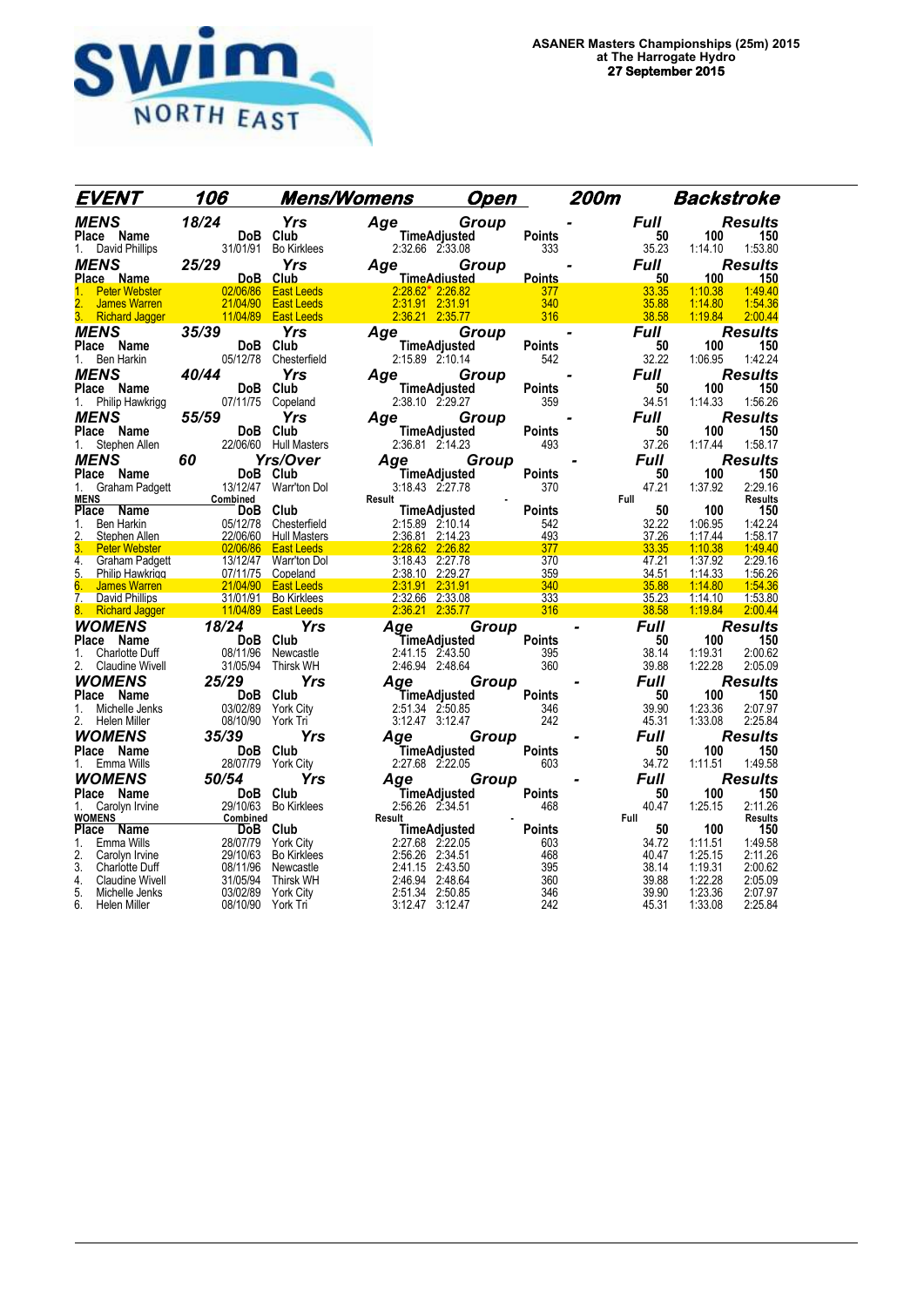

| EVENT                                               | 107                  | Mens                                       | Open                                     | 100m                 | Freestyle      |
|-----------------------------------------------------|----------------------|--------------------------------------------|------------------------------------------|----------------------|----------------|
| 18/24                                               | <b>Yrs</b>           | Age                                        | Group                                    | Full                 | <b>Results</b> |
| Place<br>Name                                       |                      | Club<br>DoB                                | <b>TimeAdjusted</b>                      | <b>Points</b>        | 50             |
| 1.<br>Adam Taylor                                   | 29/06/96             | Co Sund'land                               | 55.50<br>54.70                           | 530                  | 26.70          |
| 2.<br>Kieran Peart                                  | 02/05/97             | Co Sund'land                               | 54.76<br>55.67                           | 526                  | 26.36          |
| 3.<br>William Jolly<br>4.<br>Joel Hudson            | 10/01/91<br>15/05/97 | Newcastle<br>Chesterfield                  | 57.79<br>57.95<br>59.69<br>1:00.68       | 466<br>406           | 28.19<br>28.67 |
| 5.<br>Joshua Campbell                               | 06/06/97             | Co Sund'land                               | 59.82<br>1:00.81                         | 403                  | 28.96          |
| 6.<br><b>Matthew Wylie</b>                          | 14/10/96             | Co Sund'land                               | 1:01.77<br>1:02.67                       | 368                  | 29.52          |
| 7.<br>Josef Craig                                   |                      | 17/02/97 Co Sund'land                      | 1:03.95<br>1:05.01                       | 330                  | 30.31          |
| 25/29                                               | Yrs                  | Aae                                        | Group                                    | <b>Full</b>          | <b>Results</b> |
| Place<br>Name                                       |                      | Club<br>DoB                                | TimeAdjusted                             | <b>Points</b>        | 50             |
| <b>Richard Jagger</b><br>1.<br>2.<br>Joshua Spencer |                      | 11/04/89 East Leeds<br>04/07/89 East Leeds | 53.53<br>53.68<br>53.84<br>53.69         | 591<br>586           | 26.39<br>26.03 |
| 3.<br>lain Hodgson                                  |                      | 17/05/89 Darlington                        | 58.01<br>57.85                           | 468                  | 27.91          |
| 4.<br>James Warren                                  |                      | 21/04/90 East Leeds                        | 59.66<br>59.66                           | 427                  | 28.29          |
| 5.<br>Jack Chambers                                 | 13/04/88             | Chesterfield                               | 1:00.31<br>59.96                         | 421                  | 29.24          |
| 6.<br>Paul Love<br>7.<br><b>Peter Webster</b>       | 02/06/86             | 20/05/88 Darlington M<br><b>East Leeds</b> | 1:00.92 1:00.57<br>1:03.17<br>1:02.41    | 408<br>373           | 29.03<br>29.61 |
| 8. Adam Grice                                       | 30/04/86             | <b>East Leeds</b>                          | 1:12.42<br>1:11.54                       | 247                  | 34.67          |
| Andrew Benson                                       |                      | 07/08/89<br>Bathgate                       | <b>DNC</b>                               |                      |                |
| 30/34                                               | Yrs                  | Aqe                                        | Group                                    | <i><b>Full</b></i>   | Results        |
| Place Name                                          |                      | Club<br>DoB                                | TimeAdjusted                             | <b>Points</b>        | 50             |
| <b>Alistair Crawford</b>                            |                      | 01/02/84 East Leeds                        | 53.86<br>52.84                           | 615                  | 26.11          |
| 2.<br>Philip Muspratt                               |                      | 13/02/85 Utd Bristol                       | 55.05<br>54.20                           | 570                  | 26.36          |
| 35/39                                               | Yrs                  | Age                                        | Group                                    | <b>Full</b>          | <b>Results</b> |
| Place<br>Name<br>Ben Harkin<br>1.                   |                      | DoB Club<br>05/12/78 Chesterfield          | <b>TimeAdjusted</b><br>56.77<br>54.37    | <b>Points</b><br>564 | 50<br>27.31    |
| 2.<br><b>Rob Lilley</b>                             |                      | 26/04/76 East Leeds                        | 1:00.58<br>57.48                         | 477                  | 27.83          |
| $\overline{3}$ .<br>David Staniforth                | 13/05/80             | <b>Hull Masters</b>                        | 1:00.70<br>58.64                         | 450                  | 29.17          |
| 4.<br><b>Tim Buckley</b>                            | 27/01/80             | York Tri                                   | 1:04.92<br>1:02.71                       | 368                  | 31.45          |
| 5.<br><b>Mathew Blakely</b><br>6.                   | 05/05/79<br>20/03/76 | <b>Blyth</b><br>Co Sund'land               | 1:08.33<br>1:05.73<br>1:08.51<br>1:05.00 | 319<br>330           | 33.10<br>32.56 |
| Christopher Toop<br>7.<br>Daniel Dawson             | 30/04/76             | Colne                                      | 1:08.53<br>1:05.02                       | 330                  | 32.52          |
| 8.<br>Kris Capperauld                               | 03/02/79             | York Tri                                   | 1:11.52<br>1:08.80                       | 278                  | 34.11          |
| lan Taylor                                          | 12/04/76             | Stockton                                   | D                                        | N                    | С              |
| 40/44                                               | Yrs                  | Age                                        | Group                                    | <b>Full</b>          | <b>Results</b> |
| <b>Place</b><br>Name                                |                      | Club<br>DoB.                               | <b>TimeAdjusted</b>                      | Points               | 50             |
| 1.<br><b>Efstathios Atlanis</b>                     | 10/01/74             | unnatached                                 | 1:04.17 1:00.28                          | 414                  | 30.26          |
| 2.<br>lan Anderson<br>Jon Blackburn                 | 23/03/71<br>08/04/75 | York Tri<br>Stockton                       | 1:15.57 1:09.84<br><b>DNC</b>            | 266                  | 35.80          |
| 45/49                                               | Yrs                  | Age                                        | Group                                    | <i><b>Full</b></i>   | <b>Results</b> |
| Place Name                                          |                      | DoB Club                                   | TimeAdjusted                             | <b>Points</b>        | 50             |
| 1.<br><b>Paul Clemence</b>                          |                      | 19/06/70 East Leeds                        | 54.75<br>50.30                           | 713                  | 26.27          |
| $\overline{2}$ .<br><b>Philip Croxall</b>           | 12/01/69             | Colne                                      | 1:03.30<br>57.81                         | 469                  | 30.43          |
| 3.<br>David Crabtree<br>4.                          | 03/05/68<br>24/04/70 | Romiley Mari<br>Copeland                   | 1:04.32<br>58.37<br>1:06.34<br>1:00.95   | 456<br>400           | 30.10<br>31.96 |
| Mark Newby<br>5.<br>Alexander Gage                  | 23/05/69             | Chesterfield                               | 1:14.24<br>1:07.80                       | 291                  | 36.23          |
| 6.<br>Mark Mayes                                    | 03/01/66             | AFSHartlepol                               | 1:17.03<br>1:08.99                       | 276                  | 37.03          |
| <b>Stuart Hoyle</b>                                 |                      | 10/08/66 East Leeds                        | <b>DNC</b>                               |                      |                |
| 50/54                                               | Yrs                  | Age                                        | Group                                    | Full                 | <b>Results</b> |
| Place<br>Name                                       |                      | Club<br><b>DoB</b>                         | TimeAdjusted                             | <b>Points</b>        | 50             |
| 1.<br>Julian Plumley<br>2.<br>Kevin Smith           | 06/07/65             | Newcastle                                  | 52.37<br>58.88                           | 631                  | 28.21<br>29.74 |
| 3.<br><b>Tony Day</b>                               | 02/06/64<br>14/04/65 | AJ Newcastle<br>Darlington                 | 1:00.81<br>53.70<br>1:02.06<br>55.20     | 586<br>539           | 29.42          |
| 4.<br>Steven Goodall                                | 30/07/65             | Chesterfield                               | 1:04.22<br>57.12                         | 487                  | 31.36          |
| 5.<br>Stephen Bottomley                             | 26/05/63             | <b>Bo Kirklees</b>                         | 1:04.25<br>56.32                         | 508                  | 30.49          |
| 6.<br>Andrew Gristwood                              | 14/06/64             | Cleethorpes                                | 1:05.72<br>58.04                         | 464                  | 32.44          |
| 7.<br>Louis Wyness<br>8.<br>Paul Anjos              | 27/01/61<br>01/08/61 | <b>Ilkley</b><br><b>Bo Kirklees</b>        | 57.19<br>1:06.27<br>1:07.46<br>58.22     | 485<br>459           | 32.27<br>32.97 |
| 9.<br>Arthur Aplin                                  | 28/05/63             | Newcastle                                  | 1:12.22<br>1:03.31                       | 357                  | 34.18          |
| 55/59                                               | Yrs                  | Age                                        | Group                                    | <i><b>Full</b></i>   | <b>Results</b> |
| Place<br>Name                                       |                      | Club<br>DoB                                | <b>TimeAdjusted</b>                      | Points               | 50             |
| 1.<br>David Bradford                                | 04/03/58             | Chesterfield                               | 1:05.96<br>55.49                         | 531                  | 31.45          |
| 2.<br><b>Brenton Mayman</b>                         | 18/06/60             | Pocklington                                | 1:10.55<br>1:00.39                       | 412                  | 34.04          |
| Peter French                                        | 01/11/58             | Newcastle                                  | <b>DNC</b>                               |                      |                |
| 60 Yrs/Over                                         |                      | Age                                        | Group                                    | <b>Full</b>          | <b>Results</b> |
| Place Name<br>1.                                    | 28/12/51             | DoB<br>Club<br>RichmondDale                | TimeAdjusted<br>1:10.83<br>55.48         | Points<br>531        | 50<br>34.42    |
| Raymond Butters<br>2.<br>Graham Padgett             | 13/12/47             | Warr'ton Dol                               | 1:14.17<br>55.24                         | 538                  | 35.78          |
| 3.<br>Alex Brown                                    | 08/09/44             | Blyth                                      | 1:18.16<br>55.72                         | 524                  | 37.35          |
| 4.<br><b>Kevin Sellors</b>                          |                      | <u>08/09/50 __</u><br><b>Matlock</b>       |                                          | 394                  | <u>38.96</u>   |
| 5.<br><b>Michael Fulford</b>                        |                      | 22/06/46 East Leeds                        | $1.4843*1.1963$                          | 179                  | 48.25          |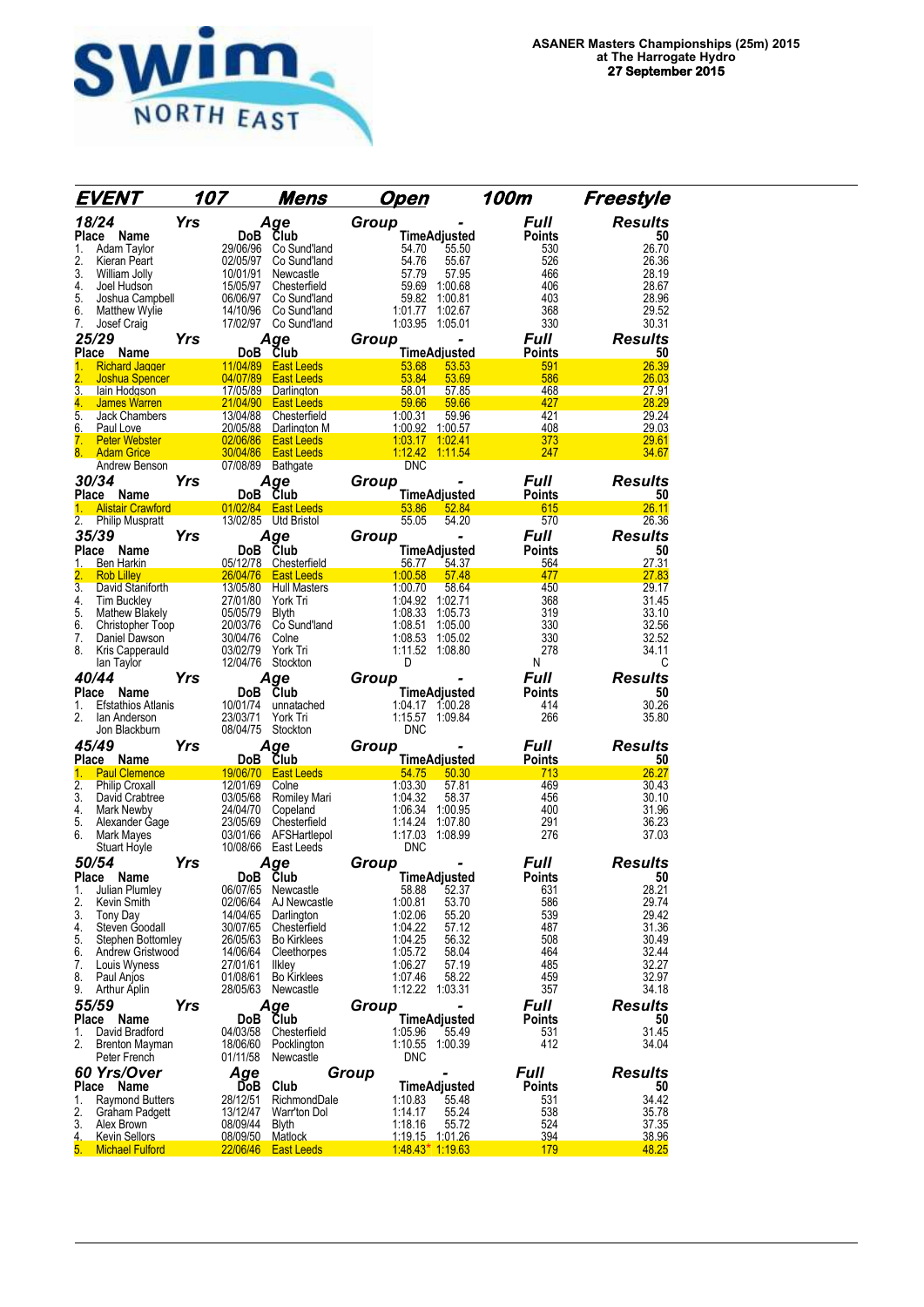

|                  | EVENT                     | 107      | Mens                | Open            |                     | 100m   | Freestyle      |
|------------------|---------------------------|----------|---------------------|-----------------|---------------------|--------|----------------|
|                  | Combined                  | Result   |                     |                 |                     | Full   | <b>Results</b> |
| Place            | Name                      | DoB.     | Club                |                 | <b>TimeAdiusted</b> | Points | 50             |
| 1.               | <b>Paul Clemence</b>      | 19/06/70 | <b>East Leeds</b>   | 54.75           | 50.30               | 713    | 26.27          |
| $\overline{2}$ . | Julian Plumley            | 06/07/65 | Newcastle           | 58.88           | 52.37               | 631    | 28.21          |
| 3.               | <b>Alistair Crawford</b>  | 01/02/84 | <b>East Leeds</b>   | 53.86           | 52.84               | 615    | 26.11          |
| 4.               | <b>Richard Jagger</b>     | 11/04/89 | <b>East Leeds</b>   | 53.68           | 53.53               | 591    | 26.39          |
| 5.               | <b>Joshua Spencer</b>     | 04/07/89 | <b>East Leeds</b>   | 53.84           | 53.69               | 586    | 26.03          |
| 6.               | Kevin Smith               | 02/06/64 | AJ Newcastle        | 1:00.81         | 53.70               | 586    | 29.74          |
| 7.               | <b>Philip Muspratt</b>    | 13/02/85 | <b>Utd Bristol</b>  | 55.05           | 54.20               | 570    | 26.36          |
| 8.               | Ben Harkin                | 05/12/78 | Chesterfield        | 56.77           | 54.37               | 564    | 27.31          |
| 9.               | <b>Tony Day</b>           | 14/04/65 | Darlington          | 1:02.06         | 55.20               | 539    | 29.42          |
| 10.              | Graham Padgett            | 13/12/47 | Warr'ton Dol        | 1:14.17         | 55.24               | 538    | 35.78          |
| 11.              | <b>Raymond Butters</b>    | 28/12/51 | RichmondDale        | 1:10.83         | 55.48               | 531    | 34.42          |
| 12.              | David Bradford            | 04/03/58 | Chesterfield        | 1:05.96         | 55.49               | 531    | 31.45          |
|                  | 13. Adam Taylor           | 29/06/96 | Co Sund'land        | 54.70           | 55.50               | 530    | 26.70          |
| 14.              | Kieran Peart              | 02/05/97 | Co Sund'land        | 54.76           | 55.67               | 526    | 26.36          |
|                  | 15. Alex Brown            | 08/09/44 | <b>Blyth</b>        | 1:18.16         | 55.72               | 524    | 37.35          |
| 16.              | Stephen Bottomley         | 26/05/63 | <b>Bo Kirklees</b>  | 1:04.25         | 56.32               | 508    | 30.49          |
| 17.              | Steven Goodall            | 30/07/65 | Chesterfield        | 1:04.22         | 57.12               | 487    | 31.36          |
|                  | 18. Louis Wyness          | 27/01/61 | Ilkley              | 1:06.27         | 57.19               | 485    | 32.27          |
|                  | 19. Rob Lilley            | 26/04/76 | <b>East Leeds</b>   | 1:00.58         | 57.48               | 477    | 27.83          |
| 20.              | <b>Philip Croxall</b>     | 12/01/69 | Colne               | 1:03.30         | 57.81               | 469    | 30.43          |
| 21.              | lain Hodgson              | 17/05/89 | Darlington          | 58.01           | 57.85               | 468    | 27.91          |
| 22.              | William Jolly             | 10/01/91 | Newcastle           | 57.79           | 57.95               | 466    | 28.19          |
| 23.              | Andrew Gristwood          | 14/06/64 | Cleethorpes         | 1:05.72         | 58.04               | 464    | 32.44          |
| 24.              | Paul Anjos                | 01/08/61 | <b>Bo Kirklees</b>  | 1:07.46         | 58.22               | 459    | 32.97          |
| 25.              | David Crabtree            | 03/05/68 | Romiley Mari        | 1:04.32         | 58.37               | 456    | 30.10          |
| 26.              | David Staniforth          | 13/05/80 | <b>Hull Masters</b> | 1:00.70         | 58.64               | 450    | 29.17          |
| 27.              | <b>James Warren</b>       | 21/04/90 | <b>East Leeds</b>   | 59.66           | 59.66               | 427    | 28.29          |
| 28.              | <b>Jack Chambers</b>      | 13/04/88 | Chesterfield        | 1:00.31         | 59.96               | 421    | 29.24          |
| 29.              | <b>Efstathios Atlanis</b> | 10/01/74 | unnatached          | 1:04.17         | 1:00.28             | 414    | 30.26          |
|                  | 30. Brenton Mayman        | 18/06/60 | Pocklington         | 1:10.55         | 1:00.39             | 412    | 34.04          |
|                  | 31. Paul Love             | 20/05/88 | Darlington M        | 1:00.92         | 1:00.57             | 408    | 29.03          |
|                  | 32. Joel Hudson           | 15/05/97 | Chesterfield        | 59.69           | 1:00.68             | 406    | 28.67          |
| 33.              | Joshua Campbell           | 06/06/97 | Co Sund'land        | 59.82           | 1:00.81             | 403    | 28.96          |
| 34.              | Mark Newby                | 24/04/70 | Copeland            | 1:06.34         | 1:00.95             | 400    | 31.96          |
|                  | 35. Kevin Sellors         | 08/09/50 | Matlock             | 1:19.15         | 1:01.26             | 394    | 38.96          |
| 36.              | <b>Peter Webster</b>      | 02/06/86 | <b>East Leeds</b>   | 1:03.17         | 1:02.41             | 373    | 29.61          |
|                  | 37. Matthew Wylie         | 14/10/96 | Co Sund'land        | 1:01.77         | 1:02.67             | 368    | 29.52          |
|                  | 38. Tim Buckley           | 27/01/80 |                     | 1:04.92         | 1:02.71             | 368    | 31.45          |
|                  |                           |          | York Tri            | 1:12.22         |                     | 357    | 34.18          |
|                  | 39. Arthur Aplin          | 28/05/63 | Newcastle           |                 | 1:03.31             |        |                |
| 40.              | <b>Christopher Toop</b>   | 20/03/76 | Co Sund'land        | 1:08.51         | 1:05.00             | 330    | 32.56          |
| 41.              | Josef Craig               | 17/02/97 | Co Sund'land        | 1:03.95         | 1:05.01             | 330    | 30.31          |
|                  | 42. Daniel Dawson         | 30/04/76 | Colne               | 1:08.53         | 1:05.02             | 330    | 32.52          |
| 43.              | <b>Mathew Blakely</b>     | 05/05/79 | <b>Blyth</b>        | 1:08.33         | 1:05.73             | 319    | 33.10          |
| 44.              | Alexander Gage            | 23/05/69 | Chesterfield        | 1:14.24         | 1:07.80             | 291    | 36.23          |
| 45.              | Kris Capperauld           | 03/02/79 | York Tri            | 1:11.52         | 1:08.80             | 278    | 34.11          |
| 46.              | Mark Mayes                | 03/01/66 | AFSHartlepol        | 1:17.03         | 1:08.99             | 276    | 37.03          |
|                  | 47. Ian Anderson          | 23/03/71 | York Tri            | 1:15.57         | 1:09.84             | 266    | 35.80          |
| 48.              | <b>Adam Grice</b>         | 30/04/86 | <b>East Leeds</b>   | 1:12.42         | 1:11.54             | 247    | 34.67          |
|                  | 49. Michael Fulford       | 22/06/46 | <b>East Leeds</b>   | 1.48.43 1:19.63 |                     | 179    | 48.25          |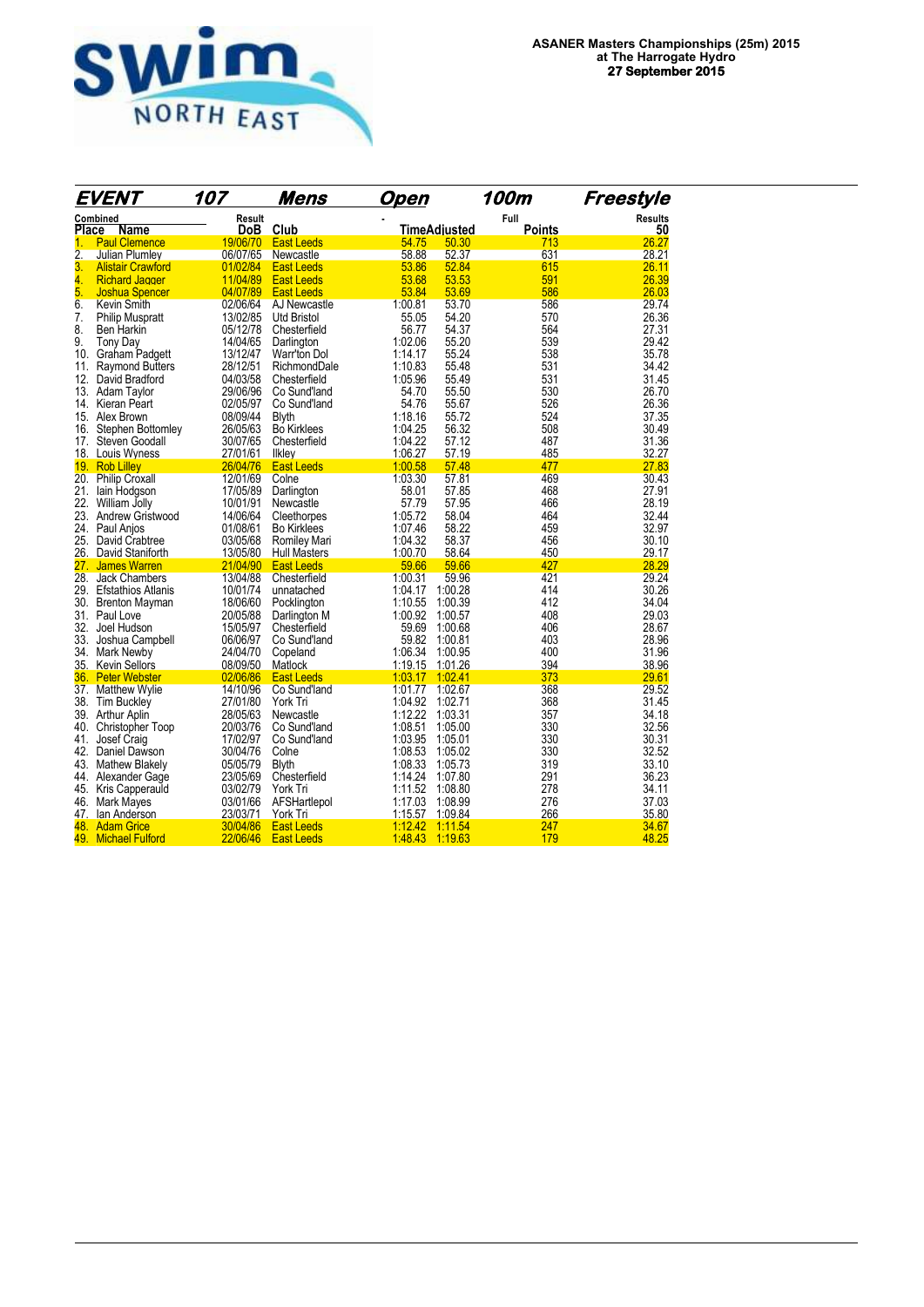

| EVENT                                                                       | 108                              | <u>Womens</u>                                                     | <u>Open</u>                                                    | 100m                 | Freestyle               |
|-----------------------------------------------------------------------------|----------------------------------|-------------------------------------------------------------------|----------------------------------------------------------------|----------------------|-------------------------|
| 18/24                                                                       | <b>Yrs</b>                       | Age                                                               | Group                                                          | <b>Full</b>          | <b>Results</b>          |
| Place Name                                                                  |                                  | DoB Club                                                          | <b>TimeAdjusted</b>                                            | <b>Points</b>        | 50                      |
| 1.<br>Lucy Recchia<br>2.<br>Hannah Robson                                   | 13/03/91<br>23/03/91             | New Earswick<br>Boldon                                            | 1:03.62 1:03.79<br>1:16.07 1:16.28                             | 511<br>299           | 30.52<br>35.91          |
| Alice Cary                                                                  |                                  | 29/01/92 KingstonHull                                             | <b>DNC</b>                                                     |                      |                         |
| 25/29                                                                       | Yrs                              | Aqe                                                               | Group                                                          | <b>Full</b>          | <b>Results</b>          |
| Place<br>Name                                                               |                                  | DoB Club                                                          | TimeAdjusted                                                   | <b>Points</b>        | 50                      |
| <b>Emily Charlton</b><br>1.                                                 | 20/11/87                         | Newcastle                                                         | 1:04.15 1:03.58                                                | 516                  | 31.10                   |
| 2.<br>Ruth Mountford<br>3.<br>Carla Bickerstaffe                            |                                  | 13/12/89 Chesterfield<br>02/02/87 Chesterfield                    | 1:08.42 1:08.23<br>1:09.06 1:08.45                             | 417<br>413           | 32.62<br>32.71          |
| 4.<br>Michelle Jenks                                                        |                                  | 03/02/89 York City                                                | 1:12.45 1:12.24                                                | 352                  | 34.91                   |
| 30/34                                                                       | <b>Yrs</b>                       | Age                                                               | Group                                                          | <b>Full</b>          | <b>Results</b>          |
| Place Name                                                                  |                                  | DoB Club                                                          | <b>TimeAdjusted</b>                                            | <b>Points</b>        | 50                      |
| 1.<br>Jennifer Dobson<br>2.<br>Nina Wort                                    | 10/08/83 Blvth                   | 31/01/81 Hull Masters                                             | 1:10.90 1:09.31<br>1:16.30 1:14.01                             | 398<br>327           | 32.87<br>35.55          |
| 35/39                                                                       | Yrs                              | Age                                                               | Group                                                          | <b>Full</b>          | <b>Results</b>          |
| Place Name                                                                  |                                  | DoB Club                                                          | TimeAdjusted                                                   | <b>Points</b>        | 50                      |
| 1.<br>Elisabeth Yaneske                                                     |                                  | 15/01/77 Sedgefield                                               | 1:11.51 1:08.17                                                | 418                  | 34.93                   |
| <b>Karen Dawson</b><br>$\overline{3}$ .                                     |                                  | 06/08/76 East Leeds                                               | 1:13.57 1:09.80<br>1:14.11<br>1:10.32                          | 390                  | 36.05<br>35.12          |
| Elizabeth Kiss<br>4.<br>Emma Watson                                         | 21/06/76                         | 25/11/76 Chesterfield<br><b>Blyth</b>                             | 1:17.48<br>1:13.51                                             | 381<br>334           | 37.47                   |
| 5.<br>Vicky Hewick                                                          |                                  | 14/12/80 Hull Masters                                             | 1:20.52 1:17.78                                                | 282                  | 38.81                   |
| 6.<br>Ann-Marie Blowman                                                     |                                  | 10/04/79 Hull Masters                                             | 1:27.24 1:23.92                                                | 224                  | 41.41                   |
| Catherine Green<br>45/49                                                    | 26/01/80<br>Yrs                  | Blyth<br>Age                                                      | <b>DNC</b><br>Group                                            | Full                 | <b>Results</b>          |
| Place Name                                                                  |                                  | DoB Club                                                          | <b>TimeAdjusted</b>                                            | <b>Points</b>        | 50                      |
| <b>Nina Williams</b><br>1.                                                  |                                  |                                                                   | 11/09/70 East Leeds 1:02.89<br>57.78                           | 688                  | 30.13                   |
| $\overline{2}$ .<br>Elizabeth Shaw<br>3.                                    | 21/11/66                         | Otter                                                             | 1:15.84 1:07.93                                                | 423                  | 36.59                   |
| Sharon Lock<br>Lynne Dawson                                                 | 02/10/69                         | Melton M'bry<br>21/07/67 Chapeltown                               | 1:17.05 1:10.36<br>DNC                                         | 381                  | 36.70                   |
| 50/54                                                                       | Yrs                              | Age                                                               | Group                                                          | Full                 | <b>Results</b>          |
|                                                                             |                                  |                                                                   |                                                                |                      |                         |
| Place Name                                                                  |                                  | DoB Club                                                          | <b>TimeAdjusted</b>                                            | <b>Points</b>        | 50                      |
| 1.<br><b>Jayne Dresser</b>                                                  |                                  | 18/04/63 East Leeds                                               | 1.26.00 1:15.39                                                | 309                  | 41.52                   |
| 55/59                                                                       | Yrs                              | Age                                                               | Group                                                          | <b>Full</b>          | <b>Results</b>          |
| Place Name<br>1.                                                            |                                  | DoB Club<br>02/12/59 Consett                                      | <b>TimeAdjusted</b><br>1:15.78 1:04.32                         | <b>Points</b><br>498 | 50<br>37.11             |
| <b>Verity Dobbie</b><br>2.<br><b>Christine Gillard</b>                      |                                  | 30/11/56 Calv Bing                                                | 1:20.60 1:06.56                                                | 450                  | 37.87                   |
| 3.<br>Carol Boagey                                                          | 04/09/59                         | AFSHartlepol                                                      | 1:22.78 1:10.26                                                | 382                  | 39.42                   |
| 60 Yrs/Over                                                                 | Age                              |                                                                   | Group                                                          | <b>Full</b>          | <b>Results</b>          |
| Place Name                                                                  | ĎоВ                              | Club                                                              | <b>TimeAdjusted</b>                                            | <b>Points</b>        | 50                      |
| 1.<br>Sally Shields<br>2.<br>Suzanne Clarkson                               | 15/10/54<br>29/05/55             | <b>Bo Kirklees</b><br><b>Hull Masters</b>                         | 1:18.16 1:03.27<br>1:58.23 1:36.68                             | 524<br>146           | 37.58<br>54.51          |
| Combined                                                                    | Result                           |                                                                   |                                                                | Full                 | Results                 |
| Place Name<br>1.<br><b>Nina Williams</b>                                    |                                  | DoB Club                                                          | <b>TimeAdiusted</b>                                            | <b>Points</b>        | 50                      |
| $\overline{2}$ .<br><b>Sally Shields</b>                                    | 11/09/70<br>15/10/54             | <b>East Leeds</b><br><b>Bo Kirklees</b>                           | 1:02.89<br>57.78<br>1:18.16 1:03.27                            | 688<br>524           | 30.13<br>37.58          |
| 3.<br>Emily Charlton                                                        | 20/11/87                         | Newcastle                                                         | 1:04.15<br>1:03.58                                             | 516                  | 31.10                   |
| 4.<br>Lucy Recchia                                                          | 13/03/91                         | New Earswick                                                      | 1:03.62 1:03.79<br>1:04.32                                     | 511                  | 30.52                   |
| 5.<br>Verity Dobbie<br>6.<br><b>Christine Gillard</b>                       | 02/12/59<br>30/11/56             | Consett<br>Calv Bing                                              | 1:15.78<br>1:20.60<br>1:06.56                                  | 498<br>450           | 37.11<br>37.87          |
| 7.<br>Elizabeth Shaw                                                        | 21/11/66                         | Otter                                                             | 1:15.84 1:07.93                                                | 423                  | 36.59                   |
| 8.<br>Elisabeth Yaneske                                                     | 15/01/77                         | Sedgefield                                                        | 1:08.17<br>1:11.51                                             | 418                  | 34.93                   |
| 9.<br>Ruth Mountford<br>10. Carla Bickerstaffe                              | 13/12/89<br>02/02/87             | Chesterfield<br>Chesterfield                                      | 1:08.23<br>1:08.42<br>1:09.06<br>1:08.45                       | 417<br>413           | 32.62<br>32.71          |
| 11. Jennifer Dobson                                                         | 10/08/83                         | <b>Blyth</b>                                                      | 1:10.90<br>1.09.31                                             | 398                  | 32.87                   |
| 12. Karen Dawson                                                            | 06/08/76                         | <b>East Leeds</b>                                                 | 1:13.57<br>1:09.80                                             | 390                  | 36.05                   |
| 13. Carol Boagev<br>14. Elizabeth Kiss                                      | 04/09/59<br>25/11/76             | AFSHartlepol<br>Chesterfield                                      | 1:22.78<br>1:10.26<br>1:14.11<br>1:10.32                       | 382<br>381           | 39.42<br>35.12          |
| 15. Sharon Lock                                                             | 02/10/69                         | Melton M'bry                                                      | 1:17.05<br>1:10.36                                             | 381                  | 36.70                   |
| 16. Michelle Jenks                                                          | 03/02/89                         | York City                                                         | 1:12.45<br>1:12.24                                             | 352                  | 34.91                   |
| 17. Emma Watson<br><u>18. Nina Wort</u>                                     | 21/06/76<br><u>31/01/81</u>      | <b>Blyth</b><br><b>Hull Masters</b>                               | 1:17.48<br>1:13.51<br>1:16.30<br>1.14.01                       | 334<br>327           | 37.47<br>35.55          |
| 19. Jayne Dresser                                                           | 18/04/63                         | <b>East Leeds</b>                                                 | 1:26.00<br>1:15.39                                             | 309                  | 41.52                   |
| 20. Hannah Robson                                                           | 23/03/91                         | <b>Boldon</b>                                                     | 1:16.07<br>1:16.28                                             | <b>299</b>           | 35.91                   |
| 21.<br><b>Vicky Hewick</b><br>22. Ann-Marie Blowman<br>23. Suzanne Clarkson | 14/12/80<br>10/04/79<br>29/05/55 | <b>Hull Masters</b><br><b>Hull Masters</b><br><b>Hull Masters</b> | 1:20.52<br>1:17.78<br>1:27.24<br>1:23.92<br>1:58.23<br>1:36.68 | 282<br>224<br>146    | 38.81<br>41.41<br>54.51 |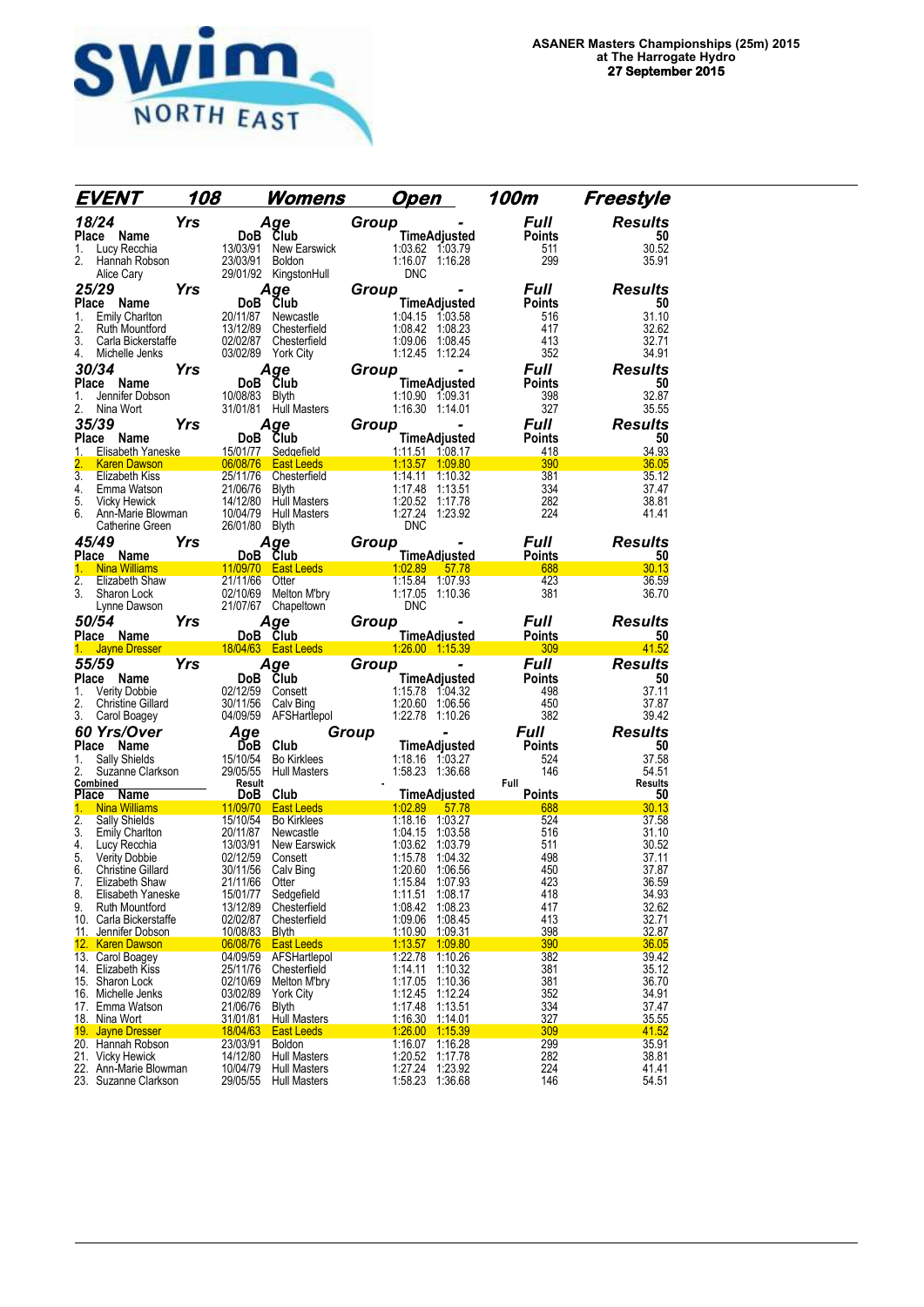

## **EVENT 109 Mens/Womens Open 100m Free.Team**

| $072+$<br>Yrs<br><b>Place</b><br>Name<br>Newcastle SwimTeam<br>$1_{-}$                                                                                                                                                                   | Age<br>A.G<br>$072+$                                                             | Group<br>Club<br>Newcastle                                                                                                          | Full<br>Time<br>1:51.14                                                                         | <b>Results</b> |
|------------------------------------------------------------------------------------------------------------------------------------------------------------------------------------------------------------------------------------------|----------------------------------------------------------------------------------|-------------------------------------------------------------------------------------------------------------------------------------|-------------------------------------------------------------------------------------------------|----------------|
| Yrs<br>120+<br>Place<br>Name<br>Chesterfield S.C. A<br>$\mathbf{1}$ .<br>Chesterfield S.C. B<br>2.<br>3.<br>Hull Masters SC<br>A<br>4.<br><b>York Triathlon Club</b><br>5.<br>Hull Masters SC B<br>East Leeds SC B<br>East Leeds SC<br>A | Age<br>A.G<br>$120+$<br>$120+$<br>$120+$<br>$120+$<br>$120+$<br>$120+$<br>$120+$ | Group<br>Club<br>Chesterfield<br>Chesterfield<br><b>Hull Masters</b><br>York Tri<br><b>Hull Masters</b><br>East Leeds<br>East Leeds | Full<br>Time<br>1:54.86<br>2:05.19<br>2:08.24<br>2:10.42<br>2:30.35<br><b>DNC</b><br><b>DNC</b> | <b>Results</b> |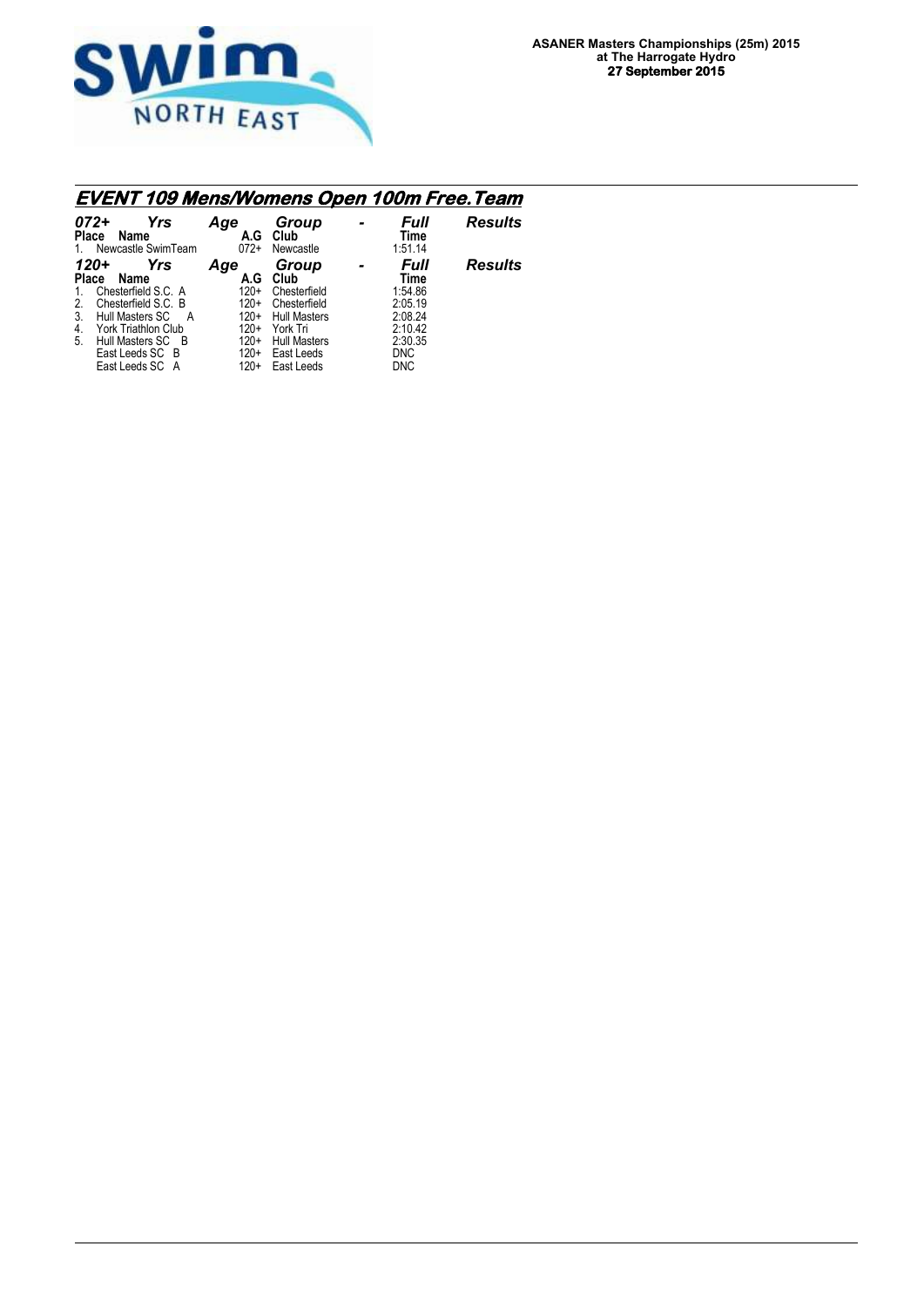

|                                          |                                |                                                | <u>EVENT 201 Mens/Womens</u><br>$\begin{tabular}{l c c c c c} \hline \textbf{EVENT} & \textbf{201} & \textbf{Mens/Womens} & \textbf{Open} & \textbf{201} & \textbf{202} & \textbf{203} & \textbf{204} & \textbf{205} & \textbf{208} & \textbf{209} & \textbf{201} & \textbf{201} & \textbf{201} & \textbf{201} & \textbf{202} & \textbf{201} & \textbf{201} & \textbf{202} & \textbf{203} & \textbf{203} & \textbf{204} & \$ | Open                 | 200m            | IM                                       |
|------------------------------------------|--------------------------------|------------------------------------------------|------------------------------------------------------------------------------------------------------------------------------------------------------------------------------------------------------------------------------------------------------------------------------------------------------------------------------------------------------------------------------------------------------------------------------|----------------------|-----------------|------------------------------------------|
|                                          |                                |                                                |                                                                                                                                                                                                                                                                                                                                                                                                                              |                      | Full            | <b>Results</b>                           |
|                                          |                                |                                                |                                                                                                                                                                                                                                                                                                                                                                                                                              |                      | 50              | 100<br>150                               |
|                                          |                                |                                                |                                                                                                                                                                                                                                                                                                                                                                                                                              |                      | 33.11           | 1:54.33<br>1:13.52                       |
|                                          |                                |                                                |                                                                                                                                                                                                                                                                                                                                                                                                                              |                      | 32.29<br>32.70  | 1:13.03<br>1:55.60                       |
|                                          |                                |                                                |                                                                                                                                                                                                                                                                                                                                                                                                                              |                      |                 | 1:13.58<br>1:57.29                       |
|                                          |                                |                                                |                                                                                                                                                                                                                                                                                                                                                                                                                              |                      | Full            | Results                                  |
|                                          |                                |                                                |                                                                                                                                                                                                                                                                                                                                                                                                                              |                      | 50              | 100<br>150                               |
|                                          |                                |                                                |                                                                                                                                                                                                                                                                                                                                                                                                                              |                      | 28.14           | 1:04.68<br>1:47.10                       |
|                                          |                                |                                                |                                                                                                                                                                                                                                                                                                                                                                                                                              |                      | 29.01           | 1:05.85<br>1:46.81                       |
|                                          |                                |                                                |                                                                                                                                                                                                                                                                                                                                                                                                                              |                      | 30.97           | 1:09.86<br>1:56.56                       |
|                                          |                                |                                                |                                                                                                                                                                                                                                                                                                                                                                                                                              |                      | Full            | <b>Results</b>                           |
|                                          |                                |                                                |                                                                                                                                                                                                                                                                                                                                                                                                                              |                      | 50<br>29.65     | 150<br>100<br>1:44.05<br>1:04.89         |
|                                          |                                |                                                |                                                                                                                                                                                                                                                                                                                                                                                                                              |                      | 30.68           | 1:05.98<br>1:45.89                       |
|                                          |                                |                                                |                                                                                                                                                                                                                                                                                                                                                                                                                              |                      | 35.93           | 1:19.66<br>2:12.80                       |
|                                          |                                |                                                |                                                                                                                                                                                                                                                                                                                                                                                                                              |                      | Full            | <b>Results</b>                           |
|                                          |                                |                                                |                                                                                                                                                                                                                                                                                                                                                                                                                              |                      | 50              | 150<br>100                               |
|                                          |                                |                                                |                                                                                                                                                                                                                                                                                                                                                                                                                              |                      |                 |                                          |
|                                          |                                |                                                |                                                                                                                                                                                                                                                                                                                                                                                                                              |                      | <b>Full</b>     | <b>Results</b>                           |
|                                          |                                |                                                |                                                                                                                                                                                                                                                                                                                                                                                                                              |                      | 50 <sub>2</sub> | 100<br>$-150$                            |
|                                          |                                |                                                |                                                                                                                                                                                                                                                                                                                                                                                                                              |                      | 30.72<br>35.30  | 148.41<br>1:06.71<br>1:21.94<br>2:07.11  |
|                                          |                                |                                                |                                                                                                                                                                                                                                                                                                                                                                                                                              |                      | 43.11           | 1:37.71<br>2:37.93                       |
|                                          |                                |                                                |                                                                                                                                                                                                                                                                                                                                                                                                                              |                      |                 |                                          |
|                                          |                                |                                                |                                                                                                                                                                                                                                                                                                                                                                                                                              |                      | Full            | <b>Results</b>                           |
|                                          |                                |                                                |                                                                                                                                                                                                                                                                                                                                                                                                                              |                      | 50              | 100<br>150                               |
|                                          |                                |                                                |                                                                                                                                                                                                                                                                                                                                                                                                                              |                      | 32.51           | 1:11.10<br>1:56.01                       |
|                                          |                                |                                                |                                                                                                                                                                                                                                                                                                                                                                                                                              |                      | 31.37<br>34.94  | 1:11.90<br>1:56.77<br>1:14.46<br>2:00.98 |
|                                          |                                |                                                |                                                                                                                                                                                                                                                                                                                                                                                                                              |                      | <b>Full</b>     | <b>Results</b>                           |
|                                          |                                |                                                |                                                                                                                                                                                                                                                                                                                                                                                                                              |                      | 50              | 100<br>150                               |
|                                          |                                |                                                |                                                                                                                                                                                                                                                                                                                                                                                                                              |                      | 34.86           | 2:06.57<br>1:18.18                       |
|                                          |                                |                                                |                                                                                                                                                                                                                                                                                                                                                                                                                              |                      | 37.03           | 1:25.48<br>2:14.06                       |
|                                          |                                |                                                |                                                                                                                                                                                                                                                                                                                                                                                                                              |                      | <b>Full</b>     | <b>Results</b>                           |
|                                          |                                |                                                |                                                                                                                                                                                                                                                                                                                                                                                                                              |                      | 50              | 100<br>150                               |
|                                          |                                |                                                |                                                                                                                                                                                                                                                                                                                                                                                                                              |                      | 40.29<br>47.67  | 2:19.90<br>1:27.70<br>2:44.09            |
|                                          |                                |                                                |                                                                                                                                                                                                                                                                                                                                                                                                                              |                      |                 | 1.46.24                                  |
|                                          |                                |                                                |                                                                                                                                                                                                                                                                                                                                                                                                                              |                      |                 | Results                                  |
|                                          |                                |                                                |                                                                                                                                                                                                                                                                                                                                                                                                                              |                      | 50              | 100<br>150                               |
|                                          |                                |                                                |                                                                                                                                                                                                                                                                                                                                                                                                                              |                      | 29.65<br>30.72  | 1:04.89<br>1:44.05<br>1:06.71<br>1.48.41 |
|                                          |                                |                                                |                                                                                                                                                                                                                                                                                                                                                                                                                              |                      | 32.51           | 1:11.10<br>1:56.01                       |
|                                          |                                |                                                |                                                                                                                                                                                                                                                                                                                                                                                                                              |                      | 31.37           | 1:11.90<br>1:56.77                       |
|                                          |                                |                                                |                                                                                                                                                                                                                                                                                                                                                                                                                              |                      | 40.29           | 1:27.70<br>2:19.90                       |
|                                          |                                |                                                |                                                                                                                                                                                                                                                                                                                                                                                                                              |                      | 30.68<br>28.14  | 1:45.89<br>1:05.98<br>1:04.68<br>1:47.10 |
|                                          |                                |                                                |                                                                                                                                                                                                                                                                                                                                                                                                                              |                      | 34.94           | 1:14.46<br>2:00.98                       |
|                                          |                                |                                                | $2:37.53$ $2:18.09$<br>$2:20.37$ $2:20.37$                                                                                                                                                                                                                                                                                                                                                                                   | 476                  | 29.01           | 1:46.81<br>1:05.85                       |
| 10. Stephen Allen                        | 22/06/60                       | <b>Hull Masters</b>                            | 2:46.02 2:22.11                                                                                                                                                                                                                                                                                                                                                                                                              | 459                  | 34.86           | 1:18.18<br>2:06.57                       |
| 11. Michael Watson<br>12. Philip Croxall | 29/05/60<br>12/01/69           | Thornaby<br>Colne                              | 2:51.89 2:27.14<br>2:41.32 2:27.32                                                                                                                                                                                                                                                                                                                                                                                           | 413<br>412           | 37.03<br>35.30  | 1:25.48<br>2:14.06<br>1:21.94<br>2:07.11 |
| 13. Christopher Heaps                    | 23/05/88                       | Newcastle                                      | 2:30.76 2:29.88                                                                                                                                                                                                                                                                                                                                                                                                              | 391                  | 30.97           | 1:09.86<br>1:56.56                       |
| 14. Norman Stephenson                    | 10/07/44                       | Co Sund'land                                   | 3:31.56 2:30.82                                                                                                                                                                                                                                                                                                                                                                                                              | 384                  | 47.67           | 1:46.24<br>2:44.09                       |
| 15. Jack Bridge                          | 12/05/94                       | Co Sund'land                                   | 2:29.79 2:31.32                                                                                                                                                                                                                                                                                                                                                                                                              | 380                  | 32.29           | 1:55.60<br>1:13.03                       |
| 16. Joshua Campbell                      |                                | 06/06/97 Co Sund'land<br>15/05/97 Chesterfield | 2:29.04 2:31.52<br>2:31.74 2:34.26                                                                                                                                                                                                                                                                                                                                                                                           | 378                  | 33.11<br>32.70  | 1:13.52<br>1:54.33<br>1:57.29            |
| 17. Joel Hudson<br>18. Christopher Toop  | 20/03/76                       | Co Sund'Iand                                   | 2:54.27 2:45.35                                                                                                                                                                                                                                                                                                                                                                                                              | 358<br>291           | 35.93           | 1:13.58<br>2:12.80<br>1:19.66            |
| 19. Alexander Gage                       | 23/05/69                       | Chesterfield                                   | 3:21.66 3:04.16                                                                                                                                                                                                                                                                                                                                                                                                              | 210                  | 43.11           | 2:37.93<br>1:37.71                       |
| <b>WOMENS</b>                            | 18/24                          | Yrs                                            | Age<br>Group                                                                                                                                                                                                                                                                                                                                                                                                                 |                      | Full            | <b>Results</b>                           |
| Place Name                               | DoB.                           | Club                                           | TimeAdjusted                                                                                                                                                                                                                                                                                                                                                                                                                 | Points               | 50              | 100<br>150                               |
| <b>Alice Cary</b><br>1.                  | 29/01/92                       | KingstonHull                                   | 2:34.36 2:35.18                                                                                                                                                                                                                                                                                                                                                                                                              | 500                  | 32.08           | 1:58.58<br>1:10.66                       |
| 2.<br><b>Claudine Wivell</b>             | 31/05/94                       | <b>Thirsk WH</b>                               | 2:50.35 2:52.09                                                                                                                                                                                                                                                                                                                                                                                                              | 366                  | 37.06           | 1:20.29<br>2:09.25                       |
| WOMENS                                   | 25/29                          | Yrs                                            | Age<br>Group                                                                                                                                                                                                                                                                                                                                                                                                                 |                      | Full            | <b>Results</b>                           |
| Place Name<br>1. Fay Horton              | DoB<br>26/09/89                | Club<br>Knottingley                            | TimeAdjusted<br>2:51.81 2:51.32                                                                                                                                                                                                                                                                                                                                                                                              | <b>Points</b><br>371 | 50<br>36.29     | 100<br>150<br>1:20.01<br>2:08.45         |
| 2.<br>Michelle Jenks                     | 03/02/89                       | <b>York City</b>                               | 2:55.93 2:55.43                                                                                                                                                                                                                                                                                                                                                                                                              | 346                  | 39.33           | 2:15.26<br>1:23.04                       |
| 3.<br>Helen Miller                       | 08/10/90                       | York Tri                                       | 3:19.46 3:19.46                                                                                                                                                                                                                                                                                                                                                                                                              | 235                  | 48.32           | 1:38.02<br>2:35.89                       |
| WOMENS                                   | 30/34                          | Yrs                                            | Group<br>Aqe                                                                                                                                                                                                                                                                                                                                                                                                                 |                      | Full            | <b>Results</b>                           |
| Place Name                               | DoB                            | Club                                           | TimeAdjusted                                                                                                                                                                                                                                                                                                                                                                                                                 | Points               | 50              | 100<br>150                               |
| 1.<br>Jennifer Dobson                    | 10/08/83                       | Blyth                                          | 3:00.85 2:56.79                                                                                                                                                                                                                                                                                                                                                                                                              | 338                  | 38.59           | 1:24.99<br>2:19.73                       |
| WOMENS                                   | 35/39                          | Yrs                                            | Age<br>Group                                                                                                                                                                                                                                                                                                                                                                                                                 |                      | <b>Full</b>     | <b>Results</b>                           |
| Place Name                               | DoB.                           | Club                                           | TimeAdjusted                                                                                                                                                                                                                                                                                                                                                                                                                 | Points               | 50              | 100<br>150                               |
| Elizabeth Kiss<br>1.<br>Emma Wills       | 25/11/76<br>28/07/79 York City | Chesterfield                                   | 2:58.17 2:49.05<br><b>DNC</b>                                                                                                                                                                                                                                                                                                                                                                                                | 387                  | 38.07           | 1:23.59<br>2:16.14                       |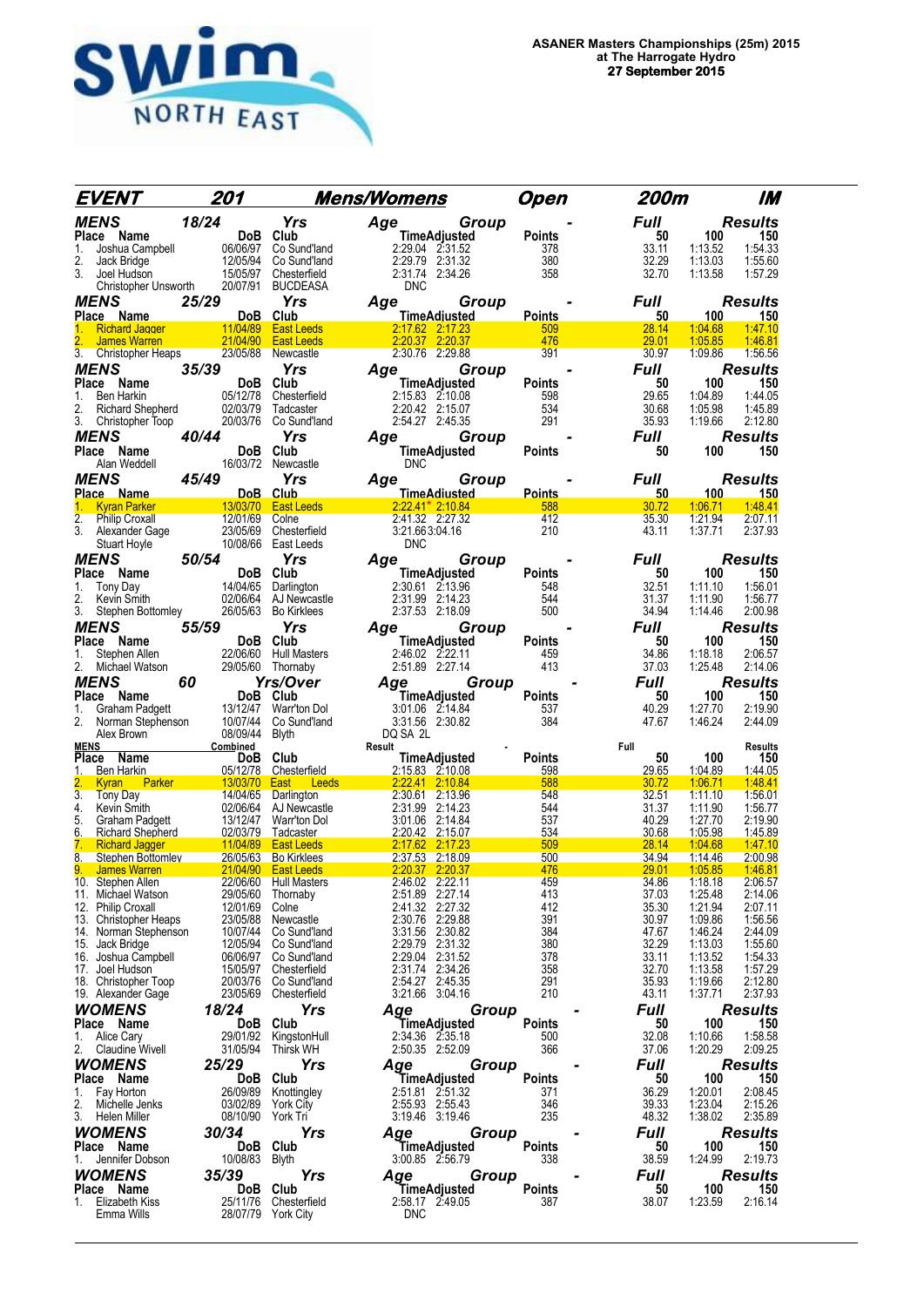

| <b>EVENT</b>                                                         | 201                                |                                               | <b>Mens/Womens</b>                                             | Open                          | 200m                       |                               | IM                               |
|----------------------------------------------------------------------|------------------------------------|-----------------------------------------------|----------------------------------------------------------------|-------------------------------|----------------------------|-------------------------------|----------------------------------|
| <b>WOMENS</b><br>Name<br><b>Place</b><br>Lynne Dawson                | 45/49<br><b>DoB</b><br>21/07/67    | <b>Yrs</b><br>Club<br>Chapeltown              | Age<br>TimeAdjusted<br><b>DNC</b>                              | Group<br><b>Points</b>        | <b>Full</b><br>50          | 100                           | <b>Results</b><br>150            |
| <b>WOMENS</b><br><b>Place</b><br>Name<br>Pauline Foot                | 50/54<br><b>DoB</b><br>03/09/65    | <b>Yrs</b><br>Club<br>York Tri                | Age<br>TimeAdjusted<br>3:11.59 2:50.42                         | Group<br><b>Points</b><br>377 | <b>Full</b><br>50<br>41.47 | 100<br>1:33.84                | <b>Results</b><br>150<br>2:28.24 |
| <b>WOMENS</b>                                                        | 55/59                              | Yrs                                           | Age                                                            | Group                         | <b>Full</b>                |                               | <b>Results</b>                   |
| Name<br>Place<br>Carol Boagey<br>Verity Dobbie                       | <b>DoB</b><br>04/09/59<br>02/12/59 | Club<br>AFSHartlepol<br>Consett               | TimeAdiusted<br>3:22.74 2:52.07<br><b>DNC</b>                  | <b>Points</b><br>367          | 50<br>45.12                | 100<br>1:41.82                | 150<br>2:35.94                   |
| <b>WOMENS</b>                                                        | Combined                           |                                               | Result                                                         |                               | <b>Full</b>                |                               | <b>Results</b>                   |
| Place<br>Name<br>Alice Cary<br>Elizabeth Kiss                        | <b>DoB</b><br>29/01/92<br>25/11/76 | Club<br>KingstonHull<br>Chesterfield          | TimeAdjusted<br>2:34.36 2:35.18<br>2:58.17<br>2:49.05          | <b>Points</b><br>500<br>387   | 50<br>32.08<br>38.07       | 100<br>1:10.66<br>1:23.59     | 150<br>1:58.58<br>2:16.14        |
| 3.<br>Pauline Foot<br>Fay Horton<br>4.                               | 03/09/65<br>26/09/89               | York Tri<br>Knottingley                       | 2:50.42<br>3:11.59<br>2:51.81<br>2:51.32                       | 377<br>371<br>367             | 41.47<br>36.29             | 1:33.84<br>1:20.01            | 2:28.24<br>2:08.45               |
| 5.<br>Carol Boagey<br><b>Claudine Wivell</b><br>6.<br>Michelle Jenks | 04/09/59<br>31/05/94<br>03/02/89   | AFSHartlepol<br><b>Thirsk WH</b><br>York City | 3:22.74<br>2:52.07<br>2:50.35<br>2:52.09<br>2:55.93<br>2:55.43 | 366<br>346                    | 45.12<br>37.06<br>39.33    | 1:41.82<br>1:20.29<br>1:23.04 | 2:35.94<br>2:09.25<br>2:15.26    |
| Jennifer Dobson<br>8.<br>9.<br>Helen Miller                          | 10/08/83<br>08/10/90               | <b>Blyth</b><br>York Tri                      | 3:00.85<br>2:56.79<br>3:19.46<br>3:19.46                       | 338<br>235                    | 38.59<br>48.32             | 1:24.99<br>1:38.02            | 2:19.73<br>2:35.89               |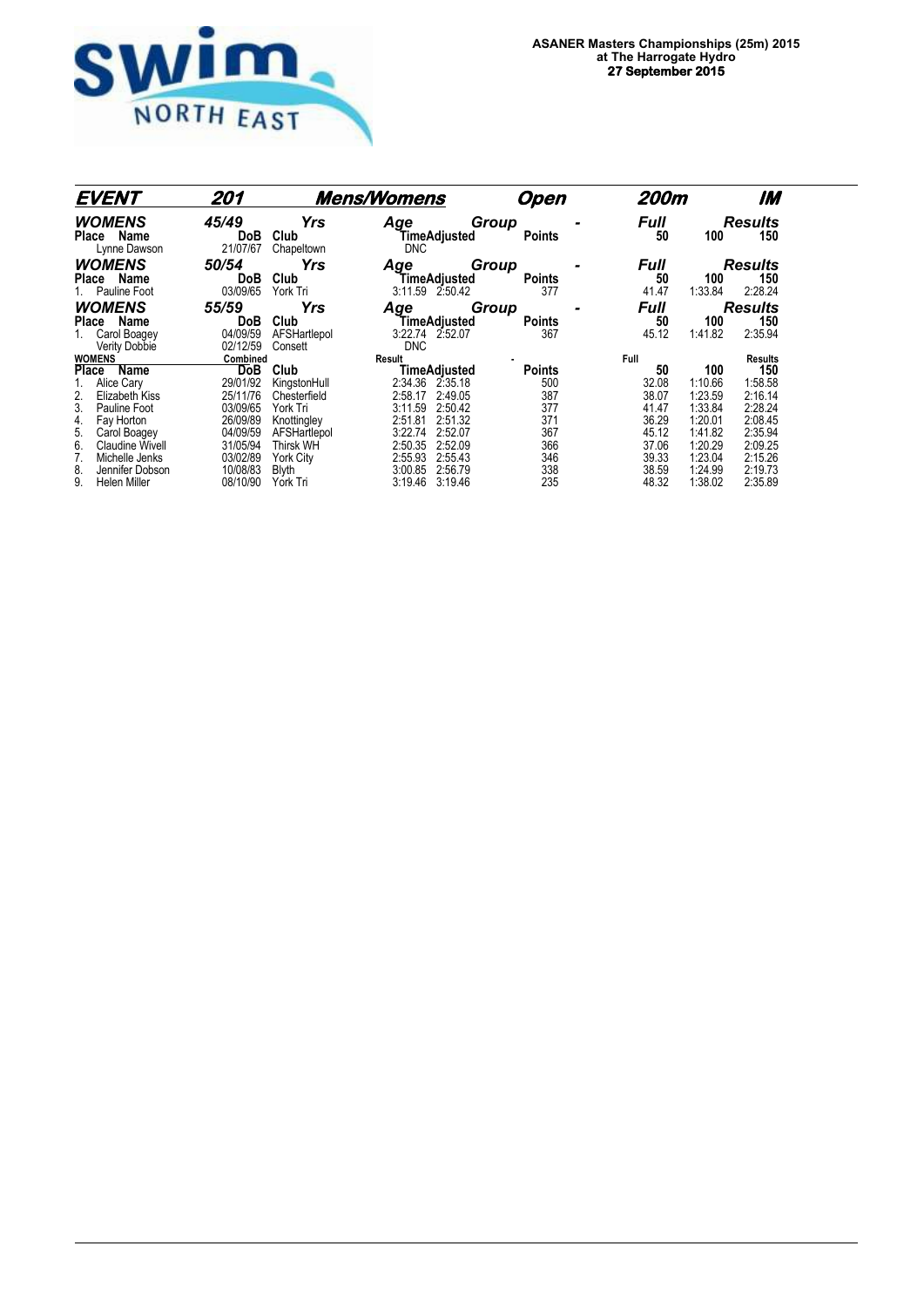

|                    | <i>EVENT</i>                              | 202 | Mens                 |                                   | Open                     | 50m                                | Freestyle                |
|--------------------|-------------------------------------------|-----|----------------------|-----------------------------------|--------------------------|------------------------------------|--------------------------|
|                    | 18/24                                     | Yrs | Age                  | Group                             |                          | <b>Full</b>                        | <b>Results</b>           |
| Place              | Name                                      |     | DoB                  | Club                              |                          | <b>TimeAdjusted</b>                | Points                   |
| 1.                 | Adam Taylor                               |     | 29/06/96             | Co Sund'land                      | 24.55                    | 24.91                              | 541                      |
| 2.<br>3.           | Kieran Peart<br>William Jolly             |     | 02/05/97<br>10/01/91 | Co Sund'land<br>Newcastle         | 24.89<br>26.35           | 25.30<br>26.42                     | 516<br>453               |
| 4.                 | Joel Hudson                               |     | 15/05/97             | Chesterfield                      | 27.40                    | 27.86                              | 386                      |
| 5.                 | <b>Matthew Wylie</b>                      |     | 14/10/96             | Co Sund'land                      | 27.47                    | 27.87                              | 386                      |
| 6.                 | Joshua Campbell                           |     | 06/06/97             | Co Sund'land                      | 27.64                    | 28.10                              | 377                      |
| 7.<br>8.           | Jack Bridge<br>Josef Craig                |     | 12/05/94<br>17/02/97 | Co Sund'land<br>Co Sund'land      | 27.74<br>29.32           | 28.02<br>29.81                     | 380<br>315               |
|                    | 25/29                                     | Yrs | Aqe                  | Group                             |                          | <b>Full</b>                        | <b>Results</b>           |
|                    | Place<br><b>Name</b>                      |     | DoB                  | Club                              |                          | TimeAdjusted                       | Points                   |
| 1.                 | <b>Joshua Spencer</b>                     |     | 04/07/89             | <b>East Leeds</b>                 | 24.08                    | 24.01                              | 604                      |
| 2.                 | Shane Hassall                             |     | 02/02/88             | Darlington                        | 25.94                    | 25.79                              | 487                      |
| 3.                 | <b>Andrew Benson</b>                      |     | 07/08/89             | <b>Bathgate</b>                   | 26.12<br>26.89           | 26.05                              | 473<br>430               |
| 4.<br>5.           | <b>James Warren</b><br>Jack Chambers      |     | 21/04/90<br>13/04/88 | <b>East Leeds</b><br>Chesterfield | 27.32                    | 26.89<br>27.16                     | 417                      |
| 6.                 | <b>Peter Webster</b>                      |     | 02/06/86             | <b>East Leeds</b>                 | 27.48                    | 27.15                              | 418                      |
| 7.                 | Paul Love                                 |     | 20/05/88             | Darlington M                      | 27.70                    | 27.54                              | 400                      |
| 8.                 | <b>Adam Grice</b>                         |     | 30/04/86<br>11/04/89 | <b>East Leeds</b><br>East Leeds   | 32.54<br>DNC             | 32.15                              | 251                      |
|                    | Richard Jagger<br><i><b>30/34</b></i>     | Yrs | Aqe                  | Group                             |                          | <i><b>Full</b></i>                 | Results                  |
|                    | Place Name                                |     | <u>DoB</u>           | Club                              |                          | <u>TimeAdiusted</u>                | <b>Points</b>            |
| 1.                 | <b>Alistair Crawford</b>                  |     | 01/02/84             | <b>East Leeds</b>                 | 23.50'                   | 23.06                              | 682                      |
| $\overline{2}$ .   | <b>Philip Muspratt</b>                    |     | 13/02/85             | Utd Bristol                       | 24.51                    | 24.13                              | 595                      |
| 3.                 | Graham Kennedy                            |     | 15/05/84             | Boldon                            | 28.63                    | 28.09                              | 377                      |
|                    | David Holmes                              |     | 26/09/82             | East Leeds                        | <b>DNC</b>               |                                    |                          |
| <b>Place</b>       | 35/39<br>Name                             | Yrs | Aqe<br>DoB           | Group<br>Club                     |                          | <i><b>Full</b></i><br>TimeAdjusted | <b>Results</b><br>Points |
| 1.                 | <b>Ben Harkin</b>                         |     | 05/12/78             | Chesterfield                      | <u> 25.16 </u>           | 24.10                              | 597                      |
| 2.                 | <b>Rob Lilley</b>                         |     | 26/04/76             | <b>East Leeds</b>                 | 27.13                    | 25.74                              | 490                      |
| $\overline{3}$ .   | David Staniforth                          |     | 13/05/80             | <b>Hull Masters</b>               | 27.26                    | 26.33                              | 458                      |
| 4.<br>5.           | <b>Tim Buckley</b>                        |     | 27/01/80<br>30/04/76 | York Tri                          | 28.33<br>31.11           | 27.37<br>29.52                     | 408<br>325               |
| 6.                 | Daniel Dawson<br><b>Mathew Blakely</b>    |     | 05/05/79             | Colne<br>Blyth                    | 31.21                    | 30.02                              | 309                      |
| 7.                 | Christopher Toop                          |     | 20/03/76             | Co Sund'land                      | 31.23                    | 29.63                              | 321                      |
|                    | lan Taylor                                |     | 12/04/76             | Stockton                          | <b>DNC</b>               |                                    |                          |
|                    | Neil Shutt                                |     | 30/10/76             | Co Sund'land                      | <b>DNC</b>               |                                    |                          |
|                    | 40/44                                     | Yrs | Age                  | Group                             |                          | <i><b>Full</b></i>                 | Results                  |
| <b>Place</b><br>1. | Name<br>Philip Hawkrigg                   |     | DoB<br>07/11/75      | Club<br>Copeland                  | 28.88                    | TimeAdjusted<br>27.27              | Points<br>412            |
| 2.                 | <b>Efstathios Altanis</b>                 |     | 10/01/74             | unnatached                        | 29.05                    | 27.29                              | 411                      |
| 3.                 | Jon Blackburn                             |     | 08/04/75             | Stockton                          | 29.59                    | 27.94                              | 383                      |
| 4.                 | lan Anderson                              |     | 23/03/71             | York Tri                          | 34.63                    | 32.00                              | 255                      |
|                    | Simon Hall<br>Alan Weddell                |     | 14/03/73<br>16/03/72 | <b>Barrow LD</b><br>Newcastle     | <b>DNC</b><br><b>DNC</b> |                                    |                          |
| 45/49              |                                           | Yrs | Aqe                  | Group                             |                          | <i><b>Full</b></i>                 | Results                  |
|                    | Place Name                                |     | DoB                  | Club                              |                          | TimeAdjusted                       | Points                   |
| 1.                 | <b>Paul Clemence</b>                      |     | 19/06/70             | <b>East Leeds</b>                 | 25.16                    | 23.12                              | 676                      |
| $\overline{2}$ .   | <b>Mark Newby</b>                         |     | 24/04/70             | Copeland                          | 29.78                    | 27.36                              | 408                      |
| 3.                 | Alexander Gage                            |     | 23/05/69             | Chesterfield                      | 34.04                    | 31.09                              | 278                      |
| 4.                 | Mark Mayes<br><b>Stuart Hoyle</b>         |     | 03/01/66<br>10/08/66 | AFSHartlepol<br>East Leeds        | 34.82<br><b>DNC</b>      | 31.19                              | 275                      |
|                    | David Crabtree                            |     | 03/05/68             | Romiley Mari                      | DQ ST                    |                                    |                          |
|                    | 50/54                                     | Yrs | Age                  | Group                             |                          | <i><b>Full</b></i>                 | Results                  |
|                    | Place<br>Name                             |     | DoB                  | <b>Club</b>                       |                          | <b>TimeAdjusted</b>                | <b>Points</b>            |
| 1.<br>2.           | <b>David Emerson</b>                      |     | 20/04/62             | <b>East Leeds</b>                 | 26.08<br>27.33           | 22.69                              | 716<br>582               |
| 3.                 | Julian Plumley<br>Tony Day                |     | 06/07/65<br>14/04/65 | Newcastle<br>Darlington           | 28.26                    | 24.31<br>25.14                     | 526                      |
| 4.                 | Anthony Fawthrop                          |     | 09/06/62             | <b>Bo Kirklees</b>                | 29.29                    | 25.48                              | 505                      |
| 5.                 | Paul Anjos                                |     | 01/08/61             | <b>Bo Kirklees</b>                | 29.68                    | 25.62                              | 497                      |
| 6.                 | Steven Goodall                            |     | 30/07/65             | Chesterfield                      | 30.12                    | 26.79                              | 435                      |
| 7.<br>8.           | Louis Wyness<br>Andrew Gristwood          |     | 27/01/61<br>14/06/64 | <b>Ilkley</b><br>Cleethorpes      | 30.33<br>30.85           | 26.18<br>27.24                     | 466<br>413               |
| 9.                 | Arthur Aplin                              |     | 28/05/63             | Newcastle                         | 31.64                    | 27.74                              | 391                      |
|                    | 55/59                                     | Yrs | Aqe                  | Group                             |                          | <b>Full</b>                        | Results                  |
| Place              | Name                                      |     | DoB                  | Club                              |                          | TimeAdjusted                       | Points                   |
| 1.                 | Stephen Allen                             |     | 22/06/60             | <b>Hull Masters</b>               | 29.68                    | 25.41                              | 509                      |
| 2.                 | David Bradford                            |     | 04/03/58             | Chesterfield                      | 29.76                    | 25.04                              | 532                      |
|                    | Peter French<br>lan Harman                |     | 01/11/58<br>18/11/59 | Newcastle<br>Hull Masters         | <b>DNC</b><br><b>DNC</b> |                                    |                          |
|                    | 60 Yrs/Over                               |     | Age                  | Group                             |                          | Full                               | Results                  |
| Place              | Name                                      |     | DoB                  | Club                              |                          | TimeAdjusted                       | Points                   |
| 1.                 | <b>Kevin Sellors</b>                      |     | 08/09/50             | Matlock                           | 34.65                    | 26.82                              | 433                      |
| 2.                 | Alex Brown                                |     | 08/09/44             | <b>Blyth</b>                      | 35.70                    | 25.45                              | 507                      |
| 3.                 | <b>Michael Fulford</b><br>Raymond Butters |     | 22/06/46<br>28/12/51 | <b>East Leeds</b><br>RichmondDale | $44.70*$<br><b>DNC</b>   | 32.83                              | 236                      |
|                    |                                           |     |                      |                                   |                          |                                    |                          |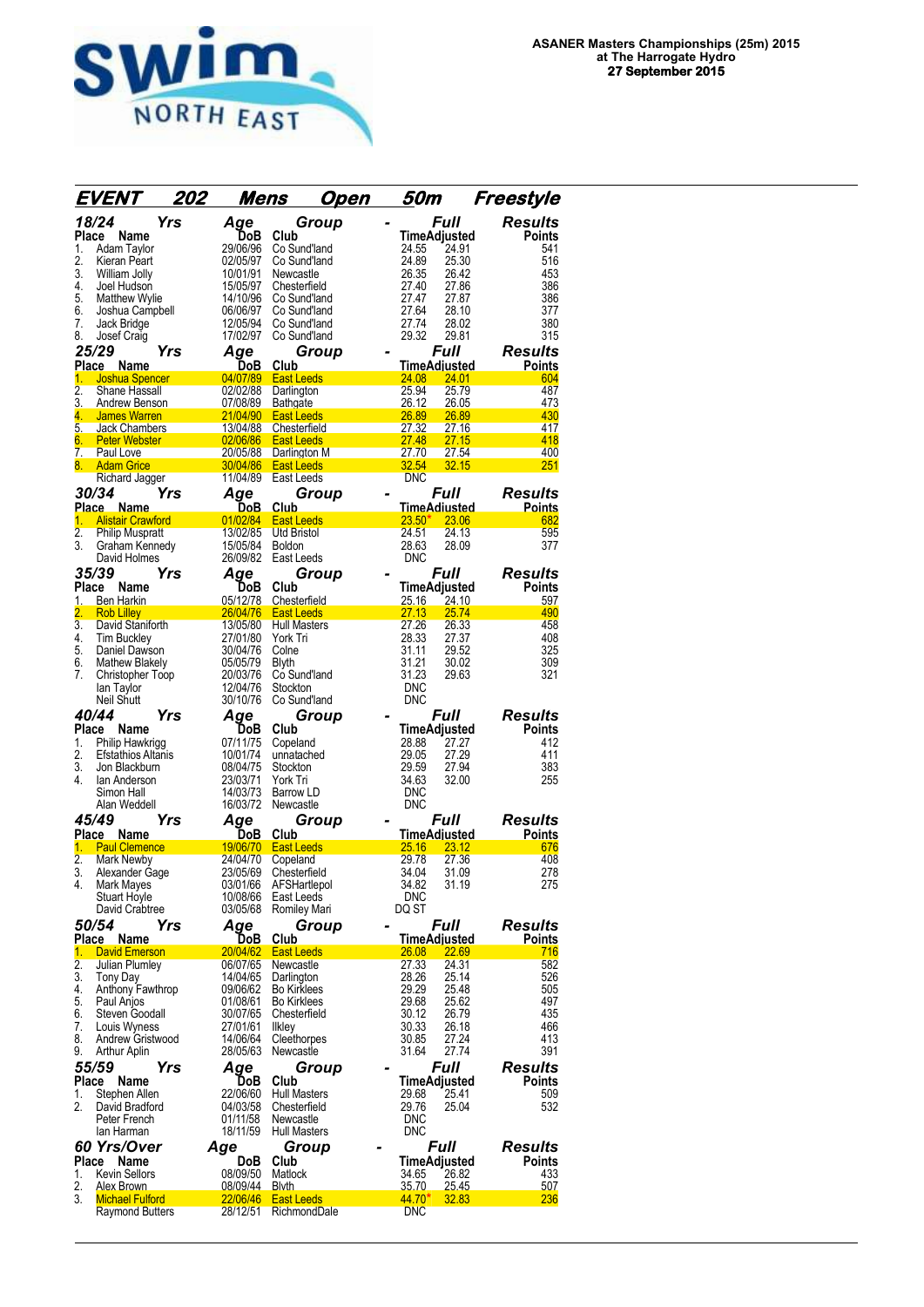

|                  | EVENT                         | 202    | <u>Mens</u>          |                                     | <u>Open</u> | 50m            |                | Freestyle      |
|------------------|-------------------------------|--------|----------------------|-------------------------------------|-------------|----------------|----------------|----------------|
|                  | Combined                      | Result |                      |                                     |             | Full           |                | <b>Results</b> |
| Place            | Name                          |        | <b>DoB</b>           | Club                                |             |                | TimeAdiusted   | Points         |
| 1.               | <b>David Emerson</b>          |        | 20/04/62             | <b>East Leeds</b>                   |             | 26.08          | 22.69          | 716            |
| $\overline{2}$ . | <b>Alistair Crawford</b>      |        | 01/02/84             | East Leeds                          |             | 23.50          | 23.06          | 682            |
| 3.               | <b>Paul Clemence</b>          |        | 19/06/70             | <b>East Leeds</b>                   |             | 25.16          | 23.12          | 676            |
| 4.               | <b>Joshua Spencer</b>         |        | 04/07/89             | <b>East Leeds</b>                   |             | 24.08          | 24.01          | 604            |
| 5.               | <b>Ben Harkin</b>             |        | 05/12/78             | Chesterfield                        |             | 25.16          | 24.10          | 597            |
| 6.               | <b>Philip Muspratt</b>        |        | 13/02/85             | Utd Bristol                         |             | 24.51          | 24.13          | 595            |
| 7.               | Julian Plumley                |        | 06/07/65             | Newcastle                           |             | 27.33          | 24.31          | 582            |
| 8.<br>9.         | Adam Taylor                   |        | 29/06/96             | Co Sund'land                        |             | 24.55          | 24.91          | 541            |
|                  | David Bradford                |        | 04/03/58             | Chesterfield                        |             | 29.76<br>28.26 | 25.04          | 532            |
| 10.              | Tony Day                      |        | 14/04/65<br>02/05/97 | Darlington                          |             | 24.89          | 25.14<br>25.30 | 526<br>516     |
| 11.<br>12.       | Kieran Peart<br>Stephen Allen |        | 22/06/60             | Co Sund'land<br><b>Hull Masters</b> |             | 29.68          | 25.41          | 509            |
|                  | 13. Alex Brown                |        | 08/09/44             | <b>Blyth</b>                        |             | 35.70          | 25.45          | 507            |
| 14.              | Anthony Fawthrop              |        | 09/06/62             | <b>Bo Kirklees</b>                  |             | 29.29          | 25.48          | 505            |
|                  | 15. Paul Anjos                |        | 01/08/61             | <b>Bo Kirklees</b>                  |             | 29.68          | 25.62          | 497            |
|                  | 16. Rob Lilley                |        | 26/04/76             | <b>East Leeds</b>                   |             | 27.13          | 25.74          | 490            |
|                  | 17. Shane Hassall             |        | 02/02/88             | Darlington                          |             | 25.94          | 25.79          | 487            |
|                  | 18. Andrew Benson             |        | 07/08/89             | <b>Bathgate</b>                     |             | 26.12          | 26.05          | 473            |
|                  | 19. Louis Wyness              |        | 27/01/61             | Ilkley                              |             | 30.33          | 26.18          | 466            |
|                  | 20. David Staniforth          |        | 13/05/80             | <b>Hull Masters</b>                 |             | 27.26          | 26.33          | 458            |
| 21.              | William Jolly                 |        | 10/01/91             | Newcastle                           |             | 26.35          | 26.42          | 453            |
| 22.              | Steven Goodall                |        | 30/07/65             | Chesterfield                        |             | 30.12          | 26.79          | 435            |
|                  | 23. Kevin Sellors             |        | 08/09/50             | Matlock                             |             | 34.65          | 26.82          | 433            |
| 24.              | <b>James Warren</b>           |        | 21/04/90             | <b>East Leeds</b>                   |             | 26.89          | 26.89          | 430            |
|                  | 25. Peter Webster             |        | 02/06/86             | <b>East Leeds</b>                   |             | 27.48          | 27.15          | 418            |
| 26.              | <b>Jack Chambers</b>          |        | 13/04/88             | Chesterfield                        |             | 27.32          | 27.16          | 417            |
|                  | 27. Andrew Gristwood          |        | 14/06/64             | Cleethorpes                         |             | 30.85          | 27.24          | 413            |
| 28.              | Philip Hawkrigg               |        | 07/11/75             | Copeland                            |             | 28.88          | 27.27          | 412            |
| 29.              | <b>Efstathios Altanis</b>     |        | 10/01/74             | unnatached                          |             | 29.05          | 27.29          | 411            |
| 30.              | Mark Newby                    |        | 24/04/70             | Copeland                            |             | 29.78          | 27.36          | 408            |
| 31.              | <b>Tim Buckley</b>            |        | 27/01/80             | York Tri                            |             | 28.33          | 27.37          | 408            |
| 32.              | Paul Love                     |        | 20/05/88             | Darlington M                        |             | 27.70          | 27.54          | 400            |
|                  | 33. Arthur Aplin              |        | 28/05/63             | Newcastle                           |             | 31.64          | 27.74          | 391            |
| 34.              | Joel Hudson                   |        | 15/05/97             | Chesterfield                        |             | 27.40          | 27.86          | 386            |
| 35.              | Matthew Wylie                 |        | 14/10/96             | Co Sund'land                        |             | 27.47          | 27.87          | 386            |
| 36.              | Jon Blackburn                 |        | 08/04/75             | Stockton                            |             | 29.59          | 27.94          | 383            |
| 37.              | Jack Bridge                   |        | 12/05/94             | Co Sund'land                        |             | 27.74          | 28.02          | 380            |
|                  | 38. Graham Kennedy            |        | 15/05/84             | <b>Boldon</b>                       |             | 28.63          | 28.09          | 377            |
| 39.              | Joshua Campbell               |        | 06/06/97             | Co Sund'land                        |             | 27.64          | 28.10          | 377            |
|                  | 40. Daniel Dawson             |        | 30/04/76             | Colne                               |             | 31.11          | 29.52          | 325            |
| 41.              | Christopher Toop              |        | 20/03/76             | Co Sund'land                        |             | 31.23          | 29.63          | 321            |
| 42.              | Josef Craig                   |        | 17/02/97             | Co Sund'land                        |             | 29.32          | 29.81          | 315            |
|                  | 43. Mathew Blakely            |        | 05/05/79             | <b>Blyth</b>                        |             | 31.21          | 30.02          | 309            |
| 44.              | Alexander Gage                |        | 23/05/69             | Chesterfield                        |             | 34.04          | 31.09          | 278            |
| 45.              | Mark Mayes                    |        | 03/01/66             | AFSHartlepol                        |             | 34.82          | 31.19          | 275            |
| 46.              | lan Anderson                  |        | 23/03/71             | York Tri                            |             | 34.63          | 32.00          | 255            |
|                  | 47. Adam Grice                |        | 30/04/86             | <b>East Leeds</b>                   |             | 32.54          | 32.15          | 251            |
| 48.              | <b>Michael Fulford</b>        |        | 22/06/46             | <b>East Leeds</b>                   |             | 44.70          | 32.83          | 236            |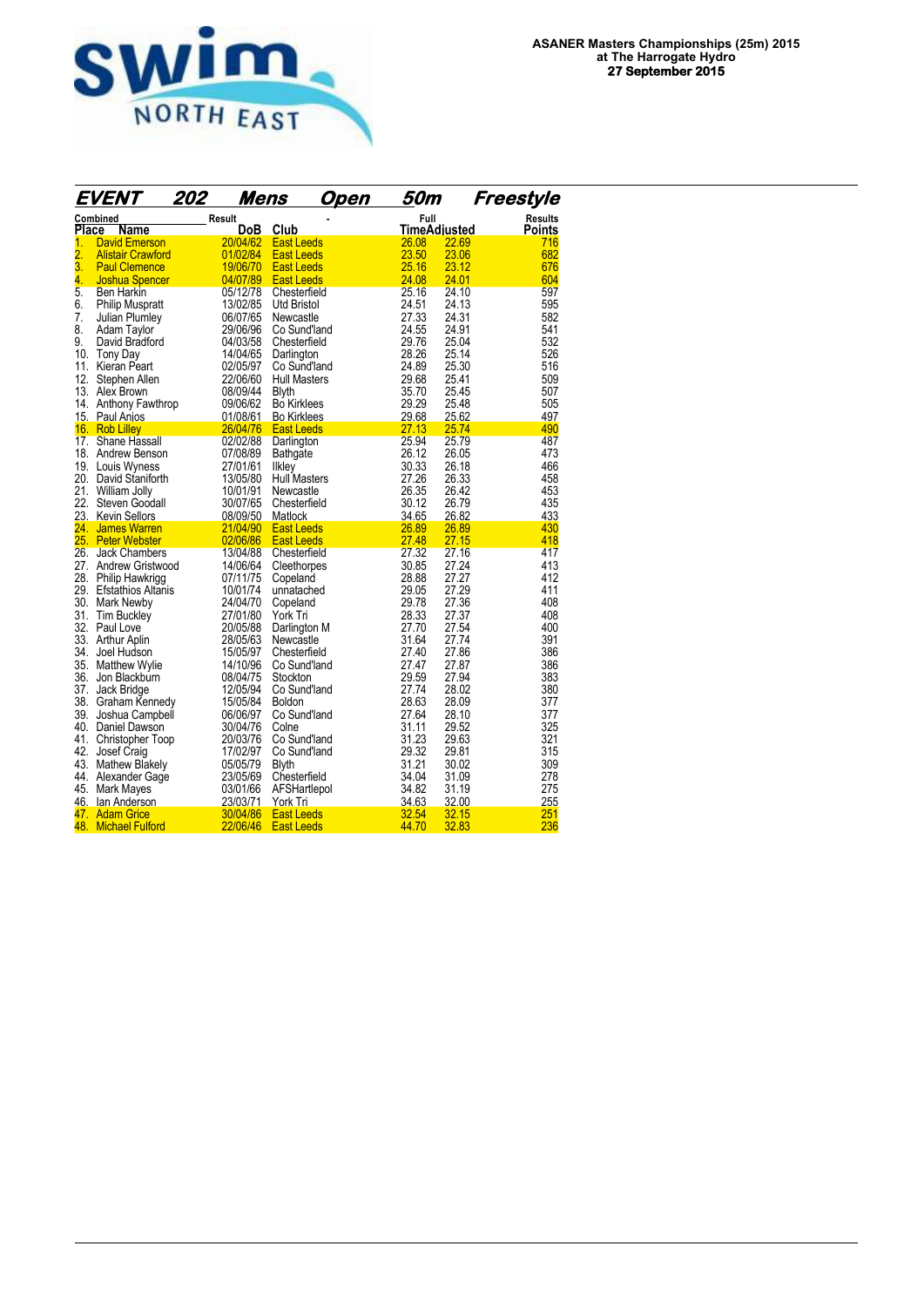

| EVENT                                                    | 203                  | <u>Womens</u>                            | <u>50m</u><br><u>Open</u> | Freestyle                                            |
|----------------------------------------------------------|----------------------|------------------------------------------|---------------------------|------------------------------------------------------|
| 18/24                                                    | Yrs<br>Age           | Group                                    |                           | <b>Full</b><br><b>Results</b>                        |
| Place Name                                               |                      | DoB<br>Club                              |                           | <b>TimeAdjusted</b><br><b>Points</b>                 |
| Alice Cary<br>1.                                         | 29/01/92             | KingstonHull                             | 28.25                     | 547<br>28.40                                         |
| 2.<br>Charlotte Duff                                     | 08/11/96             | Newcastle                                | 29.22                     | 29.65<br>481                                         |
| Lucy Recchia<br>3.                                       | 13/03/91             | <b>New Earswick</b>                      | 29.42                     | 29.50<br>488                                         |
| 4.<br>Hannah Robson                                      | 23/03/91             | <b>Boldon</b>                            | 34.16                     | 312<br>34.25                                         |
| 25/29                                                    | Yrs<br>Aqe           | Group                                    |                           | Full<br><b>Results</b>                               |
| Place<br>Name                                            |                      | DoB<br>Club                              |                           | TimeAdjusted<br>Points                               |
| 1.<br><b>Emily Charlton</b>                              | 20/11/87             | Newcastle                                | 29.73                     | 29.47<br>490                                         |
| 2.<br>Ruth Mountford                                     | 13/12/89             | Chesterfield                             | 31.55                     | 403<br>31.46                                         |
| 3.<br>Fay Horton                                         | 26/09/89             | Knottingley                              | 32.07                     | 31.98<br>383                                         |
| 30/34                                                    | Age<br>Yrs           | Group                                    |                           | Full<br><b>Results</b>                               |
| Place Name                                               |                      | DoB<br>Club                              |                           | Points<br>TimeAdjusted                               |
| Lisa Poole<br>1.                                         | 02/05/83             | Chesterfield                             | 28.80                     | 562<br>28.15                                         |
| 35/39                                                    | Yrs<br>Age           | Group                                    |                           | Full<br><b>Results</b>                               |
| Place Name                                               |                      | DoB<br>Club                              |                           | TimeAdjusted<br>Points                               |
| 1. Karen Dawson<br>$\overline{2}$ .<br>Ann-Marie Blowman | 06/08/76<br>10/04/79 | <b>East Leeds</b><br><b>Hull Masters</b> | 33.03<br>37.90            | 31.34<br>407<br>258<br>36.46                         |
| 3.<br>Tanya Johnson                                      | 25/11/80             | <b>Boldon</b>                            | 44.20                     | 42.70<br>161                                         |
| <b>Vicky Hewick</b>                                      | 14/12/80             | <b>Hull Masters</b>                      | DQ ST                     |                                                      |
| Emma Watson                                              | 21/06/76             | <b>Blyth</b>                             | DQ ST                     |                                                      |
| 40/44                                                    | Yrs<br>Aqe           | Group                                    |                           | Full<br><b>Results</b>                               |
| Place Name                                               |                      | DoB<br>Club                              |                           | <b>TimeAdjusted</b><br><b>Points</b>                 |
| <b>Philippa Rickard</b><br>1.                            | 14/01/71             | <b>East Leeds</b>                        | 28.93                     | 26.73<br>657                                         |
| 2.<br>Joanne Smith                                       | 28/08/71             | <b>Boldon</b>                            | 37.53                     | 300<br>34.68                                         |
| 45/49                                                    | Yrs<br>Age           | Group                                    |                           | <b>Results</b><br>Full                               |
| Place Name                                               |                      | DoB<br>Club                              |                           | <b>TimeAdjusted</b><br>Points                        |
| <b>Nina Williams</b><br>1.                               | 11/09/70             | <b>East Leeds</b>                        | 28.46                     | 26.15<br>701                                         |
| 2.<br>Jayne Simpson                                      | 21/07/67             | <b>Boldon</b>                            | 31.39                     | 28.30<br>553                                         |
| 3.<br>Sharon Lock                                        | 02/10/69             | Melton M'bry                             | 33.61                     | 434<br>30.69                                         |
| 4.<br>Elizabeth Shaw                                     | 21/11/66             | Otter                                    | 34.63                     | 420<br>31.02                                         |
| Lynne Dawson                                             | 21/07/67             | Chapeltown                               | <b>DNC</b>                |                                                      |
| 50/54                                                    | Yrs<br>Age           | Group                                    |                           | Full<br><b>Results</b>                               |
| Place Name                                               | 18/04/63             | DoB<br>Club<br><b>East Leeds</b>         | 38.93                     | <b>TimeAdjusted</b><br><b>Points</b><br>34.13<br>315 |
| <b>Jayne Dresser</b><br>Karen Graham                     | 05/09/65             | East Leeds                               | <b>DNC</b>                |                                                      |
| <b>Julie Hoyle</b>                                       | 03/04/62             | <b>East Leeds</b>                        | <u>DQ ST</u>              |                                                      |
| 55/59                                                    | Yrs<br>Age           | Group                                    |                           | <i><b>Full</b></i><br><b>Results</b>                 |
| Place<br>Name                                            |                      | <b>DoB</b><br>Club                       |                           | <b>Points</b><br>TimeAdjusted                        |
| 1.<br><b>Verity Dobbie</b>                               | 02/12/59             | Consett                                  | 34.94                     | 29.65<br>481                                         |
| 2.<br>Carol Boagey                                       | 04/09/59             | AFSHartlepol                             | 38.62                     | 356<br>32.78                                         |
| Christine Gillard                                        | 30/11/56             | Calv Bing                                | <b>DNC</b>                |                                                      |
| 60 Yrs/Over                                              | Age                  | Group                                    |                           | <i><b>Full</b></i><br>Results                        |
| Place<br>Name                                            |                      | DoB<br>Club                              |                           | <b>TimeAdjusted</b><br>Points                        |
| Sally Shields<br>1.                                      | 15/10/54             | <b>Bo Kirklees</b>                       | 35.19                     | 28.48<br>543                                         |
| 2.<br>Suzanne Clarkson                                   | 29/05/55             | <b>Hull Masters</b>                      | 50.95                     | 173<br>41.66                                         |
| Combined<br>Place Name                                   | Result               | <b>DoB</b><br>Club                       | Full                      | <b>Results</b><br>TimeAdjusted<br><b>Points</b>      |
| <b>Nina Williams</b><br>1.                               | 11/09/70             | <b>East Leeds</b>                        | 28.46                     | 26.15<br>701                                         |
| <b>Philippa Rickard</b>                                  | <u>14/01/71</u>      | <b>East Leeds</b>                        | 28.93                     | 26.73<br>657                                         |
| Lisa Poole<br>3.                                         | 02/05/83             | Chesterfield                             | 28.80                     | 28.15<br>562                                         |
| 4.<br>Jayne Simpson                                      | 21/07/67             | <b>Boldon</b>                            | 31.39                     | 28.30<br>553                                         |
| 5.<br>Alice Cary                                         | 29/01/92             | KingstonHull                             | 28.25                     | 28.40<br>547                                         |
| Sally Shields<br>6.                                      | 15/10/54             | <b>Bo Kirklees</b>                       | 35.19                     | 543<br>28.48                                         |
| 7.<br><b>Emily Charlton</b>                              | 20/11/87             | Newcastle                                | 29.73                     | 490<br>29.47                                         |
| 8.<br>Lucy Recchia<br>9.<br><b>Verity Dobbie</b>         | 13/03/91<br>02/12/59 | New Earswick<br>Consett                  | 29.42<br>34.94            | 29.50<br>488<br>481<br>29.65                         |
| 10. Charlotte Duff                                       | 08/11/96             | Newcastle                                | 29.22                     | 29.65<br>481                                         |
| 11. Sharon Lock                                          | 02/10/69             | Melton M'bry                             | 33.61                     | 434<br>30.69                                         |
| 12. Elizabeth Shaw                                       | 21/11/66             | Otter                                    | 34.63                     | 420<br>31.02                                         |
| 13. Karen Dawson                                         | 06/08/76             | <b>East Leeds</b>                        | <u>33.03</u>              | 407<br>31.34                                         |
| 14. Ruth Mountford                                       | 13/12/89             | Chesterfield                             | 31.55                     | 31.46<br>403                                         |
| 15. Fay Horton                                           |                      |                                          |                           |                                                      |
|                                                          | 26/09/89             | Knottingley                              | 32.07                     | 31.98<br>383                                         |
| 16. Carol Boagey                                         | 04/09/59             | AFSHartlepol                             | <u>38.62</u>              | <u>32.78</u><br>356                                  |
| 17. Jayne Dresser                                        | 18/04/63             | <b>East Leeds</b>                        | 38.93                     | <u>34.13</u><br>315                                  |
| 18. Hannah Robson<br>19. Joanne Smith                    | 23/03/91             | <b>Boldon</b><br><b>Boldon</b>           | 34.16                     | 34.25<br>312                                         |
| 20. Ann-Marie Blowman                                    | 28/08/71<br>10/04/79 | Hull Masters                             | 37.53<br>37.90            | 34.68<br>300<br>36.46<br>258                         |
| 21. Suzanne Clarkson<br>22. Tanya Johnson                | 29/05/55<br>25/11/80 | <b>Hull Masters</b><br><b>Boldon</b>     | 50.95<br>44.20            | 41.66<br>173<br>42.70<br>161                         |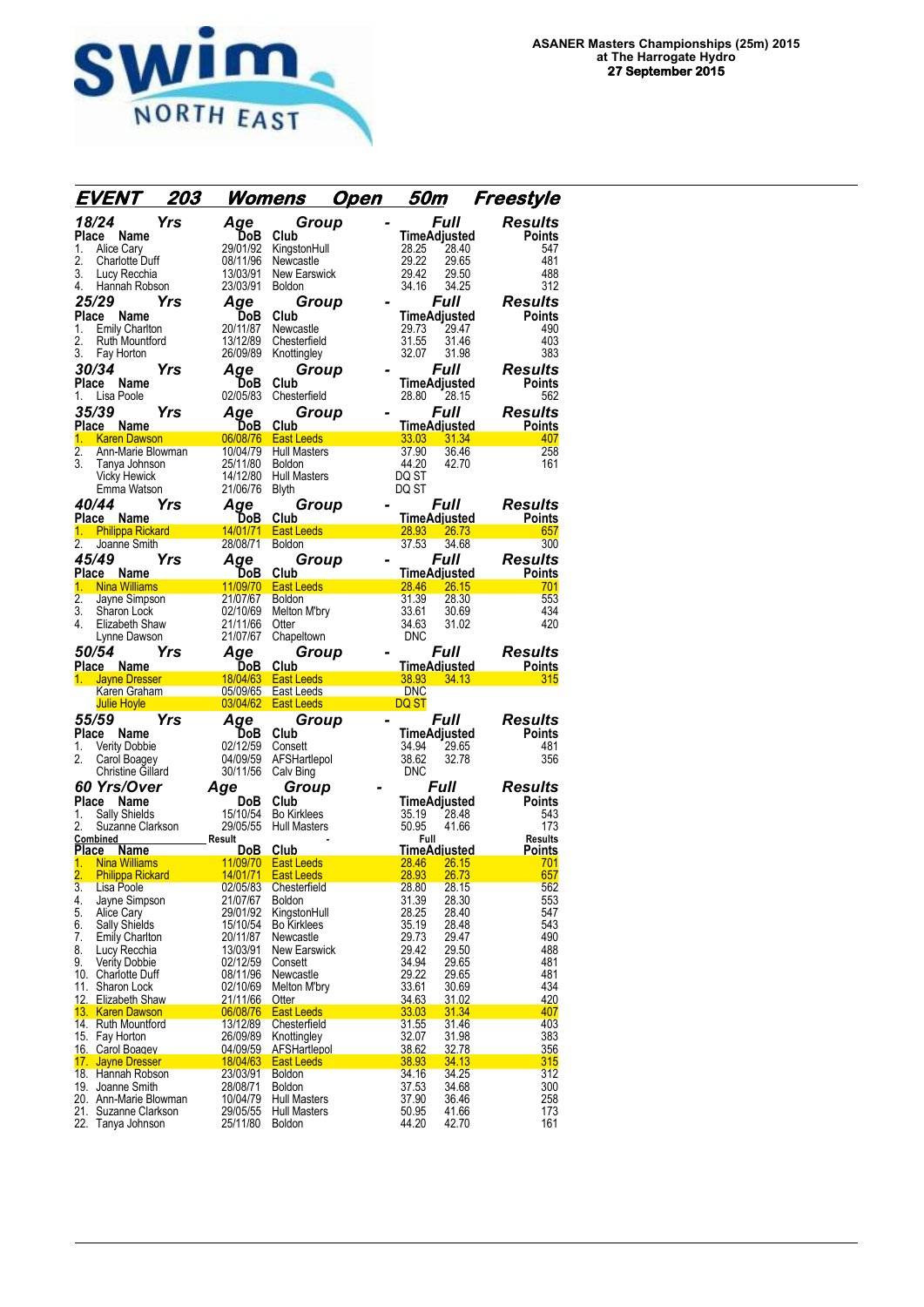

| EVENT                                                                   | 204        |                      | <u>Mens</u>                            | <u>Open</u>        |                                    | 100m                 | <b>Backstroke</b> |
|-------------------------------------------------------------------------|------------|----------------------|----------------------------------------|--------------------|------------------------------------|----------------------|-------------------|
| 18/24                                                                   | <b>Yrs</b> |                      | Age                                    | Group              |                                    | Full                 | <b>Results</b>    |
| Place Name                                                              |            | DoB                  | Club                                   |                    | <b>TimeAdjusted</b>                | <b>Points</b>        | 50                |
| Adam Taylor<br>1.                                                       |            |                      | 29/06/96 Co Sund'land                  | 58.38              | 59.23                              | 564                  | 28.31             |
| 2.<br>David Phillips                                                    |            | 31/01/91             | <b>Bo Kirklees</b>                     |                    | 1:11.46 1:11.65                    | 318                  | 34.51             |
| 3.<br>Joel Hudson                                                       |            | 15/05/97             | Chesterfield                           |                    | 1:12.15 1:13.35                    | 297                  | 35.12             |
| 4.<br>Josef Craig                                                       |            |                      | 17/02/97 Co Sund'land                  |                    | 1:22.01 1:23.37                    | 202                  | 40.42             |
| 25/29                                                                   | Yrs        |                      | Age                                    | Group              |                                    | <b>Full</b>          | <b>Results</b>    |
| Place Name                                                              |            | 11/04/89             | DoB Club<br><b>East Leeds</b>          |                    | <b>TimeAdiusted</b>                | <b>Points</b><br>468 | 50<br>30.76       |
| <b>Richard Jagger</b><br>1.<br>$\overline{2}$ .<br><b>Peter Webster</b> |            | 02/06/86             | <b>East Leeds</b>                      | 1:06.87            | $1.0320*10302$<br>1:06.06          | 406                  | 32.42             |
| 3.<br><b>James Warren</b>                                               |            | 21/04/90             | <b>East Leeds</b>                      | 1:07.95            | 1:07.95                            | 373                  | 33.10             |
| 4.<br>Paul Love                                                         |            | 20/05/88             | Darlington M                           |                    | 1:10.87 1:10.46                    | 335                  | 34.71             |
| 5.<br>Jack Chambers                                                     |            |                      | 13/04/88 Chesterfield                  |                    | 1:12.66 1:12.24                    | 310                  | 35.09             |
| 30/34                                                                   | Yrs        |                      | Age                                    | Group              |                                    | Full                 | <b>Results</b>    |
| Place Name                                                              |            | DoB Club             |                                        |                    | <b>TimeAdjusted</b>                | <b>Points</b>        | 50                |
| <b>Philip Muspratt</b><br>1.                                            |            |                      | 13/02/85 Utd Bristol                   |                    | 1:09.16 1:08.09                    | 371                  | 33.10             |
| David Holmes                                                            |            |                      | 26/09/82 East Leeds                    | <b>DNC</b>         |                                    |                      |                   |
| 35/39                                                                   | Yrs        |                      | Age                                    | Group              |                                    | <b>Full</b>          | <b>Results</b>    |
| Place Name                                                              |            | DoB Club             |                                        |                    | <b>TimeAdjusted</b>                | <b>Points</b>        | 50                |
| <b>Ben Harkin</b><br>1.                                                 |            |                      | 05/12/78 Chesterfield                  |                    | 1:03.09 1:00.42                    | 531                  | 30.55             |
| $\overline{2}$ .<br><b>Chris Knee</b>                                   |            |                      | 04/02/79 East Leeds                    |                    | $1:07.63*$ 1:05.05                 | 425                  | 33.09             |
| 3.<br>David Staniforth<br>4.<br><b>Mathew Blakely</b>                   |            | 05/05/79 Blyth       | 13/05/80 Hull Masters                  |                    | 1:16.97 1:14.35<br>1:22.55 1:19.41 | 285<br>234           | 38.37<br>40.84    |
| 5.<br>Kris Capperauld                                                   |            | 03/02/79 York Tri    |                                        |                    | 1:29.76 1:26.34                    | 182                  | 43.42             |
| 40/44                                                                   | Yrs        |                      | Aqe                                    | Group              |                                    | Full                 | <b>Results</b>    |
| Place Name                                                              |            | DoB Club             |                                        |                    | <b>TimeAdjusted</b>                | Points               | 50                |
| Philip Hawkrigg<br>1.                                                   |            |                      | 07/11/75 Copeland                      |                    | 1:13.82 1:09.70                    | 346                  | 35.11             |
| 50/54                                                                   | Yrs        |                      | Age                                    | Group              |                                    | Full                 | <b>Results</b>    |
| Place<br>Name                                                           |            | DoB Club             |                                        |                    | <b>TimeAdjusted</b>                | <b>Points</b>        | 50                |
| Andrew Gristwood<br>1.                                                  |            | 14/06/64             | Cleethorpes                            |                    | 1:23.89 1:14.09                    | 288                  | 42.62             |
| 55/59                                                                   | Yrs        |                      | Age                                    | Group              |                                    | <b>Full</b>          | <b>Results</b>    |
| Place Name                                                              |            | DoB Club             |                                        |                    | TimeAdjusted                       | <b>Points</b>        | 50                |
| Stephen Allen<br>1.                                                     |            |                      | 22/06/60 Hull Masters                  |                    | 1:16.04 1.05.09                    | 425                  | 37.35             |
| 60 Yrs/Over                                                             |            | Age                  |                                        | Group              |                                    | Full                 | <b>Results</b>    |
| Place Name                                                              |            | DoB Club             |                                        |                    | TimeAdjusted                       | <b>Points</b>        | 50                |
| 1.<br>Kevin Sellors                                                     |            | 08/09/50 Matlock     |                                        |                    | 1:35.70 1:14.07                    | 288                  | 47.27             |
| 2.<br><b>Bill Moore</b>                                                 |            | 08/10/37             | <b>East Leeds</b>                      |                    | 1:53.86 1:11.29                    | 323                  | 55.72             |
| Graeme Shutt<br>Graham Padgett                                          |            | 27/01/49<br>13/12/47 | Co Sund'land<br>Warr'ton Dol           | DNC<br><b>DNC</b>  |                                    |                      |                   |
| Combined                                                                |            | Result               |                                        |                    |                                    | Full                 | <b>Results</b>    |
| Place<br><b>Name</b>                                                    |            | DoB                  | Club                                   |                    | <b>TimeAdjusted</b>                | <b>Points</b>        | 50                |
| Adam Taylor<br>1.                                                       |            |                      | 29/06/96 Co Sund'land                  | 58.38              | 59.23                              | 564                  | 28.31             |
| 2.<br>Ben Harkin                                                        |            |                      | 05/12/78 Chesterfield                  |                    | 1:03.09 1:00.42                    | 531                  | 30.55             |
| 3.<br><b>Richard Jagger</b>                                             |            |                      | 11/04/89 East Leeds                    |                    | 1:03.20 1:03.02                    | 468                  | 30.76             |
| 4.<br><b>Chris Knee</b><br>5.<br>Stephen Allen                          |            | 04/02/79             | <b>East Leeds</b>                      | 1:07.63            | 1:05.05                            | 425                  | 33.09<br>37.35    |
|                                                                         |            |                      |                                        |                    |                                    |                      |                   |
|                                                                         |            | 22/06/60             | <b>Hull Masters</b>                    | <u>1:16.04</u>     | 1:05.09                            | 425                  |                   |
| <b>Peter Webster</b><br>6.                                              |            | 02/06/86             | <b>East Leeds</b><br><b>East Leeds</b> | 1:06.87            | 1:06.06                            | 406                  | <u>32.42</u>      |
| 7.<br><b>James Warren</b><br>8.<br><b>Philip Muspratt</b>               |            | 21/04/90<br>13/02/85 | Utd Bristol                            | 1:07.95<br>1:09.16 | 1:07.95<br>1:08.09                 | 373<br>371           | 33.10<br>33.10    |
| 9.<br>Philip Hawkrigg                                                   |            | 07/11/75             | Copeland                               |                    | 1:13.82 1:09.70                    | 346                  | 35.11             |
| 10. Paul Love                                                           |            |                      | 20/05/88 Darlington M                  |                    | 1:10.87 1:10.46                    | 335                  |                   |
| 11. Bill Moore                                                          |            | 08/10/37             | <b>East Leeds</b>                      |                    | 1:53.86 1:11.29                    | 323                  | 34.71<br>55.72    |
| 12. David Phillips                                                      |            | 31/01/91             | <b>Bo Kirklees</b>                     | 1:11.46            | 1:11.65                            | 318                  | 34.51             |
| 13. Jack Chambers<br>14. Joel Hudson                                    |            | 13/04/88<br>15/05/97 | Chesterfield                           | 1:12.66            | 1:12.24                            | 310                  | 35.09<br>35.12    |
| 15. Kevin Sellors                                                       |            | 08/09/50             | Chesterfield<br>Matlock                | 1:12.15<br>1:35.70 | 1:13.35<br>1:14.07                 | 297<br>288           | 47.27             |
| 16. Andrew Gristwood                                                    |            | 14/06/64             | Cleethorpes                            | 1:23.89            | 1:14.09                            | 288                  | 42.62             |
| 17. David Staniforth                                                    |            | 13/05/80             | <b>Hull Masters</b>                    | 1:16.97            | 1:14.35                            | 285                  | 38.37             |
| 18. Mathew Blakely                                                      |            | 05/05/79             | Blyth                                  | 1:22.55            | 1:19.41                            | 234                  | 40.84             |
| 19. Josef Craig<br>20. Kris Capperauld                                  |            | 17/02/97<br>03/02/79 | Co Sund'land<br>York Tri               | 1:22.01<br>1:29.76 | 1:23.37<br>1:26.34                 | 202<br>182           | 40.42<br>43.42    |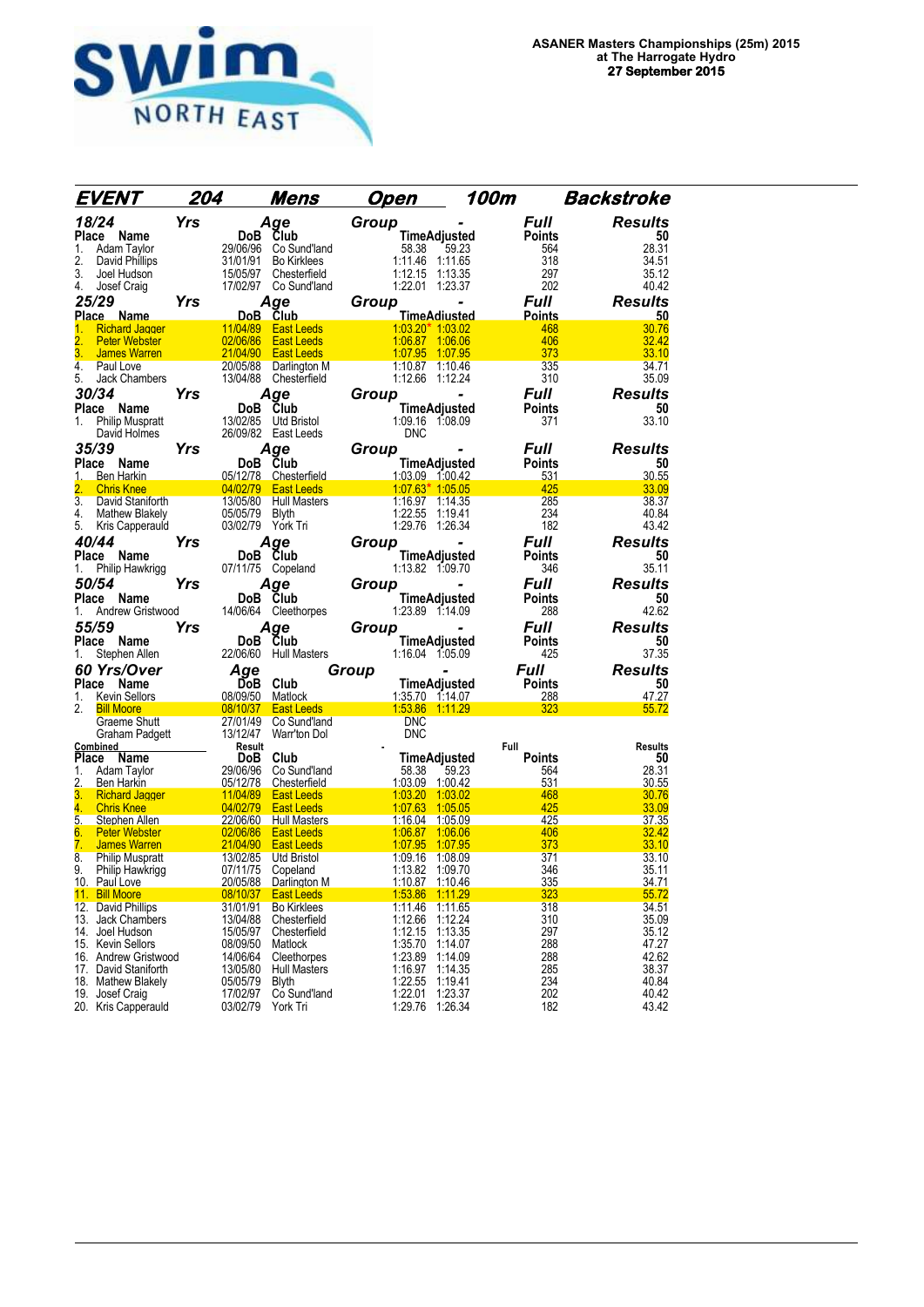

| EVENT                                                                                                                                                               | 205        |                                                                      | <u>Womens</u>                                                                                               |       | Open                                                           |                                                                | 100m                                   | Backstroke                                         |
|---------------------------------------------------------------------------------------------------------------------------------------------------------------------|------------|----------------------------------------------------------------------|-------------------------------------------------------------------------------------------------------------|-------|----------------------------------------------------------------|----------------------------------------------------------------|----------------------------------------|----------------------------------------------------|
| 18/24<br>Place Name<br><b>Charlotte Duff</b>                                                                                                                        | Yrs        | 08/11/96                                                             | Age<br>DoB Club<br>Newcastle                                                                                | Group |                                                                | TimeAdjusted<br>1:09.52 1:10.53                                | <b>Full</b><br><b>Points</b><br>480    | Results<br>50<br>34.64                             |
| 25/29<br>Place Name<br>Helen Miller<br>1.                                                                                                                           | Yrs        | <b>DoB</b><br>08/10/90                                               | Age<br>Club<br>York Tri                                                                                     | Group |                                                                | TimeAdjusted<br>1:28.02 1:28.02                                | Full<br><b>Points</b><br>247           | <b>Results</b><br>50<br>44.19                      |
| 30/34<br>Place Name<br>Nina Wort<br>Kate Nicholson                                                                                                                  | <b>Yrs</b> | DoB<br>31/01/81<br>12/10/82                                          | Age<br>Club<br><b>Hull Masters</b><br>Newcastle                                                             | Group | <b>DNC</b><br><b>DNC</b>                                       | ۰<br>TimeAdjusted                                              | Full<br><b>Points</b>                  | <b>Results</b><br>50                               |
| 35/39<br>Place Name<br>Emma Wills<br>1.<br>2.<br>Ann-Marie Blowman<br>Catherine Green                                                                               | Yrs        | DoB<br>28/07/79<br>10/04/79<br>26/01/80                              | Age<br><b>Club</b><br>York City<br><b>Hull Masters</b><br><b>Blyth</b>                                      | Group | 1:09.51<br>1:47.93<br><b>DNC</b>                               | TimeAdjusted<br>1:06.86<br>1:43.82                             | Full<br><b>Points</b><br>563<br>150    | <b>Results</b><br>50<br>33.96<br>50.56             |
| <i><b>50/54</b></i><br>Place Name                                                                                                                                   | Yrs        |                                                                      | Age<br>DoB Club                                                                                             | Group |                                                                | <b>TimeAdjusted</b>                                            | Full<br><b>Points</b>                  | <b>Results</b><br>50                               |
| <b>Julie Hoyle</b><br>$\overline{2}$ .<br>Carolyn Irvine                                                                                                            |            | 03/04/62<br>29/10/63                                                 | <b>East Leeds</b><br><b>Bo Kirklees</b>                                                                     |       |                                                                | 1:12.12 1:02.74<br>1:21.36 1:11.32                             | 682<br>464                             | 35.06<br>39.13                                     |
| <b>60 Yrs/Over</b><br>Place Name<br>Patricia Jackson                                                                                                                |            | Age<br>DoB<br>04/03/47                                               | Club<br>East Anglian                                                                                        | Group | <b>DNC</b>                                                     | TimeAdjusted                                                   | <b>Full</b><br><b>Points</b>           | <b>Results</b><br>50                               |
| Combined<br>Place Name                                                                                                                                              |            | Result<br><b>DoB</b>                                                 | Club                                                                                                        |       |                                                                | <b>TimeAdiusted</b>                                            | Full<br><b>Points</b>                  | <b>Results</b><br>50                               |
| <b>Julie Hoyle</b><br>$\overline{2}$ .<br><b>Emma Wills</b><br>3.<br><b>Charlotte Duff</b><br>4.<br>Carolyn Irvine<br>5.<br>Helen Miller<br>6.<br>Ann-Marie Blowman |            | 03/04/62<br>28/07/79<br>08/11/96<br>29/10/63<br>08/10/90<br>10/04/79 | <b>East Leeds</b><br><b>York City</b><br>Newcastle<br><b>Bo Kirklees</b><br>York Tri<br><b>Hull Masters</b> |       | 1:12.12<br>1:09.51<br>1:09.52<br>1:21.36<br>1:28.02<br>1:47.93 | 1:02.74<br>1:06.86<br>1:10.53<br>1:11.32<br>1:28.02<br>1:43.82 | 682<br>563<br>480<br>464<br>247<br>150 | 35.06<br>33.96<br>34.64<br>39.13<br>44.19<br>50.56 |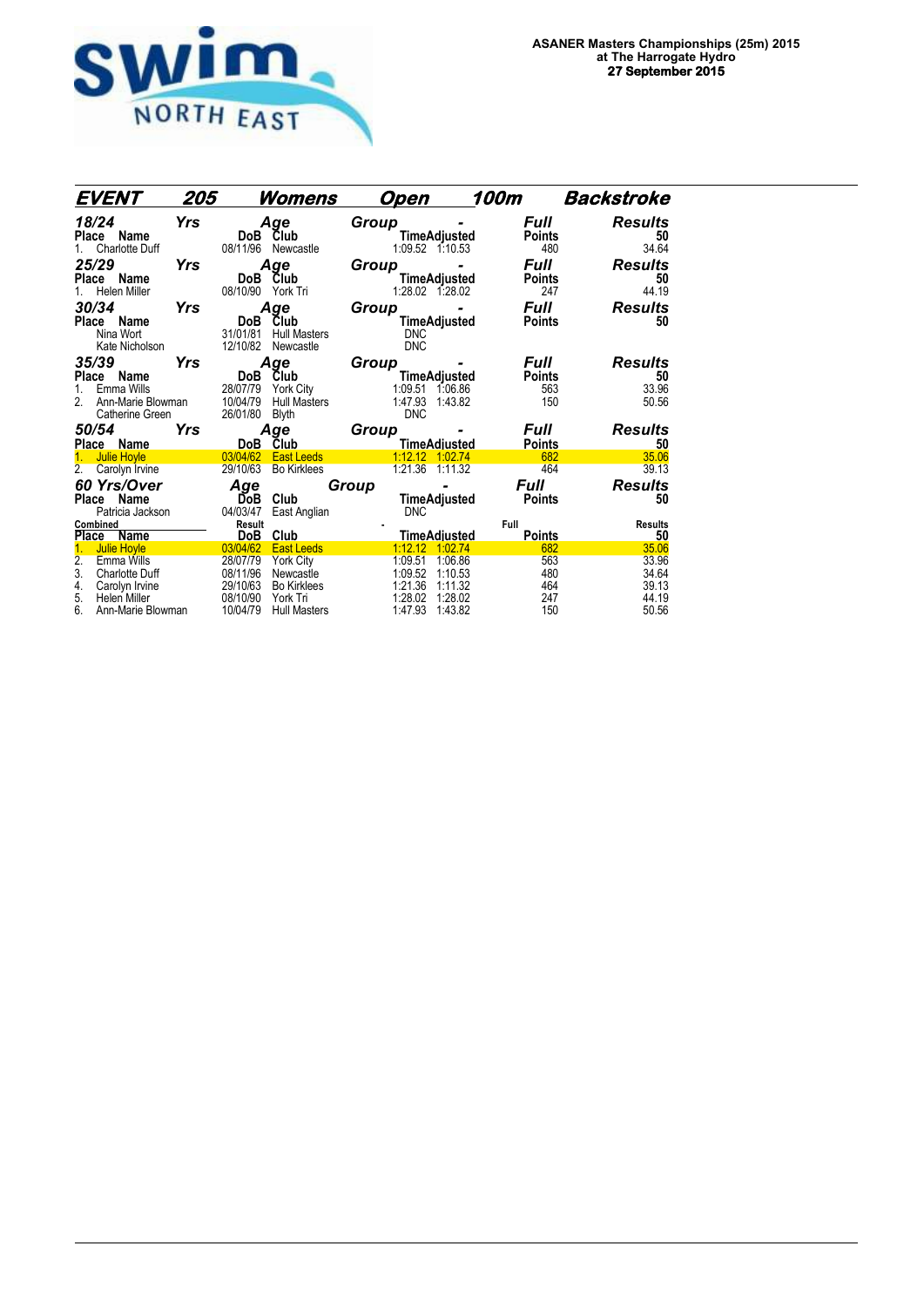

| EVENT                                          | 206                                       |                   | <b>Mens/Womens</b>  | <b>Open</b>                                |               | <b>200m</b> |             |         | <b>Butterfly</b>      |
|------------------------------------------------|-------------------------------------------|-------------------|---------------------|--------------------------------------------|---------------|-------------|-------------|---------|-----------------------|
| MENS                                           | 25/29                                     | Yrs               | Age Group           | TimeAdiusted Points                        |               | Full        | 50          | 100     | <b>Results</b><br>150 |
| Place Name<br>1. James Warren 21/04/90 East Le |                                           | <b>East Leeds</b> |                     | $2:31.34*2:31.34$ and $369$                |               |             | 32.25       | 1:10.24 | 1:50.36               |
| <b>Richard Jagger</b>                          | 11/04/89                                  | East Leeds        | <b>DNC</b>          |                                            |               |             |             |         |                       |
| <b>MENS</b>                                    | 30/34                                     | Yrs               | Age                 | Group                                      |               |             | <b>Full</b> |         | Results               |
| Place Name                                     | DoB                                       | Club              |                     | TimeAdjusted                               | <b>Points</b> |             | 50          | 100     | 150                   |
| David Holmes                                   | 26/09/82                                  | East Leeds        | <b>DNC</b>          |                                            |               |             |             |         |                       |
| <b>MENS</b>                                    | 50/54                                     | <b>Yrs</b>        | Age Group           |                                            |               |             | <b>Full</b> |         | <b>Results</b>        |
| Place Name DoB                                 |                                           | Club              |                     | <b>TimeAdjusted</b>                        | <b>Points</b> |             | 50          | 100     | 150                   |
|                                                | Andrew Gristwood 14/06/64                 | Cleethorpes       |                     | 2:48.78 2:29.06                            | 386           |             | 39.17       | 1:22.11 | 2:05.29               |
|                                                |                                           |                   |                     |                                            |               |             |             |         |                       |
| <b>MENS</b>                                    | <b>Combined</b><br>DoB Club               |                   | Result              | <sup>t</sup><br>TimeAdjusted Points        |               | Full        |             | 100     | <b>Results</b>        |
| Place Name<br>Andrew Gristwood                 |                                           | Cleethorpes       |                     |                                            |               |             | 50<br>39.17 | 1:22.11 | 150<br>2:05.29        |
| 2. James Warren                                | $\frac{14/06/64}{21/04/90}$               | <b>East Leeds</b> |                     | 2:48.78 2:29.06 386<br>2:31.34 2:31.34 369 |               |             | 32.25       | 1:10.24 | 1:50.36               |
| WOMENS                                         | 18/24                                     | Yrs               | Age                 | Group                                      |               |             | Full        |         | <b>Results</b>        |
| Place Name                                     |                                           | DoB Club          | TimeAdjusted        |                                            | Points        |             | 50          | 100     | 150                   |
| 1. Lucy Ellis                                  | 07/01/97                                  | Co Sund'land      | 2:33.37 2:35.92     |                                            | 464           |             | 32.55       | 1:11.30 | 1:52.18               |
| WOMENS                                         | 35/39                                     | <b>Yrs</b>        | Age                 | Group                                      |               |             | Full        |         | <b>Results</b>        |
| Place Name                                     | DoB Club                                  |                   | TimeAdjusted        |                                            | Points        |             | 50          | 100     | 150                   |
| Elizabeth Kiss                                 | 25/11/76                                  | Chesterfield      | 3:07.98 2:58.35     |                                            | 310           |             | 39.07       | 1:25.41 | 2:15.75               |
| WOMENS                                         | 55/59                                     | <b>Yrs</b>        | Age                 | Group                                      |               |             | Full        |         | <b>Results</b>        |
| Place Name                                     |                                           | DoB Club          | TimeAdjusted        |                                            | Points        |             | 50          | 100     | 150                   |
| <b>Christine Gillard</b>                       | 30/11/56                                  | Calv Bing         | $3:43.03$ $3:04.18$ |                                            | 282           |             |             |         |                       |
| <b>WOMENS</b>                                  | 60                                        | <b>Yrs/Over</b>   | Age                 | Group                                      |               |             | Full        |         | <b>Results</b>        |
| Place Name                                     |                                           | DoB Club          |                     | <b>TimeAdjusted</b>                        | <b>Points</b> |             | 50          | 100     | 150                   |
| Patricia Jackson                               | 04/03/47                                  | East Anglian      | D                   |                                            |               | N           |             |         | C                     |
| <b>WOMENS</b>                                  | Combined                                  |                   | Result              |                                            |               | Full        |             |         | <b>Results</b>        |
| <b>Place Name</b><br>1. Lucy Ellis             | $\frac{\text{compined}}{\text{DoB}}$ Club |                   | TimeAdjusted        |                                            | <b>Points</b> |             | 50          | 100     | 150                   |
| Lucy Ellis                                     | 07/01/97                                  | Co Sund'land      | 2:33.37 2:35.92     |                                            | 464           |             | 32.55       | 1:11.30 | 1:52.18               |
| 2.<br>Elizabeth Kiss                           | 25/11/76                                  | Chesterfield      | 3:07.98 2:58.35     |                                            | 310           |             | 39.07       | 1:25.41 | 2:15.75               |
| 3. Christine Gillard                           | 30/11/56                                  | Calv Bing         | 3:43.03 3:04.18     |                                            | 282           |             |             |         |                       |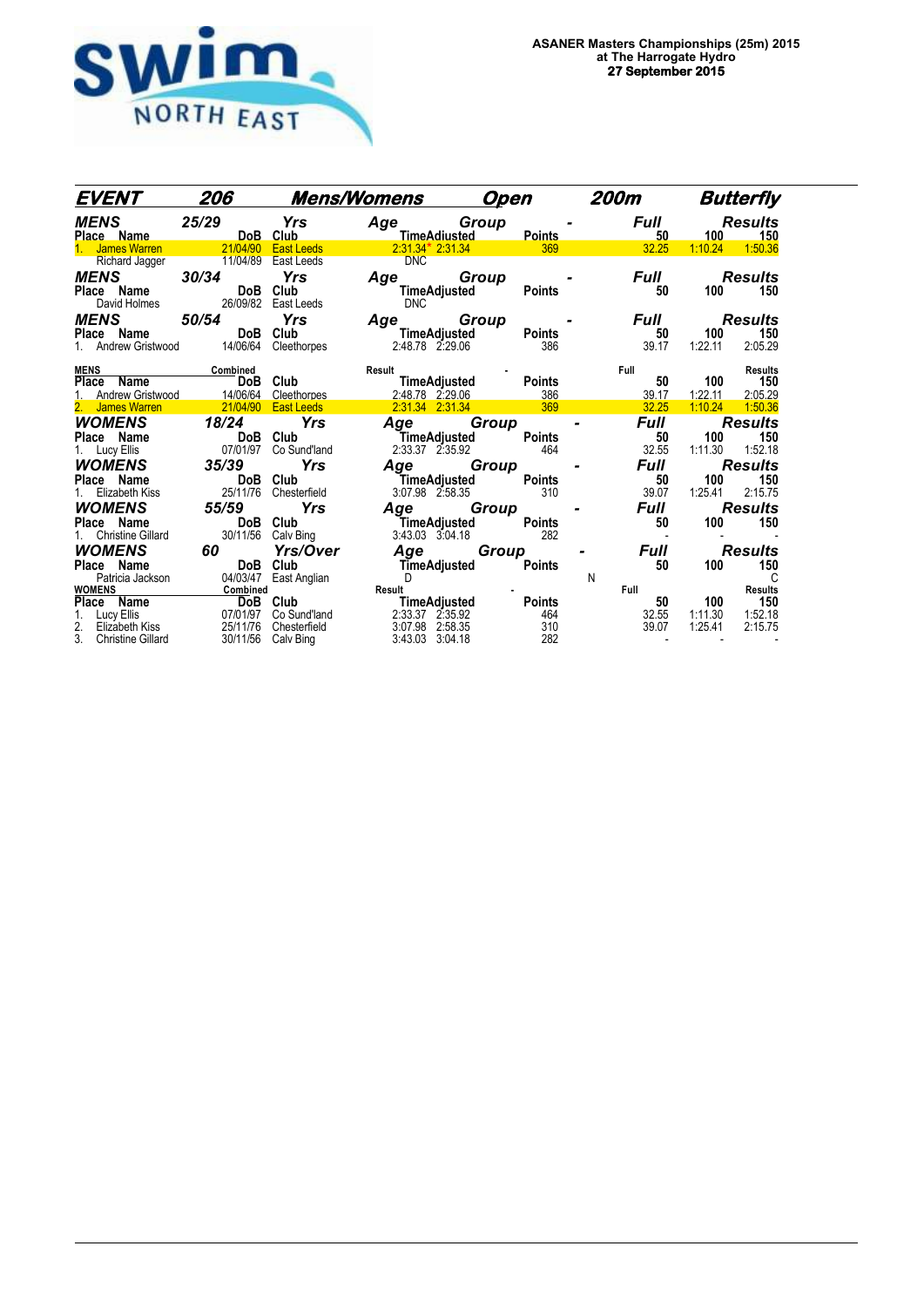

| EVENT                                                  | 207        |                      | Mens                                                             | Open  |                                    | 100m                |                       | Breaststroke            |
|--------------------------------------------------------|------------|----------------------|------------------------------------------------------------------|-------|------------------------------------|---------------------|-----------------------|-------------------------|
| 18/24                                                  | <b>Yrs</b> |                      | Age                                                              | Group |                                    |                     | Full                  | <b>Results</b>          |
| Place Name                                             |            | DoB Club             |                                                                  |       |                                    | <b>TimeAdjusted</b> | <b>Points</b>         | 50                      |
| 1.<br>Joshua Campbell<br>2.<br>Kieran Peart            |            | 06/06/97<br>02/05/97 | Co Sund'land<br>Co Sund'land                                     |       | 1:15.14 1:16.39<br>1:15.52 1:16.78 |                     | 385<br>379            | 35.76<br>35.46          |
| 3.<br>Jack Bridge                                      |            | 12/05/94             | Co Sund'land                                                     |       | 1:19.86                            | 1:20.67             | 327                   | 37.47                   |
| 4.<br>Joel Hudson                                      |            |                      | 15/05/97 Chesterfield                                            |       | $1:21.43$ 1:22.78                  |                     | 303                   | 38.50                   |
| 25/29                                                  | Yrs        |                      | Age                                                              | Group |                                    |                     | <b>Full</b>           | <b>Results</b>          |
| Place Name<br>1.<br><b>Joshua Spencer</b>              |            | DoB Club<br>04/07/89 | <b>East Leeds</b>                                                |       | 1.07.25* 1.07.06                   | TimeAdiusted        | <b>Points</b><br>570  | 50<br>31.57             |
| 2.<br>Andrew Benson                                    |            |                      | 07/08/89 Bathgate                                                |       | $1:12.52$ 1:12.31                  |                     | 454                   | 34.19                   |
| 3.<br><b>Richard Jagger</b>                            |            | 11/04/89             | <b>East Leeds</b>                                                |       | 1:13.58                            | 1:13.37             | 435                   | 34.93                   |
| James Warren<br>4.<br>30/34                            | Yrs        |                      | 21/04/90 East Leeds                                              |       | 1.15.58 1:15.58                    |                     | 398<br>Full           | 35.00<br><b>Results</b> |
| Place Name                                             |            | DoB Club             | Age                                                              | Group |                                    | TimeAdjusted        | Points                | 50                      |
| Alexander Pitcher<br>1.                                |            |                      | 24/10/83 Harrogate                                               |       | 1:08.13 1:06.60                    |                     | 582                   | 31.88                   |
| 35/39                                                  | Yrs        |                      | Age                                                              | Group |                                    |                     | Full                  | <b>Results</b>          |
| Place Name                                             |            | DoB Club             |                                                                  |       |                                    | TimeAdjusted        | <b>Points</b>         | 50                      |
| <b>Ben Harkin</b><br>1.<br><b>Chris Knee</b>           |            | 04/02/79             | 05/12/78 Chesterfield<br>East Leeds 1:13.50 <sup>*</sup> 1:10.70 |       |                                    | $1:12.52$ 1:09.45   | 513<br>486            | 34 09<br>34.56          |
| 3.<br>Daniel Dawson                                    |            | 30/04/76             | Colne                                                            |       | 1:26.09 1:21.68                    |                     | 315                   | 40.98                   |
| 4. Kris Capperauld                                     |            | 03/02/79<br>30/10/76 | York Tri                                                         |       | 1:31.19 1:27.72<br><b>DNC</b>      |                     | 254                   | 43.04                   |
| Neil Shutt<br>40/44                                    | Yrs        |                      | Co Sund'land<br>Age                                              | Group |                                    |                     | Full                  | <b>Results</b>          |
| Place Name                                             |            | DoB Club             |                                                                  |       |                                    | <b>TimeAdjusted</b> | <b>Points</b>         | 50                      |
| Jon Blackburn<br>1.                                    |            | 08/04/75             | Stockton                                                         |       |                                    | 1:23.72 1:19.04     | 348                   | 40.23                   |
| Alan Weddell                                           |            |                      | 16/03/72 Newcastle                                               |       | <b>DNC</b>                         |                     |                       |                         |
| 45/49<br>Place Name                                    | Yrs        | DoB Club             | Age                                                              | Group |                                    |                     | Full<br><b>Points</b> | <b>Results</b><br>50    |
| Philip Croxall<br>1.                                   |            | 12/01/69 Colne       |                                                                  |       | 1:21.02 1:13.99                    | TimeAdjusted        | 424                   | 38.57                   |
| 2.<br>Mark Mayes                                       |            |                      | 03/01/66 AFSHartlepol                                            |       | 1:36.26 1:26.22                    |                     | 268                   | 46.54                   |
| John Boyer<br>Paul Clemence                            |            | 09/09/66             | Darlington M<br>19/06/70 East Leeds                              |       | <b>DNC</b><br><b>DNC</b>           |                     |                       |                         |
| 50/54                                                  | Yrs        |                      | Age                                                              | Group |                                    |                     | Full                  | <b>Results</b>          |
| Place Name                                             |            | DoB                  | Club                                                             |       |                                    | <b>TimeAdjusted</b> | Points                | 50                      |
| 1.<br>Kevin Smith                                      |            | 02/06/64             | AJ Newcastle                                                     |       | 1:17.18 1:08.16                    |                     | 543                   | 37.14                   |
| 2.<br>Craig Heggie<br>3.<br>Steven Goodall             |            | 23/02/62<br>30/07/65 | Copeland<br>Chesterfield                                         |       | 1:18.20 1:08.03<br>1:22.72         | 1:13.58             | 546<br>431            | 37.57<br>39.34          |
| 4.<br>Louis Wyness                                     |            | 27/01/61             | likley                                                           |       | 1:26.54                            | 1:14.69             | 412                   | 40.57                   |
| 5.<br>Stephen Tyler                                    |            | 28/04/64             | Colne                                                            |       | 1:29.71                            | 1:19.23             | 345                   | 42.76                   |
| 6.<br>Andrew Gristwood<br>55/59                        |            | 14/06/64             | Cleethorpes                                                      |       | 1:34.41 1:23.38                    |                     | 296                   | 44.60                   |
| Place Name                                             | <b>Yrs</b> | DoB Club             | Age                                                              | Group |                                    | TimeAdjusted        | Full<br>Points        | <b>Results</b><br>50    |
| Michael Watson<br>1.                                   |            | 29/05/60             | Thornaby                                                         |       | 1:22.89 1:10.95                    |                     | 481                   | 39.35                   |
| 2.<br>Stephen Allen                                    |            | 22/06/60             | <b>Hull Masters</b>                                              |       | 1:23.70 1:11.65                    |                     | 467                   | 39.69                   |
| 60 Yrs/Over                                            |            | Age                  |                                                                  | Group |                                    |                     | <b>Full</b>           | <b>Results</b>          |
| Place Name<br>John Sawyers<br>1.                       |            | ĎоВ<br>09/04/43      | Club<br>Newcastle                                                |       | 1:33.26 1:05.43                    | TimeAdjusted        | <b>Points</b><br>613  | 50<br>43.66             |
| 2.<br>Norman Stephenson 10/07/44                       |            |                      | Co Sund'land                                                     |       | 1:39.36 1:10.83                    |                     | 483                   | 46.54                   |
| 3.<br><b>Bill Moore</b><br>Combined                    |            | 08/10/37<br>Result   | <b>East Leeds</b>                                                |       | 1:53.11 1:10.82                    |                     | 484<br>Full           | 53.39<br>Results        |
| Place<br>Name                                          |            | DoB                  | Club                                                             |       |                                    | TimeAdjusted        | Points                | 50                      |
| 1.<br>John Sawyers                                     |            | 09/04/43             | Newcastle                                                        |       | 1:33.26 1:05.43                    |                     | 613                   | 43.66                   |
| 2.<br>Alexander Pitcher<br>3.<br><b>Joshua Spencer</b> |            | 24/10/83<br>04/07/89 | Harrogate<br><b>East Leeds</b>                                   |       | 1:08.13<br>1.07.25                 | 1:06.60<br>1:07.06  | 582<br>570            | 31.88<br>31.57          |
| 4.<br>Craig Heggie                                     |            | 23/02/62             | Copeland                                                         |       | 1:18.20                            | 1:08.03             | 546                   | 37.57                   |
| 5.<br>Kevin Smith<br>Ben Harkin<br>6.                  |            | 02/06/64<br>05/12/78 | AJ Newcastle<br>Chesterfield                                     |       | 1:17.18<br>1:12.52 1:09.45         | 1:08.16             | 543<br>513            | 37.14<br>34.09          |
| 7.<br><b>Chris Knee</b>                                |            | 04/02/79             | <b>East Leeds</b>                                                |       | 1:13.50                            | 1:10.70             | 486                   |                         |
| 8.<br><b>Bill Moore</b>                                |            | 08/10/37             | <b>East Leeds</b>                                                |       | 1:53.11                            | 1:10.82             | 484                   | 34.56<br>53.39          |
| 9.<br>Norman Stephenson<br>10. Michael Watson          |            | 10/07/44<br>29/05/60 | Co Sund'land<br>Thornaby                                         |       | 1:39.36<br>1:22.89                 | 1:10.83<br>1:10.95  | 483<br>481            | 46.54<br>39.35          |
| Stephen Allen<br>11.                                   |            | 22/06/60             | <b>Hull Masters</b>                                              |       | 1:23.70                            | 1:11.65             | 467                   | 39.69                   |
| 12. Andrew Benson                                      |            | 07/08/89             | <b>Bathgate</b>                                                  |       | 1:12.52 1:12.31                    |                     | 454                   | 34.19                   |
| 13. Richard Jagger<br>14. Steven Goodall               |            | 11/04/89<br>30/07/65 | <b>East Leeds</b><br>Chesterfield                                |       | <u>1:13.58</u><br>1:22.72          | 1:13.37<br>1:13.58  | 435<br>431            | 34.93<br>39.34          |
| 15. Philip Croxall                                     |            | 12/01/69             | Colne                                                            |       | 1:21.02                            | 1:13.99             | 424                   | 38.57                   |
| 16. Louis Wyness<br>17. James Warren                   |            | 27/01/61<br>21/04/90 | <b>Ilkley</b><br><b>East Leeds</b>                               |       | <u>1:26.54</u><br>1:15.58          | 1:14.69<br>1:15.58  | 412<br>398            | 40.57<br>35.00          |
| 18. Joshua Campbell                                    |            | 06/06/97             | Co Sund'land                                                     |       | 1:15.14                            | 1:16.39             | 385                   | 35.76                   |
| 19. Kieran Peart                                       |            | 02/05/97             | Co Sund'land                                                     |       | 1:15.52                            | 1:16.78             | 379                   | 35.46                   |
| 20. Jon Blackburn<br>21.<br>Stephen Tyler              |            | 08/04/75<br>28/04/64 | Stockton<br>Colne                                                |       | 1:23.72<br>1:29.71                 | 1:19.04<br>1:19.23  | 348<br>345            | 40.23<br>42.76          |
| 22.<br>Jack Bridge                                     |            | 12/05/94             | Co Sund'land                                                     |       | 1:19.86                            | 1:20.67             | 327                   | 37.47                   |
| 23.<br>Daniel Dawson                                   |            | 30/04/76             | Colne                                                            |       | 1:26.09                            | 1:21.68             | 315                   | 40.98                   |
| 24.<br>Joel Hudson<br>25. Andrew Gristwood             |            | 15/05/97<br>14/06/64 | Chesterfield<br>Cleethorpes                                      |       | 1:21.43<br>1:34.41                 | 1:22.78<br>1:23.38  | 303<br>296            | 38.50<br>44.60          |
| Mark Mayes<br>26.                                      |            | 03/01/66             | AFSHartlepol                                                     |       | 1:36.26                            | 1:26.22             | 268                   | 46.54                   |
| 27. Kris Capperauld                                    |            | 03/02/79             | York Tri                                                         |       | 1:31.19                            | 1:27.72             | 254                   | 43.04                   |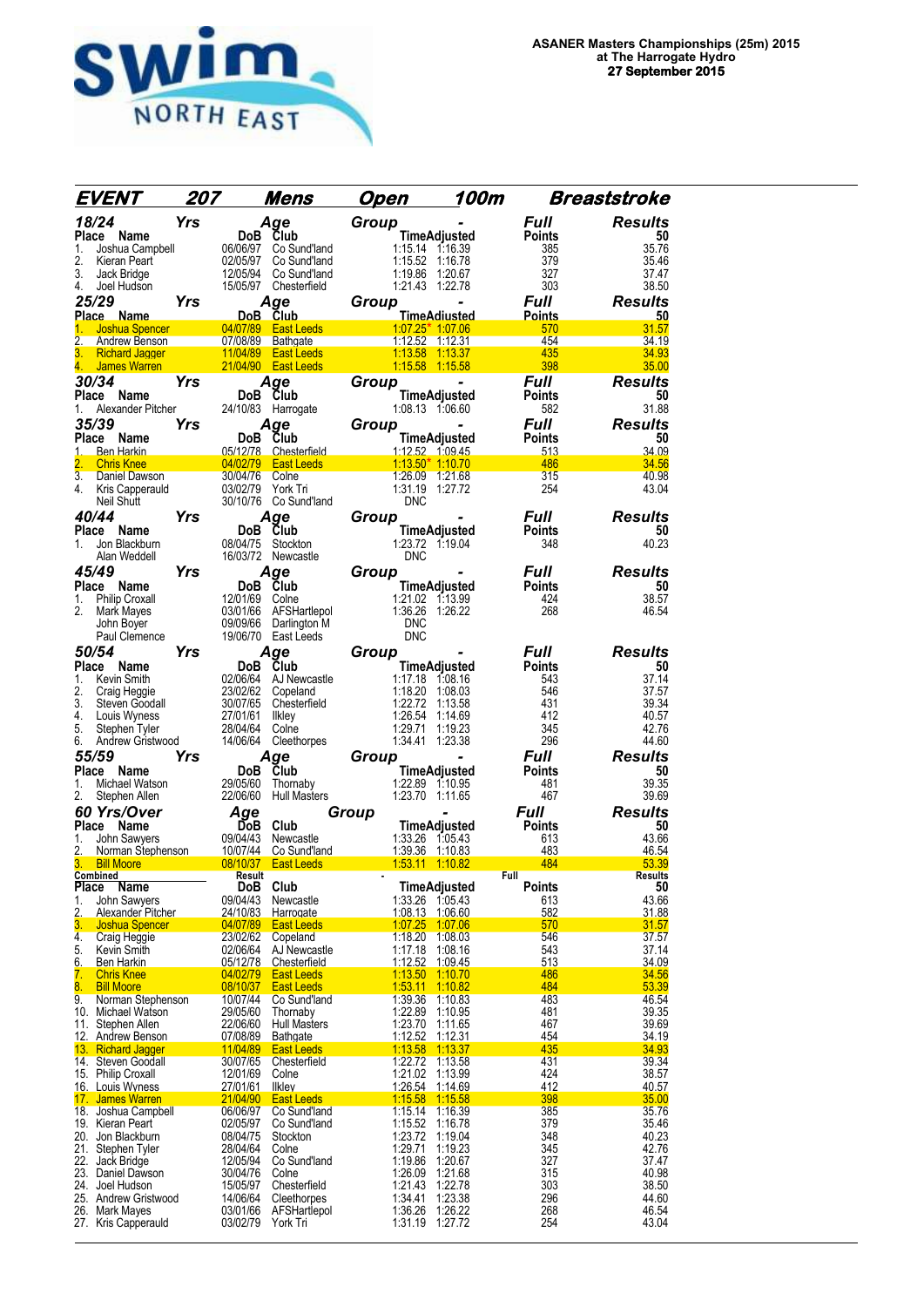

| EVENT                                                                                                            | 208        |                                              | <u>Womens</u>                                                     |       | <u>Open</u>                              | 100m                                                           |                                                   | <b>Breaststroke</b>                             |
|------------------------------------------------------------------------------------------------------------------|------------|----------------------------------------------|-------------------------------------------------------------------|-------|------------------------------------------|----------------------------------------------------------------|---------------------------------------------------|-------------------------------------------------|
| 18/24<br>Place<br>Name<br>Charlotte Duff<br>$\mathbf{1}$ .<br>2.<br>Lucy Recchia<br>3.<br><b>Claudine Wivell</b> | Yrs        | DoB Club<br>08/11/96<br>13/03/91<br>31/05/94 | Age<br>Newcastle<br>New Earswick<br><b>Thirsk WH</b>              | Group | 1:28.71 1:29.61                          | <b>TimeAdjusted</b><br>1:23.55 1:24.77<br>1:24.67 1:24.90      | <b>Full</b><br><b>Points</b><br>398<br>396<br>337 | <b>Results</b><br>50<br>39.80<br>40.50<br>41.45 |
| 25/29<br>Place<br>Name<br>Fay Horton<br>1.                                                                       | Yrs        |                                              | Aqe<br>DoB Club<br>26/09/89 Knottingley                           | Group |                                          | <b>TimeAdjusted</b><br>1:24.66 1:24.42                         | Full<br><b>Points</b><br>403                      | <b>Results</b><br>50<br>39.88                   |
| 35/39<br>Place<br>Name<br>Emma Watson                                                                            | Yrs        | DoB<br>21/06/76 Blyth                        | Age<br>Club                                                       | Group |                                          | <b>TimeAdjusted</b><br>1:29.54 1:24.96                         | <b>Full</b><br><b>Points</b><br>395               | <b>Results</b><br>50<br>42.10                   |
| 2.<br><b>Karen Dawson</b>                                                                                        |            |                                              | 06/08/76 East Leeds                                               |       |                                          | 1:38.34 1:33.30                                                | 298                                               | 46.84                                           |
| 45/49<br>Place Name<br>Sharon Lock<br>1.<br>2.<br>Elizabeth Shaw<br>Lynne Dawson                                 | <b>Yrs</b> | DoB<br>02/10/69<br>21/11/66<br>21/07/67      | Age<br>Club<br>Melton M'bry<br>Otter<br>Chapeltown                | Group | <b>DNC</b>                               | ٠<br><b>TimeAdjusted</b><br>1:22.99 1:15.79<br>1:33.37 1:23.63 | <b>Full</b><br><b>Points</b><br>557<br>414        | <b>Results</b><br>50<br>38.63<br>44.38          |
| 50/54<br>Place Name<br>Pauline Foot<br>1.                                                                        | Yrs        | DoB Club<br>03/09/65 York Tri                | Age                                                               | Group |                                          | <b>TimeAdjusted</b><br>1:39.10 1:28.15                         | Full<br><b>Points</b><br>354                      | <b>Results</b><br>50<br>47.77                   |
| 55/59<br>Place Name<br>Carol Boagey<br>1.                                                                        | <b>Yrs</b> | DoB Club                                     | Age<br>04/09/59 AFSHartlepol                                      | Group |                                          | TimeAdjusted<br>1:37.14 1:22.45                                | <b>Full</b><br><b>Points</b><br>432               | <b>Results</b><br>50<br>46.44                   |
| 60 Yrs/Over                                                                                                      |            | Age                                          |                                                                   | Group |                                          |                                                                | <b>Full</b>                                       | <b>Results</b>                                  |
| Place Name<br>Sally Shields                                                                                      |            | Do <sub>B</sub><br>15/10/54                  | Club<br><b>Bo Kirklees</b>                                        |       |                                          | TimeAdjusted<br>1:32.62 1:14.97                                | <b>Points</b><br>575                              | 50<br>44.26                                     |
| Combined<br>Place<br>Name                                                                                        |            | Result<br>DoB                                | Club                                                              |       |                                          | <b>TimeAdjusted</b>                                            | Full<br><b>Points</b>                             | <b>Results</b><br>50                            |
| Sally Shields<br>1.<br>2.<br>Sharon Lock<br>3.<br>Carol Boagey<br>4.<br>Elizabeth Shaw                           |            | 15/10/54<br>02/10/69<br>04/09/59<br>21/11/66 | <b>Bo Kirklees</b><br>Melton M'bry<br>AFSHartlepol<br>Otter       |       | 1:22.99<br>1:37.14<br>1:33.37            | 1:32.62 1:14.97<br>1:15.79<br>1:22.45<br>1:23.63               | 575<br>557<br>432<br>414                          | 44.26<br>38.63<br>46.44<br>44.38                |
| 5.<br>Fay Horton<br>6.<br><b>Charlotte Duff</b><br>7.<br>Lucy Recchia                                            |            | 26/09/89<br>08/11/96<br>13/03/91             | Knottingley<br>Newcastle<br><b>New Earswick</b>                   |       | 1:24.66<br>1:23.55<br>1:24.67            | 1:24.42<br>1.24.77<br>1:24.90                                  | 403<br>398<br>396                                 | 39.88<br>39.80<br>40.50                         |
| 8.<br>Emma Watson<br>9.<br>Pauline Foot<br>10. Claudine Wivell<br>11.<br><b>Karen Dawson</b>                     |            | 21/06/76<br>03/09/65<br>31/05/94<br>06/08/76 | <b>Blyth</b><br>York Tri<br><b>Thirsk WH</b><br><b>East Leeds</b> |       | 1:29.54<br>1:39.10<br>1:28.71<br>1:38.34 | 1:24.96<br>1:28.15<br>1:29.61<br>1:33.30                       | 395<br>354<br>337<br>298                          | 42.10<br>47.77<br>41.45<br>46.84                |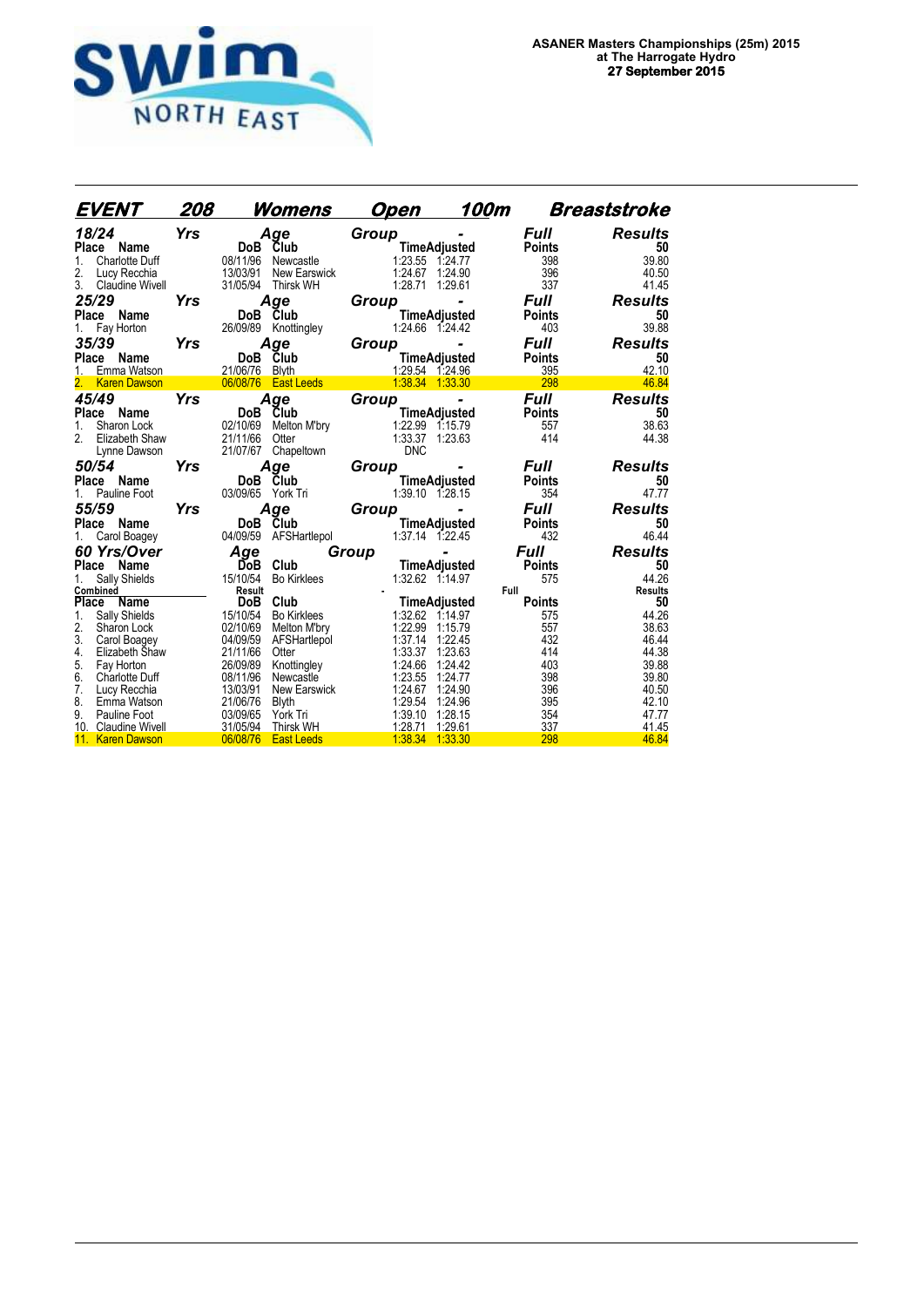

| <b>EVENT</b>                                   | 209 |                  | <b>Mens/Womens</b>                  |                       | Open | 200m         | Medley     |         | Team                  |
|------------------------------------------------|-----|------------------|-------------------------------------|-----------------------|------|--------------|------------|---------|-----------------------|
| $072+$<br>Name<br>Place                        | Yrs | A.G              | Age<br>Club                         | Group<br>Time         |      |              | Full<br>50 | 100     | <b>Results</b><br>150 |
| Newcastle SwimTeam                             |     | $072+$           | Newcastle                           | 2:09.60               |      |              | 35.74      | 1:14.49 | 1:43.71               |
| $120 +$                                        | Yrs |                  | Age                                 | Group                 |      | $\mathbf{r}$ | Full       |         | <b>Results</b>        |
| <b>Place</b><br>Name                           |     | A.G              | Club                                | Time                  |      |              | 50         | 100     | 150                   |
| Chesterfield S.C. A                            |     | $120+$           | Chesterfield                        | 2:08.87               |      |              | 37.08      | 1:13.23 | 1:42.14               |
| Hull Masters SC                                | A   | $120+$           | <b>Hull Masters</b>                 | 2:24.38               |      |              | 40.38      | 1:17.70 | 1:48.22               |
| York Triathlon Club<br>3.                      |     | $120+$           | York Tri                            | 2:34.08               |      |              | 40.65      | 1:26.56 | 1:53.47               |
| Hull Masters SC B<br>4.<br>Chesterfield S.C. B |     | $120+$<br>$120+$ | <b>Hull Masters</b><br>Chesterfield | 2:54.06<br><b>DNC</b> |      |              | 35.04      | 1:30.58 | 2:02.90               |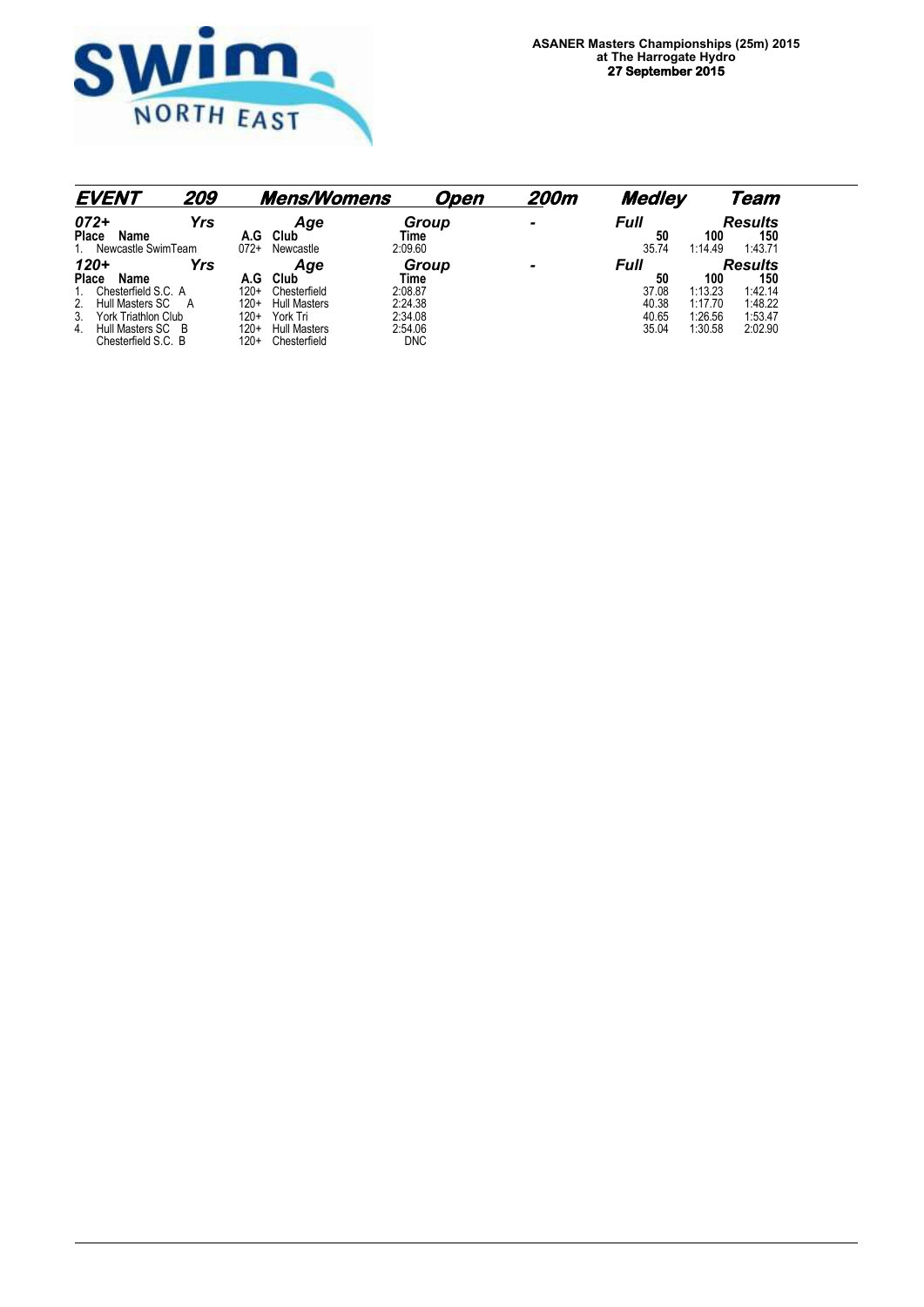

|                             | <b>EVENT</b>                                        | 301                        |                                  |                                                                     | <b>Mens/Womens</b>                                                                                                                                                         | <u>Open</u>                   |                      | 200m Freestyle                |                           |                       |
|-----------------------------|-----------------------------------------------------|----------------------------|----------------------------------|---------------------------------------------------------------------|----------------------------------------------------------------------------------------------------------------------------------------------------------------------------|-------------------------------|----------------------|-------------------------------|---------------------------|-----------------------|
|                             | <b>MENS</b>                                         | 18/24                      |                                  | Yrs                                                                 | Age                                                                                                                                                                        | <b>Group</b>                  |                      | Full                          |                           | <b>Results</b>        |
|                             | Place Name                                          |                            | DoB                              | Club                                                                | $2:01.52 \quad 2:03.5-2:07.40 \quad 2:07.75$ 2:12.74 2:13.10<br>DNC                                                                                                        | <b>TimeAdjusted</b>           | <b>Points</b>        | 50                            | 100                       | 150                   |
| 1.<br>2.                    | Kieran Peart<br>William Jolly                       |                            |                                  | Co Sund'land<br>Newcastle                                           |                                                                                                                                                                            |                               | 520<br>470           | 27.33<br>29.74                | 58.67<br>1:02.44          | 1:31.28<br>1:35.78    |
| 3.                          | David Phillips                                      |                            | 02/05/97<br>10/01/91<br>31/01/91 | <b>Bo Kirklees</b>                                                  |                                                                                                                                                                            |                               | 416                  | 30.92                         | 1:05.01                   | 1:39.54               |
|                             | Joel Hudson                                         |                            |                                  | 15/05/97 Chesterfield                                               |                                                                                                                                                                            |                               |                      |                               |                           |                       |
|                             | <b>MENS</b>                                         | 25/29                      |                                  | <b>Yrs</b>                                                          | Age                                                                                                                                                                        | Group                         |                      | Full                          |                           | <b>Results</b>        |
| 1.                          | Place Name<br>Andrew Benson                         |                            | DoB<br>07/08/89                  | Club                                                                | 2:06.85 2:06.49                                                                                                                                                            | TimeAdjusted                  | Points<br>484        | 50<br>29.43                   | 100<br>1:02.09            | 150<br>1:35.22        |
| 2.                          | Christopher Heaps                                   |                            |                                  | Bathgate                                                            | 2:07.20 2:06.46                                                                                                                                                            |                               | 485                  | 28.79                         | 1:01.23                   | 1:34.85               |
| 3.                          | lain Hodgson                                        |                            |                                  | vs 23/05/88 Newcastle<br>17/05/89 Darlington<br>21/04/90 East Leeds | 2:10.39 2:10.02                                                                                                                                                            |                               | 446                  | 30.10                         | 1:03.44                   | 1:37.21               |
| 4.                          | James Warren                                        |                            | 04/07/89                         |                                                                     | 2:12.53 2:12.53<br>2:27.00                                                                                                                                                 |                               | 421                  | 28.86                         | 1:02.19                   | 1:37.45               |
| 5.<br>6.                    | Joshua Spencer<br><b>Adam Grice</b>                 |                            | 30/04/86                         | <b>East Leeds</b><br><b>East Leeds</b>                              | 2:33.90 2:32.04                                                                                                                                                            | 2:26.58                       | 311<br>279           | 24.47<br>34.59                | 1:08.06<br><u>1:13.91</u> | 1:48.71<br>1:54.49    |
| 7.                          | <b>Richard Jagger</b>                               |                            |                                  | 11/04/89 East Leeds                                                 | 2:42.32 2:41.86                                                                                                                                                            |                               | 231                  | 25.12                         | 1:19.41                   | 2:02.44               |
|                             | <b>MENS</b>                                         | 30/34                      |                                  | Yrs                                                                 | <i>Age</i>                                                                                                                                                                 | Group                         |                      | <b>Full</b><br>$\blacksquare$ |                           | <b>Results</b>        |
| 1.                          | Place Name                                          |                            | DoB Club                         |                                                                     |                                                                                                                                                                            | <b>TimeAdjusted</b>           | <b>Points</b><br>578 | 50<br>27.58                   | 100<br>58.48              | 150<br>1:30.55        |
|                             |                                                     |                            |                                  |                                                                     | Ventility 1:59.29<br>Alistair Crawford 11/02/84 East Leeds 2:01.59 1:59.29<br>Philip Muspratt 13/02/85 Utd Bristol 2:32.59 2:30.24<br>David Holmes 26/09/82 East Leeds DNC |                               | 289                  | 26.36                         | 55.40                     | 1:52.12               |
|                             | Philip Muspratt<br>David Holmes 26/09/82 East Leeds |                            |                                  |                                                                     | <b>DNC</b>                                                                                                                                                                 |                               |                      |                               |                           |                       |
|                             | <b>MENS</b>                                         | 35/39                      |                                  | Yrs                                                                 | Age                                                                                                                                                                        | <b>Group</b>                  |                      | Full                          |                           | <b>Results</b>        |
|                             | Place Name                                          |                            | DoB Club                         |                                                                     | TimeAdjusted                                                                                                                                                               |                               | <b>Points</b>        | 50                            | 100                       | 150                   |
| 1.<br>2.                    | Christopher Toop<br>Kris Capperauld                 |                            | 20/03/76<br>03/02/79             | Co Sund'land<br>York Tri                                            | 2:31.46 2:23.70<br>2:37.51 2:31.51                                                                                                                                         |                               | 330<br>282           | 34.48<br>34.56                | 1:12.05<br>1:14.60        | 1:50.97<br>1:56.30    |
| 3.                          | Mathew Blakely 05/05/79                             |                            |                                  | Blyth                                                               | 2:39.98 2:33.89                                                                                                                                                            |                               | $\frac{269}{245}$    | 37.88                         | <u>1.18.98</u>            | <u>2:01.61</u>        |
| 4.                          | Rob LILLEY 26/04/76                                 |                            |                                  |                                                                     | East Leeds 2.47.32 2.38.75                                                                                                                                                 | <b>Service Service</b>        | 245                  |                               |                           |                       |
|                             | Ben Harkin                                          |                            |                                  | 05/12/78 Chesterfield                                               | <b>DNC</b>                                                                                                                                                                 |                               |                      |                               |                           |                       |
|                             | <b>MENS</b>                                         | 40/44                      | <b>DoB</b>                       | <b>Yrs</b>                                                          | Age                                                                                                                                                                        | <b>Group</b>                  |                      | Full                          |                           | <b>Results</b>        |
|                             | Place Name<br>Philip Hawkrigg                       |                            |                                  | Club<br>07/11/75 Copeland                                           | 2:20.04 2:12.22                                                                                                                                                            | TimeAdjusted                  | <b>Points</b><br>424 | 50<br>32.31                   | 100<br>1:07.90            | 150<br>1:44.35        |
|                             | <b>MENS</b>                                         | 45/49                      |                                  | <b>Yrs</b>                                                          | Age                                                                                                                                                                        | Group                         |                      | <b>Full</b>                   |                           | <b>Results</b>        |
|                             | Place Name                                          |                            | DoB                              | Club                                                                |                                                                                                                                                                            | <b>TimeAdjusted</b>           | <b>Points</b>        | 50                            | 100                       | 150                   |
| 1.                          | Alexander Gage                                      |                            | 23/05/69                         | Chesterfield                                                        | 2:45.66 2:31.28                                                                                                                                                            |                               | 283                  | 36.73                         | 1:19.65                   | 2:03.60               |
|                             | <b>MENS</b>                                         | 50/54                      |                                  | Yrs                                                                 | Age                                                                                                                                                                        | Group                         |                      | Full                          |                           | <b>Results</b>        |
|                             | Place Name                                          |                            | DoB Club                         |                                                                     |                                                                                                                                                                            | <b>TimeAdjusted</b>           | <b>Points</b>        | 50                            | 100                       | 150                   |
| 1.<br>2.                    | Julian Plumley<br>Kevin Smith                       |                            | 06/07/65<br>02/06/64             | Newcastle<br>AJ Newcastle                                           | 2:11.19 1:56.69<br>2:15.52 1:59.68                                                                                                                                         |                               | 617<br>572           | 30.63<br>31.42                | 1:04.19<br>1:05.64        | 1:38.66<br>1:40.84    |
| 3.                          | Stephen Bottomley                                   |                            | 26/05/63                         | Bo Kirklees                                                         | 2:21.16 2:03.74                                                                                                                                                            |                               | 517                  | 32.94                         | 1:08.33                   | 1:44.80               |
| 4.                          | Louis Wyness                                        |                            | 27/01/61                         | Ilkley                                                              | 2:28.61 2:08.26                                                                                                                                                            |                               | 465                  | 33.66                         | 1:10.76                   | 1:49.57               |
|                             | Tony Day                                            |                            | 14/04/65                         | Darlington                                                          | <b>DNC</b>                                                                                                                                                                 |                               |                      |                               |                           |                       |
|                             | MENS                                                | 55/59                      | DoB Club                         | Yrs                                                                 | Age                                                                                                                                                                        | Group                         |                      | Full<br>50                    | 100                       | <b>Results</b><br>150 |
|                             | Place Name<br>Stephen Allen                         |                            |                                  | 22/06/60 Hull Masters                                               | 1111 <b>10Agjusted</b><br>2.06.02    22.27                                                                                                                                 | TimeAdjusted                  | <b>Points</b><br>490 | 33.85                         | 1:10.80                   | 1:49.28               |
|                             | <b>MENS</b>                                         | 60                         |                                  | <b>Yrs/Over</b>                                                     |                                                                                                                                                                            | Group                         |                      | <b>Full</b>                   |                           | <b>Results</b>        |
|                             | Place Name                                          |                            | DoB Club                         |                                                                     | Age G<br>TimeAdjusted                                                                                                                                                      |                               | <b>Points</b>        | 50                            | 100                       | 150                   |
| 1.                          | Stephen Sowerby                                     |                            | 14/03/55                         | Harrogate                                                           | 2:39.68 2:10.57                                                                                                                                                            |                               | 440                  | 35.66                         | 1:16.13                   | 1:58.00               |
| 2.<br>3.                    | Graham Padgett<br>Alex Brown                        |                            |                                  | Warr'ton Dol<br><b>Blyth</b>                                        | 2:40.76 1:59.72<br>2:58.51 2:07.25                                                                                                                                         |                               | 571<br>476           | 37.50<br>40.41                | 1:17.83<br>1:24.98        | 2:00.11<br>2:11.78    |
| 4.                          | <b>Bill Moore</b>                                   | $\frac{3/12/47}{08/09/44}$ |                                  | 08/10/37 East Leeds                                                 | 3.35.28 2:14.79                                                                                                                                                            |                               | 400                  | 48.97                         | 1:43.66                   | 2:40.21               |
| <b>MENS</b><br><b>Place</b> |                                                     |                            |                                  | Club                                                                | Result                                                                                                                                                                     | $\sim$<br><b>TimeAdjusted</b> |                      | Full                          | 100                       | Results<br>150        |
| 1.                          | <b>Name</b><br><b>Julian Plumley</b>                |                            | DoB<br>06/07/65                  | Newcastle                                                           | 2:11.19 1.56.69                                                                                                                                                            |                               | <b>Points</b><br>617 | 50<br>30.63                   | 1:04.19                   | 1:38.66               |
| 2.                          | <b>Alistair Crawford</b>                            |                            | 01/02/84                         | <b>East Leeds</b>                                                   | 2:01.59 1:59.29                                                                                                                                                            |                               | 578                  | 27.58                         | 58.48                     | 1:30.55               |
| 3.                          | Kevin Smith                                         |                            | 02/06/64                         | AJ Newcastle                                                        | 2:15.52 1:59.68                                                                                                                                                            |                               | 572                  | 31.42                         | 1:05.64                   | 1:40.84               |
| 4.<br>5.                    | <b>Graham Padgett</b><br>Kieran Peart               |                            | 13/12/47<br>02/05/97             | Warr'ton Dol<br>Co Sund'land                                        | 2:40.76<br>2:01.52 2:03.54                                                                                                                                                 | 1:59.72                       | 571<br>520           | 37.50<br>27.33                | 1:17.83<br>58.67          | 2:00.11<br>1:31.28    |
| 6.                          | Stephen Bottomley                                   |                            | 26/05/63                         | <b>Bo Kirklees</b>                                                  | 2:21.16 2:03.74                                                                                                                                                            |                               | 517                  | 32.94                         | 1:08.33                   | 1:44.80               |
| 7.                          | Stephen Allen                                       |                            | 22/06/60                         | <b>Hull Masters</b>                                                 | 2:27.22 2:06.02                                                                                                                                                            |                               | 490                  | 33.85                         | 1:10.80                   | 1:49.28               |
| 8.<br>9.                    | <b>Christopher Heaps</b><br>Andrew Benson           |                            | 23/05/88<br>07/08/89             | Newcastle<br>Bathgate                                               | 2:07.20<br>2:06.85 2:06.49                                                                                                                                                 | 2:06.46                       | 485<br>484           | 28.79<br>29.43                | 1:01.23<br>1:02.09        | 1:34.85<br>1:35.22    |
| 10.                         | Alex Brown                                          |                            | 08/09/44                         | <b>Blyth</b>                                                        | 2:58.51                                                                                                                                                                    | 2:07.25                       | 476                  | 40.41                         | 1:24.98                   | 2:11.78               |
| 11.                         | William Jolly                                       |                            | 10/01/91                         | Newcastle                                                           | 2:07.40 2:07.75                                                                                                                                                            |                               | 470                  | 29.74                         | 1:02.44                   | 1:35.78               |
| 13.                         | 12. Louis Wyness                                    |                            | 27/01/61<br>17/05/89             | <b>Ilkley</b>                                                       | 2:28.61 2:08.26<br>2:10.39 2:10.02                                                                                                                                         |                               | 465<br>446           | 33.66<br>30.10                | 1:10.76<br>1:03.44        | 1:49.57<br>1:37.21    |
| 14.                         | lain Hodgson<br><b>Stephen Sowerby</b>              |                            | 14/03/55                         | Darlington<br>Harrogate                                             | 2:39.68 2:10.57                                                                                                                                                            |                               | 440                  | 35.66                         | 1:16.13                   | 1:58.00               |
|                             | 15. Philip Hawkrigg                                 |                            | 07/11/75                         | Copeland                                                            | 2:20.04 2:12.22                                                                                                                                                            |                               | 424                  | 32.31                         | 1:07.90                   | 1:44.35               |
| 16.                         | James Warren                                        |                            | 21/04/90                         | East Leeds                                                          | 2:12.53                                                                                                                                                                    | 2:12.53                       | 421<br>416           | 28.86                         | 1:02.19                   | 1:37.45               |
| 18.                         | 17. David Phillips<br><b>Bill Moore</b>             |                            | <u>31/01/91</u><br>08/10/37      | <b>Bo Kirklees</b><br><b>East Leeds</b>                             | 2:12.74 2:13.10<br>3:35.28 2:14.79                                                                                                                                         |                               | 400                  | 30.92<br>48.97                | 1:05.01<br>1:43.66        | 1:39.54<br>2:40.21    |
|                             | 19. Christopher Toop                                |                            | 20/03/76                         | Co Sund'land                                                        | 2:31.46 2:23.70                                                                                                                                                            |                               | 330                  | 34.48                         | 1:12.05                   | 1:50.97               |
| 20.                         | Joshua Spencer                                      |                            | 04/07/89                         | East Leeds                                                          | 2:27.00 2:26.58                                                                                                                                                            |                               | 311                  | 24.47                         | 1:08.06                   | 1:48.71               |
| 22.                         | 21. Philip Muspratt<br>Alexander Gage               |                            | 13/02/85<br>23/05/69             | Utd Bristol<br>Chesterfield                                         | 2:32.59 2:30.24<br>2:45.66 2:31.28                                                                                                                                         |                               | 289<br>283           | 26.36<br>36.73                | 55.40<br>1:19.65          | 1:52.12<br>2:03.60    |
| 23.                         | <b>Kris Capperauld</b>                              |                            | 03/02/79                         | York Tri                                                            | 2:37.51 2:31.51                                                                                                                                                            |                               | 282                  | 34.56                         | <u>1:14.60</u>            | 1:56.30               |
|                             | 24. Adam Grice                                      |                            | 30/04/86                         | <b>East Leeds</b>                                                   | 2:33.90 2:32.04                                                                                                                                                            |                               | 279                  | 34.59                         | 1:13.91                   | 1:54.49               |
| 26.                         | 25. Mathew Blakely<br><b>Rob LILLEY</b>             |                            | 05/05/79<br>26/04/76             | <b>Blyth</b><br><b>East Leeds</b>                                   | 2:39.98 2:33.89                                                                                                                                                            |                               | 269                  | 37.88                         | 1:18.98                   | 2:01.61               |
|                             | 27. Richard Jagger                                  |                            | 11/04/89                         | <b>East Leeds</b>                                                   | 2:47.32 2:38.75<br>2:42.32 2:41.86                                                                                                                                         |                               | $\frac{245}{231}$    | 25.12                         | 1:19.41                   | 2:02.44               |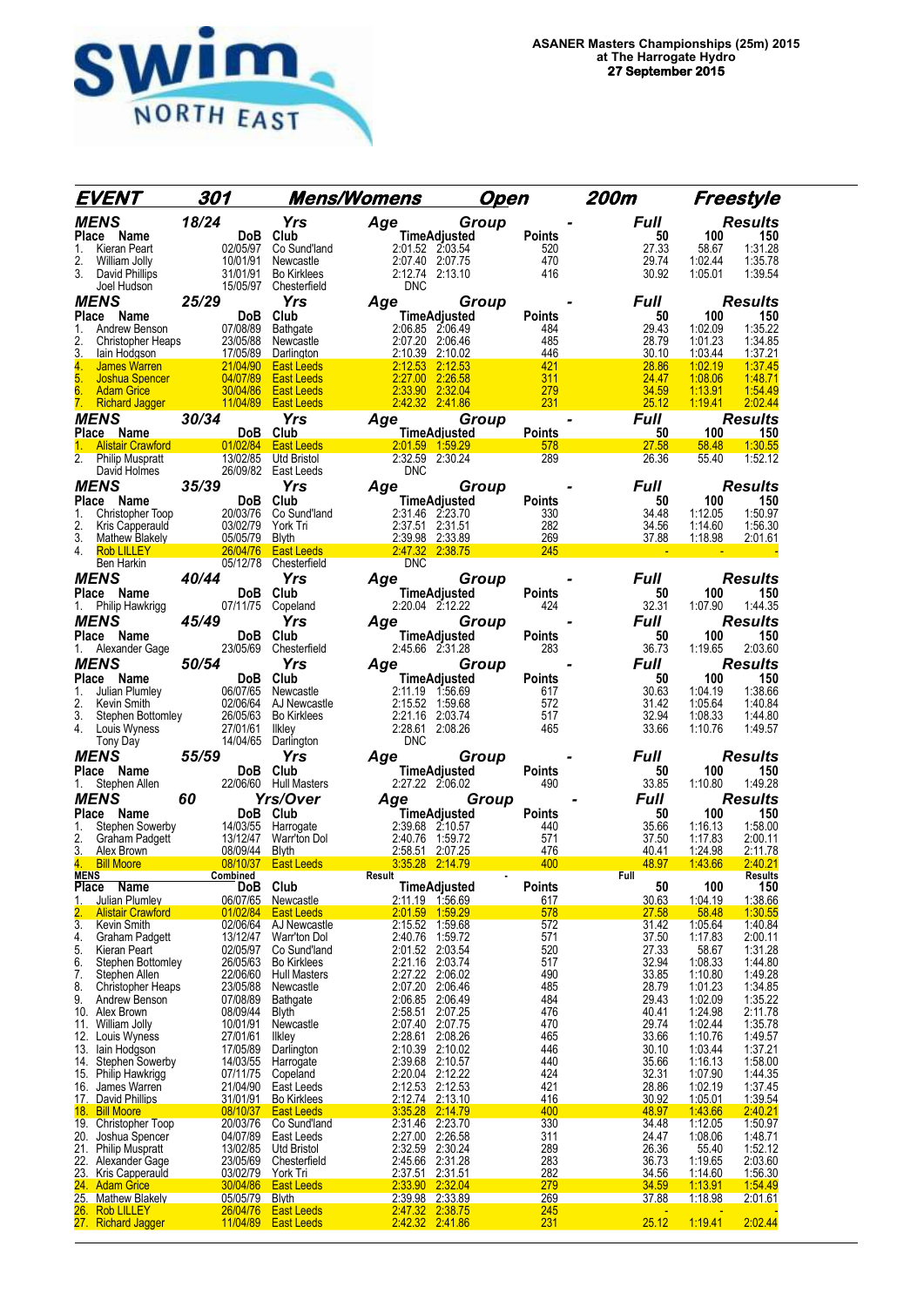

| <b>WOMENS 18/24 Yrs Age Group - Full Results</b>     |                      |                                          |                                       |               |                |                    |                    |  |  |
|------------------------------------------------------|----------------------|------------------------------------------|---------------------------------------|---------------|----------------|--------------------|--------------------|--|--|
| Place Name                                           |                      | DoB Club                                 | <b>TimeAdjusted</b>                   | <b>Points</b> | 50             | 100                | 150                |  |  |
| Lucy Recchia<br>1.                                   |                      | 13/03/91 New Earswick                    | 2:15.61 2:15.98                       | 546           | 31.69          | 1:05.57            | 1:40.71            |  |  |
| <b>WOMENS 25/29 Yrs Age Group - Full Results</b>     |                      |                                          |                                       |               |                |                    |                    |  |  |
| Place<br>Name                                        |                      | DoB Club                                 | <b>TimeAdjusted</b>                   | <b>Points</b> | 50             | 100                | 150                |  |  |
| <b>Emily Charlton</b><br>1.                          |                      | 20/11/87 Newcastle                       | 2:20.43 2:19.18                       | 509           | 32.91          | 1:08.71            | 1:44.92            |  |  |
| <b>WOMENS 35/39 Yrs Age Group - Full Results</b>     |                      |                                          |                                       |               |                |                    |                    |  |  |
| Place Name                                           |                      | DoB Club                                 | TimeAdjusted                          | <b>Points</b> | 50             | 100                | 150                |  |  |
| 1 <sup>1</sup><br>Emma Wills                         |                      | 28/07/79 York City                       | 2:14.39 2:09.27                       | 636           | 31.04          | 1:04.41            | 1:39.39            |  |  |
| <b>Karen Dawson</b>                                  | 06/08/76             | <b>East Leeds</b>                        | 2:45.15 2:36.69                       | 357           | 39.10          | 1:21.10            | 2:03.92            |  |  |
| Ann-Marie Blowman                                    | 10/04/79             | <b>Hull Masters</b>                      | <b>DNC</b>                            |               |                |                    |                    |  |  |
| Catherine Green                                      | 26/01/80             | <b>Blyth</b>                             | <b>DNC</b>                            |               |                |                    |                    |  |  |
|                                                      |                      |                                          |                                       |               |                |                    |                    |  |  |
| <b>WOMENS 40/44 Yrs Age Group - Full Results</b>     |                      |                                          |                                       |               |                |                    |                    |  |  |
| Place Name                                           | DoB Club             |                                          | <b>TimeAdjusted</b>                   | <b>Points</b> | 50             | 100                | 150                |  |  |
| 1. Philippa Rickard                                  |                      | 14/01/71 East Leeds                      | 2.18.07 2.07.59                       | 661           | 31.64          | 1:06.28            | 1:42.36            |  |  |
|                                                      |                      |                                          |                                       |               |                |                    |                    |  |  |
| <b>WOMENS 45/49 Yrs Age Group - Full Results</b>     |                      | DoB Club                                 |                                       | <b>Points</b> | 50             | 100                | 150                |  |  |
| Place Name<br>Sharon Lock                            |                      | 02/10/69 Melton M'bry                    | <b>TimeAdjusted</b><br><b>DNC</b>     |               |                |                    |                    |  |  |
|                                                      |                      |                                          |                                       |               |                |                    |                    |  |  |
| <b>WOMENS 50/54 Yrs Age Group - Full Results</b>     |                      |                                          |                                       |               |                |                    |                    |  |  |
|                                                      |                      |                                          |                                       |               |                |                    |                    |  |  |
| Place Name                                           |                      | DoB Club                                 | TimeAdjusted                          | <b>Points</b> | 50             | 100                | 150                |  |  |
| Pauline Foot                                         |                      | 03/09/65 York Tri                        | 2:50.50 2:31.66                       | 393           | 39.94          | 1:22.82            | 2:07.03            |  |  |
| 2. Jayne Dresser                                     |                      | 18/04/63  East Leeds                     | 3:06.02 2:43.07                       | 316           | 42.84          | 1:30.21            | 2:18.65            |  |  |
| <b>WOMENS 55/59 Yrs Age Group - Full Results</b>     |                      |                                          |                                       |               |                |                    |                    |  |  |
| Place Name                                           |                      | DoB Club                                 | TimeAdjusted                          | <b>Points</b> | 50             | 100                | 150                |  |  |
| Carol Boagey<br>1.                                   |                      | 04/09/59 AFSHartlepol                    | 3:00.47 2:33.17                       | 382           | 42.02          | 1:27.81            | 2:14.57            |  |  |
| Alison Christian                                     |                      | 23/03/60 Tynemouth                       | <b>DNC</b>                            |               |                |                    |                    |  |  |
| <b>WOMENS 60 Yrs/Over Age Group - Full Results</b>   |                      |                                          |                                       |               |                |                    |                    |  |  |
| <b>Place</b><br>Name                                 |                      | Do <b>B</b> Club                         | TimeAdjusted                          | <b>Points</b> | 50             | 100                | 150                |  |  |
| Suzanne Clarkson                                     | 29/05/55             | <b>Hull Masters</b>                      | 4:19.70 3:32.36                       | 143           | 54.71          | 2:02.25            | 3:13.23            |  |  |
| <b>WOMENS Combined Result - Full Results</b>         |                      |                                          |                                       |               |                |                    |                    |  |  |
| Place Name                                           |                      | DoB Club                                 | <b>TimeAdjusted</b>                   | <b>Points</b> | 50             | 100                | 150                |  |  |
| <b>Philippa Rickard</b>                              |                      | 14/01/71   East Leeds                    | 2:18.07 2:07.59                       | 661           | 31.64          | 1:06.28            | 1:42.36            |  |  |
| 2.<br><b>Emma Wills</b>                              | 28/07/79             | <b>York City</b>                         | 2:14.39 2:09.27                       | 636           | 31.04          | 1:04.41            | 1:39.39            |  |  |
| 3.<br>Lucy Recchia                                   | 13/03/91<br>20/11/87 | New Earswick<br>Newcastle                | 2:15.61<br>2:15.98<br>2:20.43 2:19.18 | 546           | 31.69<br>32.91 | 1:05.57<br>1:08.71 | 1:40.71<br>1:44.92 |  |  |
| 4.<br>Emily Charlton<br>5.<br>Pauline Foot           | 03/09/65             | York Tri                                 | 2:50.50 2:31.66                       | 509<br>393    | 39.94          | 1:22.82            | 2:07.03            |  |  |
| 6.<br>Carol Boagey                                   | 04/09/59             |                                          | 3:00.47 2:33.17                       | 382           | 42.02          | 1:27.81            | 2:14.57            |  |  |
| 7.<br><b>Karen Dawson</b>                            | 06/08/76             | <b>AFSHartlepol</b><br><b>East Leeds</b> | 2:45.15 2:36.69                       | 357           | 39.10          | 1:21.10            | 2:03.92            |  |  |
| 8.<br><b>Jayne Dresser</b><br>9.<br>Suzanne Clarkson | 18/04/63<br>29/05/55 | <b>East Leeds</b><br><b>Hull Masters</b> | 3.06.02 2:43.07<br>4:19.70 3:32.36    | 316<br>143    | 42.84<br>54.71 | 1:30.21<br>2:02.25 | 2:18.65<br>3:13.23 |  |  |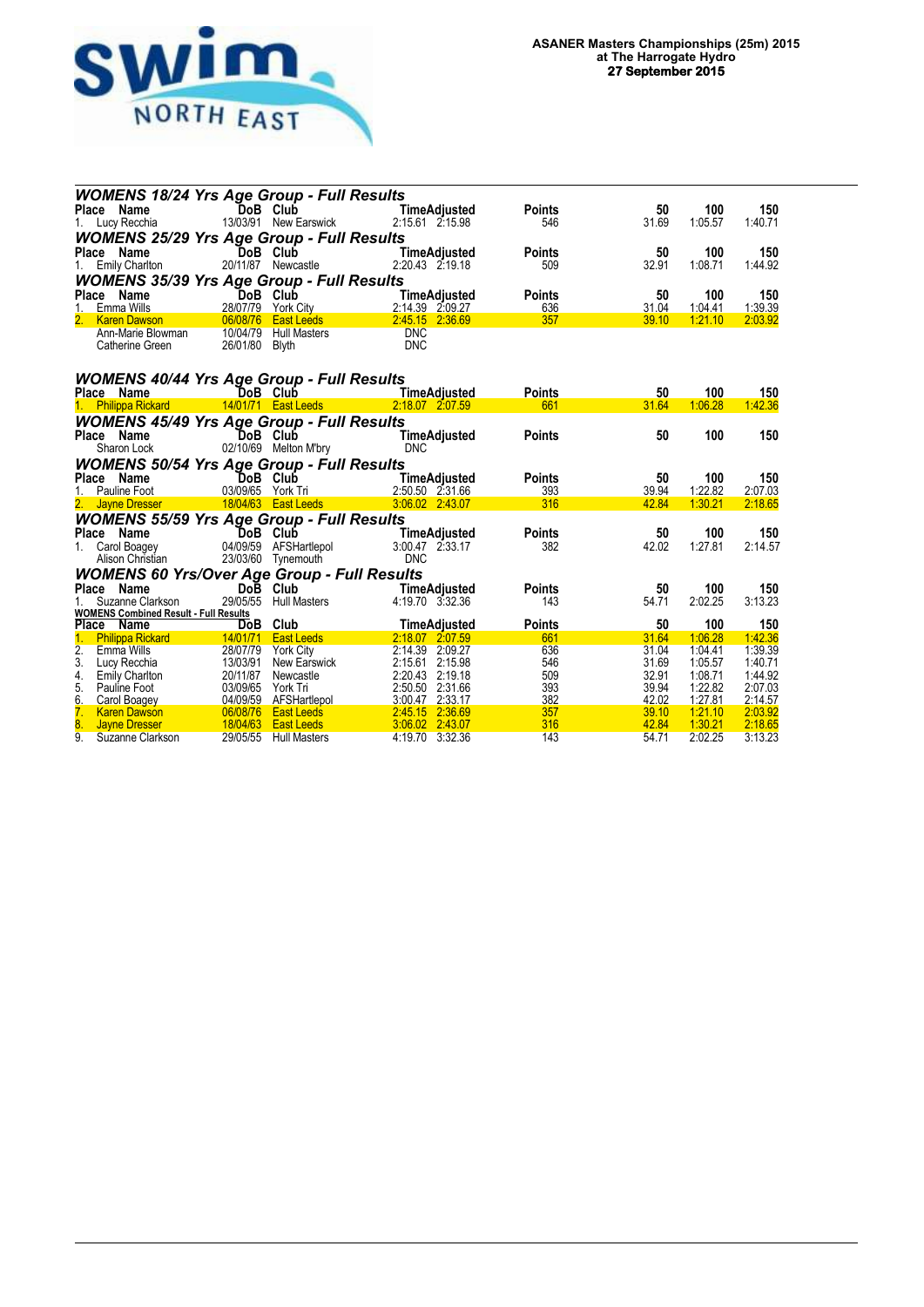

| EVENT                                                     | 302 | Mens                               | <u>Open</u>                            | 50m                   | Backstroke                             |
|-----------------------------------------------------------|-----|------------------------------------|----------------------------------------|-----------------------|----------------------------------------|
| 18/24                                                     | Yrs | Age                                | Group                                  |                       | <b>Full</b><br><b>Results</b>          |
| Place Name                                                |     | DoB                                | Club                                   |                       | <b>TimeAdjusted</b><br>Points          |
| 1.<br>Adam Taylor                                         |     | 29/06/96                           | Co Sund'land                           | 27.34                 | 541<br>27.74                           |
| 2.<br>Joel Hudson                                         |     | 15/05/97                           | Chesterfield                           | 35.00                 | 35.58<br>256                           |
| 3.<br>Josef Craig                                         |     | 17/02/97                           | Co Sund'land                           | 38.51                 | 192<br>39.15                           |
| 25/29                                                     | Yrs | Age                                | Group                                  |                       | <i><b>Full</b></i><br><b>Results</b>   |
| Place Name                                                |     | DoB                                | Club                                   |                       | <b>TimeAdjusted</b><br>Points          |
| 1.<br><b>Richard Jagger</b><br>2.<br><b>Peter Webster</b> |     | 11/04/89<br>02/06/86               | <b>East Leeds</b><br><b>East Leeds</b> | <b>29.70</b><br>32.02 | 29.62<br>444<br>31.63<br>365           |
| 3.<br><b>Jack Chambers</b>                                |     | 13/04/88                           | Chesterfield                           | 32.93                 | 32.74<br>329                           |
| 4.<br><b>James Warren</b>                                 |     | 21/04/90                           | <b>East Leeds</b>                      | 33.18                 | 33.18<br>316                           |
| 5.<br>Shane Hassall                                       |     | 02/02/88                           | Darlington                             | 33.60                 | 33.40<br>310                           |
| 6.<br>Andrew Benson                                       |     | 07/08/89                           | Bathgate                               | 34.51                 | 34.41<br>283                           |
| 30/34                                                     | Yrs | Aqe                                | Group                                  |                       | <b>Full</b><br><b>Results</b>          |
| Place<br>Name                                             |     | <b>DoB</b>                         | Club                                   |                       | TimeAdjusted<br>Points                 |
| 1.<br><b>Philip Muspratt</b>                              |     | 13/02/85                           | <b>Utd Bristol</b>                     | 32.36                 | 31.86<br>357                           |
| David Holmes                                              |     | 26/09/82                           | East Leeds                             | <b>DNC</b>            |                                        |
| 35/39                                                     | Yrs | Age                                | Group                                  |                       | <i><b>Full</b></i><br><b>Results</b>   |
| Place<br>Name                                             |     | <b>DoB</b><br>05/12/78             | Club                                   |                       | TimeAdjusted<br>Points                 |
| 1.<br><b>Ben Harkin</b><br>2.<br>David Staniforth         |     | 13/05/80                           | Chesterfield<br><b>Hull Masters</b>    | 28.60<br>33.09        | 27.39<br>562<br>353<br>31.97           |
| 40/44                                                     | Yrs | Aqe                                | Group                                  |                       | <b>Results</b><br><i><b>Full</b></i>   |
| Place Name                                                |     | DoB                                | Club                                   |                       | <b>TimeAdjusted</b><br>Points          |
| Philip Hawkrigg<br>1.                                     |     | 07/11/75                           | Copeland                               | 33.24                 | 31.38<br>374                           |
| Simon Hall                                                |     | 14/03/73                           | Barrow LD                              | <b>DNC</b>            |                                        |
| 45/49                                                     | Yrs | Age                                | Group                                  |                       | <i><b>Full</b></i><br><b>Results</b>   |
| Place Name                                                |     | DoB.                               | <b>Club</b>                            |                       | TimeAdiusted<br><b>Points</b>          |
| <b>Paul Clemence</b><br>1.                                |     | 19/06/70                           | <b>East Leeds</b>                      | $29.87*$              | 27.44<br>559                           |
| 2.<br><b>Mark Newby</b>                                   |     | 24/04/70                           | Copeland                               | 35.96                 | 33.04<br>320                           |
| 3.<br>Mark Mayes                                          |     | 03/01/66                           | AFSHartlepol                           | 42.34                 | 211<br>37.92                           |
| 50/54                                                     | Yrs | Aae                                | Group                                  |                       | <b>Full</b><br><b>Results</b>          |
| Place<br>Name<br>Anthony Fawthrop<br>1.                   |     | DoB<br>09/06/62                    | Club<br><b>Bo Kirklees</b>             | 37.21                 | TimeAdjusted<br>Points<br>340<br>32.37 |
| <i><b>55/59</b></i>                                       | Yrs |                                    |                                        |                       | Full<br><b>Results</b>                 |
| Place Name                                                |     | Aqe<br>DoB                         | Group<br>Club                          |                       | <b>TimeAdjusted</b><br><b>Points</b>   |
| Stephen Allen<br>1.                                       |     | 22/06/60                           | <b>Hull Masters</b>                    | 33.62                 | 28.78<br>484                           |
| 2.<br>David Bradford                                      |     | 04/03/58                           | Chesterfield                           | 37.96                 | 31.94<br>354                           |
| Peter French                                              |     | 01/11/58                           | Newcastle                              | <b>DNC</b>            |                                        |
| 60 Yrs/Over                                               |     | Age                                | Group                                  |                       | <i><b>Full</b></i><br><b>Results</b>   |
| Place<br>Name                                             |     | <b>DoB</b>                         | Club                                   |                       | <b>Points</b><br>TimeAdjusted          |
| 1. Kevin Sellors                                          |     | 08/09/50                           | Matlock                                | 44.67                 | 34.57<br>279                           |
| 2. Bill Moore<br>Graeme Shutt                             |     | 08/10/37<br>27/01/49               | <b>East Leeds</b><br>Co Sund'Iand      | 51.74<br><b>DNC</b>   | 32.40<br>339                           |
| Combined                                                  |     | Result                             |                                        | Full                  | <b>Results</b>                         |
| Place<br>Name                                             |     | <b>DoB</b>                         | Club                                   |                       | TimeAdjusted<br>Points                 |
| $1\overline{ }$<br>Ben Harkin                             |     | 05/12/78                           | Chesterfield                           | 28.60                 | 27.39<br>562                           |
| 2.<br><b>Paul Clemence</b><br>3.<br><b>Adam Taylor</b>    |     | 19/06/70<br>29/06/96               | <b>East Leeds</b><br>Co Sund'land      | 29.87<br>27.34        | 27.44<br>559<br>541<br>27.74           |
| 4.<br>Stephen Allen                                       |     | 22/06/60                           | <b>Hull Masters</b>                    | 33.62                 | 484<br>28.78                           |
| <b>Richard Jagger</b><br>5.                               |     | 11/04/89                           | <b>East Leeds</b>                      | <u>29.70</u>          | 29.62<br>444                           |
| 6.<br><b>Philip Hawkrigg</b>                              |     | 07/11/75                           | Copeland                               | 33.24                 | 31.38<br>374                           |
| 7.<br><b>Peter Webster</b>                                |     | 02/06/86                           | <b>East Leeds</b>                      | 32.02                 | 31.63<br>365                           |
| 8.<br><b>Philip Muspratt</b><br>9.<br>David Bradford      |     | 13/02/85<br>04/03/58               | Utd Bristol<br>Chesterfield            | 32.36<br>37.96        | 31.86<br>357<br>31.94<br>354           |
| 10. David Staniforth                                      |     | 13/05/80                           | <b>Hull Masters</b>                    | 33.09                 | 353<br>31.97                           |
| 11. Anthony Fawthrop                                      |     | 09/06/62                           | <b>Bo Kirklees</b>                     | <u>37.21</u>          | 32.37<br>340                           |
| 12. Bill Moore                                            |     | 08/10/37                           | <b>East Leeds</b>                      | 51.74                 | 339<br>32.40                           |
| 13. Jack Chambers                                         |     | 13/04/88                           | Chesterfield                           | 32.93                 | 329<br>32.74                           |
| 14. Mark Newby<br>15. James Warren                        |     | <u>24/04/70</u><br><u>21/04/90</u> | Copeland<br><b>East Leeds</b>          | 35.96<br>33.18        | 320<br>33.04<br>33.18<br>316           |
| 16. Shane Hassall                                         |     | 02/02/88                           | Darlington                             | 33.60                 | 310<br>33.40                           |
| 17. Andrew Benson                                         |     | 07/08/89                           | Bathgate                               | 34.51                 | 283<br>34.41                           |
| 18. Kevin Sellors                                         |     | 08/09/50                           | Matlock                                | 44.67                 | 279<br>34.57                           |
| 19. Joel Hudson                                           |     |                                    |                                        |                       |                                        |
|                                                           |     | 15/05/97                           | Chesterfield                           | 35.00                 | 35.58<br>256                           |
| 20. Mark Mayes<br>21. Josef Craig                         |     | 03/01/66<br>17/02/97               | AFSHartlepol<br>Co Sund'land           | 42.34<br>38.51        | 211<br>37.92<br>192<br>39.15           |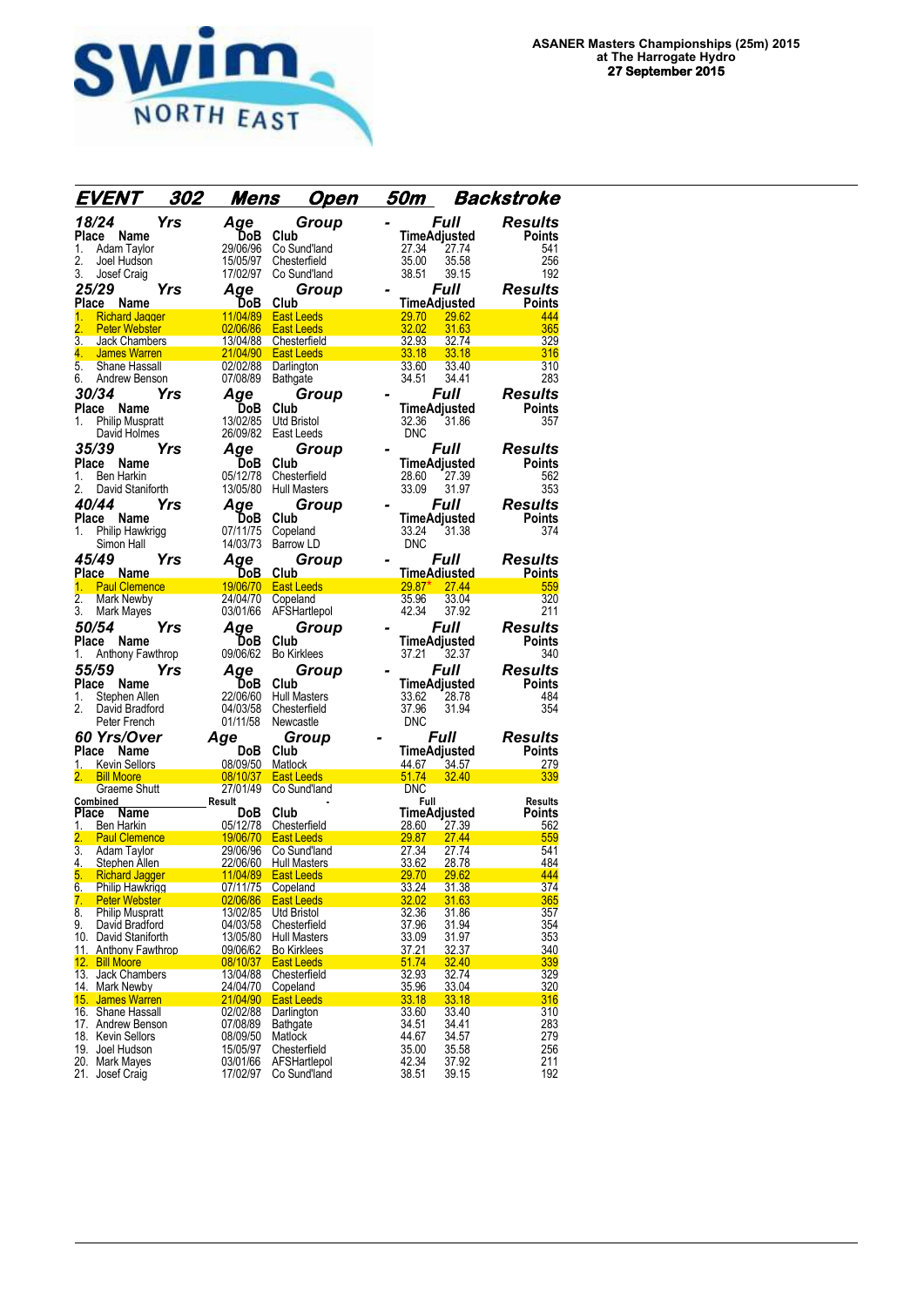

|                        | EVENT                                   | 303<br><u>Womens</u> | <u>Open</u>                            | 50m                            |                       | Backstroke                      |
|------------------------|-----------------------------------------|----------------------|----------------------------------------|--------------------------------|-----------------------|---------------------------------|
|                        | 18/24<br>Yrs                            | Age                  | Group                                  |                                | Full                  | Results                         |
| Place                  | Name                                    | ĎоB                  | Club                                   |                                | TimeAdjusted          | <b>Points</b>                   |
| 1.                     | <b>Charlotte Duff</b>                   | 08/11/96             | Newcastle                              | 32.69                          | 33.17                 | 465                             |
| 2.                     | <b>Claudine Wivell</b>                  | 31/05/94             | <b>Thirsk WH</b>                       | 36.80                          | 37.18                 | 330                             |
| 3.                     | Hannah Robson                           | 23/03/91             | <b>Boldon</b>                          | 40.30                          | 40.41                 | 257                             |
|                        | 25/29<br>Yrs                            | Age                  | Group                                  |                                | Full                  | Results                         |
|                        | Place<br>Name                           | <b>DoB</b>           | Club                                   |                                | TimeAdjusted          | Points                          |
| 1.                     | <b>Ruth Mountford</b>                   | 13/12/89             | Chesterfield                           | 35.90                          | 35.80                 | 369                             |
|                        | 30/34<br>Yrs                            | Age                  | Group                                  |                                | Full                  | <b>Results</b>                  |
| Place                  | Name                                    | DoB                  | Club                                   |                                | TimeAdjusted          | Points                          |
| 1.                     | Jennifer Dobson                         | 10/08/83             | <b>Blyth</b>                           | 38.48                          | 37.62                 | 318                             |
|                        | Kate Nicholson                          | 12/10/82             | Newcastle                              | <b>DNC</b>                     |                       |                                 |
|                        | 35/39<br>Yrs                            | Aqe                  | Group                                  |                                | <i><b>Full</b></i>    | <b>Results</b>                  |
|                        | Place<br>Name                           | DoB                  | Club                                   | TimeAdjusted                   |                       | <b>Points</b>                   |
| 1.                     | Emma Wills                              | 28/07/79             | York City                              | 33.20                          | 31.94                 | 520                             |
| 2.                     | <b>Karen Dawson</b>                     | 06/08/76             | <b>East Leeds</b>                      | 41.95                          | 39.80                 | 269                             |
| 3.<br>4.               | Ann-Marie Blowman<br>Tanya Johnson      | 10/04/79<br>25/11/80 | <b>Hull Masters</b><br>Boldon          | 47.27<br>56.97                 | 45.47<br>55.03        | 180<br>101                      |
|                        | 45/49                                   |                      |                                        |                                | Full                  | Results                         |
|                        | Yrs<br>Place<br>Name                    | Age<br>DoB           | Group<br>Club                          | TimeAdjusted                   |                       | <b>Points</b>                   |
|                        | 1. Javne Simpson                        | 21/07/67             | <b>Boldon</b>                          | 36.35                          | 32.78                 | 481                             |
| 2.                     | <b>Nina Williams</b>                    | 11/09/70             | <b>East Leeds</b>                      | $38.12*$                       | 35.02                 | 395                             |
|                        | Lynne Dawson                            | 21/07/67             | Chapeltown                             | <b>DNC</b>                     |                       |                                 |
|                        | Sharon Lock                             | 02/10/69             | Melton M'bry                           | <b>DNC</b>                     |                       |                                 |
|                        | <i><b>50/54</b></i><br>Yrs              | Age                  | Group                                  |                                | Full                  | <b>Results</b>                  |
|                        | Place Name                              | DoB                  | Club                                   | TimeAdjusted                   |                       | Points                          |
| 1.                     | <b>Julie Hoyle</b>                      | 03/04/62             | <b>East Leeds</b>                      | 33.25                          | 28.92                 | 701                             |
|                        | 2. Carolyn Irvine                       | 29/10/63             | <b>Bo Kirklees</b>                     | 37.77                          | 33.11                 | 467                             |
|                        | <b>Jayne Dresser</b><br>Karen Graham    | 18/04/63<br>05/09/65 | <b>East Leeds</b><br><b>East Leeds</b> | 47.17<br><b>DNC</b>            | 41.35                 | 240                             |
|                        |                                         |                      |                                        |                                |                       |                                 |
|                        | 55/59<br>Yrs                            | Aae                  | Group                                  |                                | <i><b>Full</b></i>    | Results                         |
| 1.                     | Place<br>Name<br><b>Verity Dobbie</b>   | DoB<br>02/12/59      | Club<br>Consett                        | TimeAdjusted<br>43.91          | 37.27                 | Points<br>327                   |
|                        |                                         |                      |                                        |                                |                       |                                 |
|                        | 60 Yrs/Over<br>Place Name               | Age<br>DoB           | Group<br>Club                          |                                | Full                  | <b>Results</b><br><b>Points</b> |
| 1.                     | Suzanne Clarkson                        | 29/05/55             | <b>Hull Masters</b>                    | <b>TimeAdjusted</b><br>1:10.96 | 58.03                 | 86                              |
|                        | Patricia Jackson                        | 04/03/47             | East Anglian                           | <b>DNC</b>                     |                       |                                 |
|                        | Combined                                | Result               |                                        | Full                           |                       | <b>Results</b>                  |
| <b>Place</b>           | Name                                    | DoB                  | Club                                   | TimeAdiusted                   |                       | <b>Points</b>                   |
| 1.                     | <b>Julie Hoyle</b>                      |                      | 03/04/62 East Leeds                    | 33.25                          | 28.92                 | 701                             |
| $\overline{2}$ .<br>3. | <b>Emma Wills</b>                       | 28/07/79<br>21/07/67 | <b>York City</b><br><b>Boldon</b>      | 33.20<br>36.35                 | 31.94<br>32.78        | 520<br>481                      |
| 4.                     | Jayne Simpson<br>Carolyn Irvine         | 29/10/63             | <b>Bo Kirklees</b>                     | 37.77                          | 33.11                 | 467                             |
| 5.                     | <b>Charlotte Duff</b>                   | 08/11/96             | Newcastle                              | 32.69                          | 33.17                 | 465                             |
| 6.                     | <b>Nina Williams</b>                    | 11/09/70             | <b>East Leeds</b>                      | 38.12                          | 35.02                 | 395                             |
| $\overline{7}$ .       | <b>Ruth Mountford</b>                   | 13/12/89             | Chesterfield                           | 35.90                          | 35.80                 | 369                             |
| 8.                     | <b>Claudine Wivell</b>                  | 31/05/94             | Thirsk WH                              | 36.80                          | 37.18                 | 330                             |
| 9.                     | Verity Dobbie                           | 02/12/59             | Consett                                | 43.91                          | 37.27                 | 327                             |
|                        | 10. Jennifer Dobson<br>11. Karen Dawson | 10/08/83             | <b>Blyth</b><br>06/08/76 East Leeds    | 38.48<br>41.95                 | <u>37.62</u><br>39.80 | 318<br>269                      |
|                        | 12. Hannah Robson                       | 23/03/91             | Boldon                                 | 40.30                          | 40.41                 | <u>257</u>                      |
|                        | 13. Jayne Dresser                       | 18/04/63             | <b>East Leeds</b>                      | 47.17                          | 41.35                 | 240                             |
|                        | 14. Ann-Marie Blowman                   | 10/04/79             | <b>Hull Masters</b>                    | 47.27                          | 45.47                 | 180                             |
|                        | 15. Tanya Johnson                       | 25/11/80             | <b>Boldon</b>                          | 56.97                          | 55.03                 | 101                             |
|                        | 16. Suzanne Clarkson                    | 29/05/55             | <b>Hull Masters</b>                    | 1:10.96                        | 58.03                 | 86                              |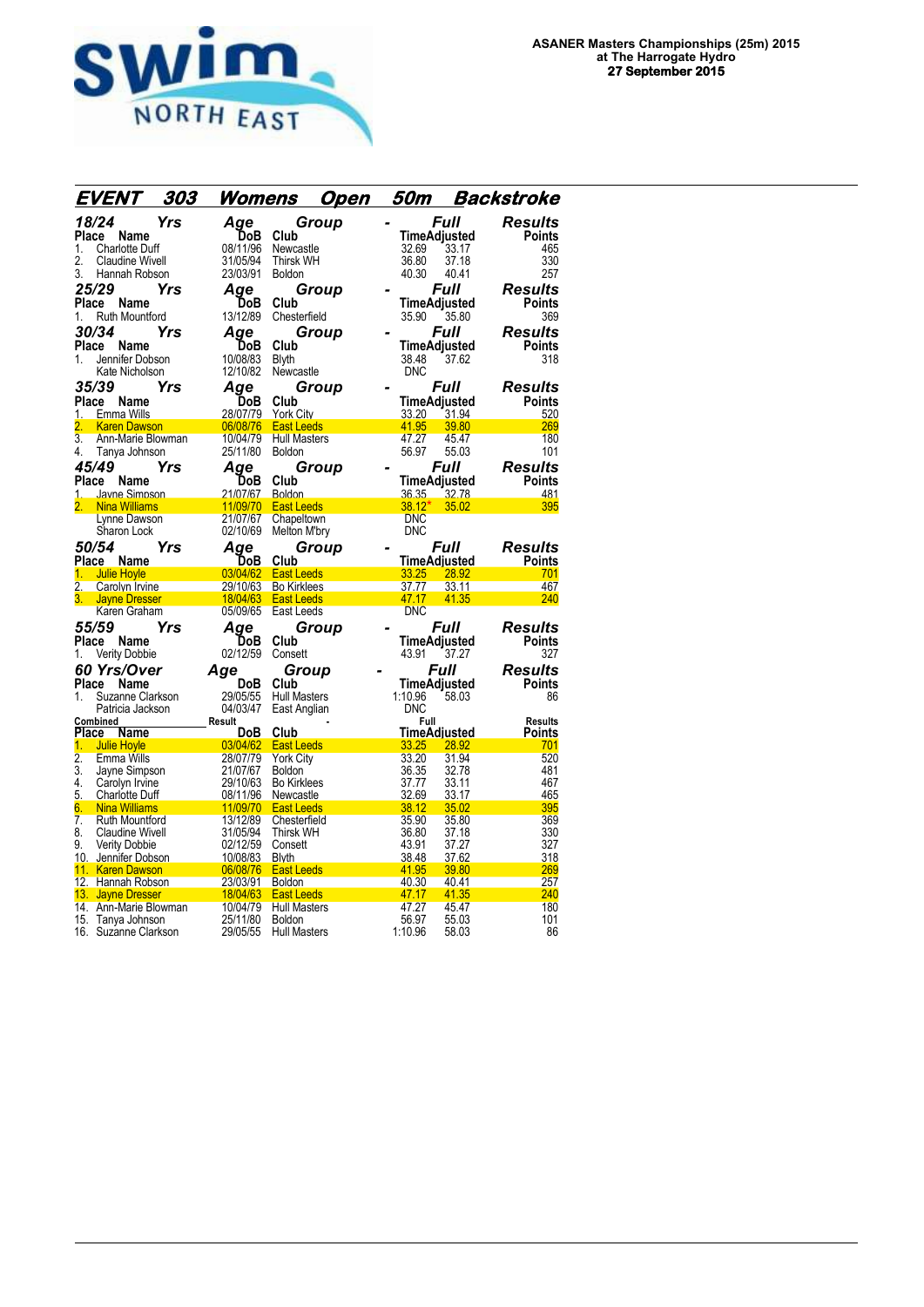

|                  | EVENT                    | 304 |            | <u>Mens</u>         | <u>O</u> pen | 100m                  | IM             |
|------------------|--------------------------|-----|------------|---------------------|--------------|-----------------------|----------------|
|                  | 18/24                    | Yrs | Age        | Group               |              | Full                  | <b>Results</b> |
| Place            | Name                     |     | DoB        | Club                |              | <b>TimeAdjusted</b>   | Points         |
| 1.               | Joshua Campbell          |     | 06/06/97   | Co Sund'land        |              | 1:08.65 1:09.79       | 383            |
| 2.               | Jack Bridge              |     | 12/05/94   | Co Sund'land        | 1:10.14      | 1:10.86               | 366            |
|                  | Joel Hudson              |     | 15/05/97   | Chesterfield        | <b>DNC</b>   |                       |                |
|                  | Christopher Unsworth     |     | 20/07/91   | <b>BUCDEASA</b>     | <b>DNC</b>   |                       |                |
|                  | 25/29                    | Yrs | Aqe        | Group               |              | <i><b>Full</b></i>    | <b>Results</b> |
|                  | Place Name               |     | DoB        | Club                |              | <b>TimeAdiusted</b>   | <b>Points</b>  |
| 1.               | <b>Joshua Spencer</b>    |     | 04/07/89   | <b>East Leeds</b>   |              | $1:01.22$ $*$ 1:01.05 | 573            |
|                  | <b>Richard Jagger</b>    |     | 11/04/89   | <b>East Leeds</b>   |              | 1:02.86 1:02.68       | 529            |
| 3.               | Andrew Benson            |     | 07/08/89   | <b>Bathgate</b>     | 1:06.12      | 1:05.93               | 455            |
| 4.               | <b>James Warren</b>      |     | 21/04/90   | <b>East Leeds</b>   |              | 1:08.46 1:08.46       | 406            |
| 5.               | Jack Chambers            |     | 13/04/88   | Chesterfield        |              | 1:12.37 1:11.95       | 350            |
|                  | 30/34                    | Yrs | Age        | Group               |              | Full                  | <b>Results</b> |
|                  | Place Name               |     | <u>DoB</u> | Club                |              | <b>TimeAdiusted</b>   | <b>Points</b>  |
| 1.               | <b>Alistair Crawford</b> |     | 01/02/84   | <b>East Leeds</b>   | $1:00.08*$   | $-58.95$              | 636            |
| $\overline{2}$ . | <b>Philip Muspratt</b>   |     | 13/02/85   | Utd Bristol         | 1:12.52      | 1:11.40               | 358            |
| 3.               | Graham Kennedy           |     | 15/05/84   | <b>Boldon</b>       |              | 1:13.15 1:11.77       | 352            |
|                  | 35/39                    | Yrs | Age        | Group               |              | Full                  | <b>Results</b> |
|                  | Place Name               |     | <u>DoB</u> | <b>Club</b>         |              | <b>TimeAdiusted</b>   | <u>Points</u>  |
| 1.               | <b>Chris Knee</b>        |     | 04/02/79   | <b>East Leeds</b>   |              | $1.06.48*$ 1:03.95    | 498            |
| 2.               | <b>Christopher Toop</b>  |     | 20/03/76   | Co Sund'land        | 1:19.75      | 1:15.67               | 300            |
| 3.               | <b>Mathew Blakely</b>    |     | 05/05/79   | <b>Blyth</b>        | 1:19.90      | 1:16.86               | 287            |
| 4.               | Daniel Dawson            |     | 30/04/76   | Colne               | 1:20.19      | 1:16.08               | 296            |
| 5.               | Kris Capperauld          |     | 03/02/79   | York Tri            | 1:24.37      | 1:21.16               | 243            |
|                  | <b>Neil Shutt</b>        |     | 30/10/76   | Co Sund'land        | <b>DNC</b>   |                       |                |
|                  | lan Taylor               |     | 12/04/76   | Stockton            | <b>DNC</b>   |                       |                |
|                  | David Staniforth         |     | 13/05/80   | <b>Hull Masters</b> | DNC          |                       |                |
|                  | Rob Lilley               |     | 26/04/76   | East Leeds          | <b>DNC</b>   |                       |                |
|                  | 40/44                    | Yrs | Age        | Group               |              | Full                  | <b>Results</b> |
| Place            | Name                     |     | DoB        | Club                |              | TimeAdjusted          | <b>Points</b>  |
|                  | Alan Weddell             |     | 16/03/72   | Newcastle           | <b>DNC</b>   |                       |                |
|                  | lan Anderson             |     | 23/03/71   | York Tri            | DQ SL 1L     |                       |                |
|                  | Jon Blackburn            |     | 08/04/75   | Stockton            | DQ SL 1L     |                       |                |
|                  | 45/49                    | Yrs | Aqe        | Group               |              | Full                  | Results        |
| Place            | Name                     |     | DoB        | Club                |              | TimeAdjusted          | <b>Points</b>  |
| 1.               | <b>Philip Croxall</b>    |     | 12/01/69   | Colne               | 1:11.80      | 1:05.57               | 462            |
| 2.               | Mark Newby               |     | 24/04/70   | Copeland            | 1:17.06      | 1:10.80               | 367            |
| 3.               | Mark Mayes               |     | 03/01/66   | AFSHartlepol        | 1:28.44      | 1:19.21               | 262            |
| 4.               | Alexander Gage           |     | 23/05/69   | Chesterfield        | 1:31.57      | 1:23.62               | 223            |
|                  | 50/54                    | Yrs | Age        | Group               |              | <i><b>Full</b></i>    | <b>Results</b> |
| Place            | Name                     |     | DoB        | Club                |              | TimeAdjusted          | Points         |
| 1.               | Tony Day                 |     | 14/04/65   | Darlington          | 1:09.20      | 1:01.55               | 559            |
| 2.               | Stephen Bottomley        |     | 26/05/63   | <b>Bo Kirklees</b>  | 1:12.98      | 1:03.98               | 497            |
| 3.               | Anthony Fawthrop         |     | 09/06/62   | <b>Bo Kirklees</b>  | 1:16.78      | 1:06.79               | 437            |
| 4.               | Arthur Aplin             |     | 28/05/63   | Newcastle           | 1:25.70      | 1:15.13               | 307            |
| 55/59            |                          | Yrs | Age        | Group               |              | Full                  | <b>Results</b> |
| Place            | Name                     |     | DoB        | Club                |              | <b>TimeAdjusted</b>   | <b>Points</b>  |
| 1.               | Stephen Allen            |     | 22/06/60   | <b>Hull Masters</b> | 1:15.53      | 1:04.65               | 482            |
| 2.               | David Bradford           |     | 04/03/58   | Chesterfield        |              | 1:21.44 1:08.51       | 405            |
|                  | 60 Yrs/Over              |     | Age        | Group               |              | Full                  | Results        |
| Place            | Name                     |     | DoB        | Club                |              | <b>TimeAdjusted</b>   | <b>Points</b>  |
| 1.               | Stephen Sowerby          |     | 14/03/55   | Harrogate           | 1:22.93      | 1.07.81               | 418            |
| 2.               | <b>Kevin Sellors</b>     |     | 08/09/50   | Matlock             | 1:36.99      | 1:15.07               | 308            |
| 3.               | Alex Brown               |     | 08/09/44   | <b>Blyth</b>        | 1:37.23      | 1:09.31               | 391            |
| 4.               | Norman Stephenson        |     | 10/07/44   | Co Sund'land        | 1:38.23      | 1:10.03               | 379            |
|                  | <b>Graeme Shutt</b>      |     | 27/01/49   | Co Sund'land        | <b>DNC</b>   |                       |                |
|                  | <b>Graham Padgett</b>    |     | 13/12/47   | Warr'ton Dol        | <b>DNC</b>   |                       |                |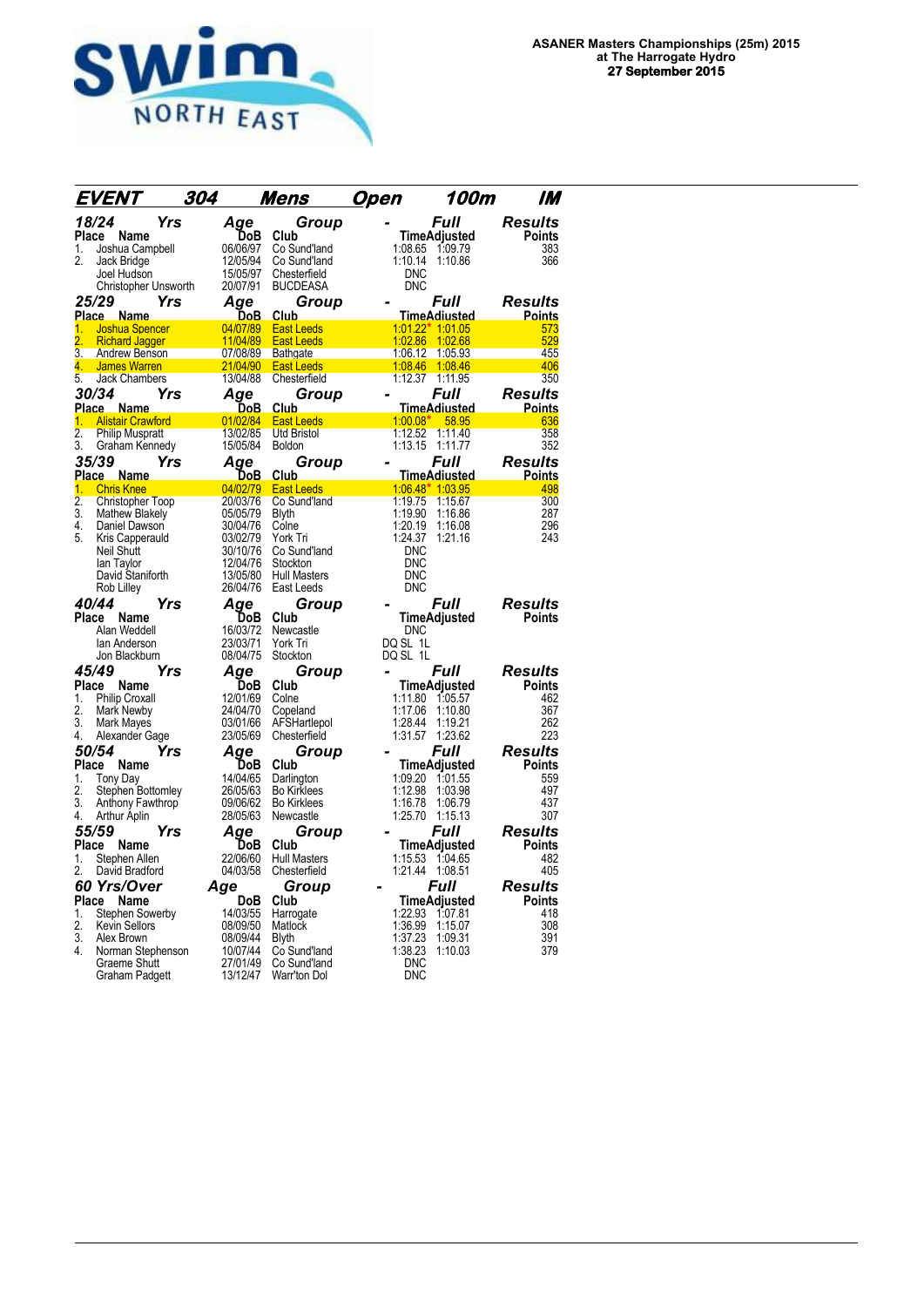

|                  | EVENT                            | 304           | Mens                | Open    | 100m         | IM                              |
|------------------|----------------------------------|---------------|---------------------|---------|--------------|---------------------------------|
|                  | Combined<br><b>Place</b><br>Name | Result<br>DoB | Club                | Full    | TimeAdjusted | <b>Results</b><br><b>Points</b> |
| 1.               | <b>Alistair Crawford</b>         | 01/02/84      | <b>East Leeds</b>   | 1:00.08 | 58.95        | 636                             |
| $\overline{2}$ . | <b>Joshua Spencer</b>            | 04/07/89      | <b>East Leeds</b>   | 1:01.22 | 1:01.05      | 573                             |
| 3.               | Tony Day                         | 14/04/65      | Darlington          | 1:09.20 | 1:01.55      | 559                             |
| 4.               | <b>Richard Jagger</b>            | 11/04/89      | <b>East Leeds</b>   | 1:02.86 | 1:02.68      | 529                             |
| 5.               | <b>Chris Knee</b>                | 04/02/79      | <b>East Leeds</b>   | 1:06.48 | 1:03.95      | 498                             |
| 6.               | Stephen Bottomley                | 26/05/63      | <b>Bo Kirklees</b>  | 1:12.98 | 1:03.98      | 497                             |
| 7.               | Stephen Allen                    | 22/06/60      | <b>Hull Masters</b> | 1:15.53 | 1:04.65      | 482                             |
| 8.               | Philip Croxall                   | 12/01/69      | Colne               | 1:11.80 | 1:05.57      | 462                             |
| 9.               | Andrew Benson                    | 07/08/89      | <b>Bathgate</b>     | 1:06.12 | 1:05.93      | 455                             |
| 10.              | Anthony Fawthrop                 | 09/06/62      | <b>Bo Kirklees</b>  | 1:16.78 | 1:06.79      | 437                             |
| 11.              | <b>Stephen Sowerby</b>           | 14/03/55      | Harrogate           | 1:22.93 | 1:07.81      | 418                             |
| 12.              | <b>James Warren</b>              | 21/04/90      | <b>East Leeds</b>   | 1.08.46 | 1:08.46      | 406                             |
| 13.              | David Bradford                   | 04/03/58      | Chesterfield        | 1:21.44 | 1:08.51      | 405                             |
| 14.              | Alex Brown                       | 08/09/44      | <b>Blyth</b>        | 1:37.23 | 1:09.31      | 391                             |
| 15.              | Joshua Campbell                  | 06/06/97      | Co Sund'land        | 1:08.65 | 1:09.79      | 383                             |
| 16.              | Norman Stephenson                | 10/07/44      | Co Sund'land        | 1:38.23 | 1:10.03      | 379                             |
| 17.              | Mark Newby                       | 24/04/70      | Copeland            | 1:17.06 | 1:10.80      | 367                             |
| 18.              | Jack Bridge                      | 12/05/94      | Co Sund'land        | 1:10.14 | 1:10.86      | 366                             |
| 19.              | <b>Philip Muspratt</b>           | 13/02/85      | <b>Utd Bristol</b>  | 1:12.52 | 1:11.40      | 358                             |
| 20.              | Graham Kennedy                   | 15/05/84      | Boldon              | 1:13.15 | 1:11.77      | 352                             |
| 21.              | <b>Jack Chambers</b>             | 13/04/88      | Chesterfield        | 1:12.37 | 1:11.95      | 350                             |
| 22.              | <b>Kevin Sellors</b>             | 08/09/50      | Matlock             | 1:36.99 | 1:15.07      | 308                             |
| 23.              | Arthur Aplin                     | 28/05/63      | Newcastle           | 1:25.70 | 1:15.13      | 307                             |
| 24.              | Christopher Toop                 | 20/03/76      | Co Sund'land        | 1:19.75 | 1:15.67      | 300                             |
| 25.              | Daniel Dawson                    | 30/04/76      | Colne               | 1:20.19 | 1:16.08      | 296                             |
| 26.              | <b>Mathew Blakely</b>            | 05/05/79      | <b>Blyth</b>        | 1:19.90 | 1:16.86      | 287                             |
| 27.              | Mark Mayes                       | 03/01/66      | AFSHartlepol        | 1:28.44 | 1:19.21      | 262                             |
| 28.              | Kris Capperauld                  | 03/02/79      | York Tri            | 1:24.37 | 1:21.16      | 243                             |
| 29.              | Alexander Gage                   | 23/05/69      | Chesterfield        | 1:31.57 | 1:23.62      | 223                             |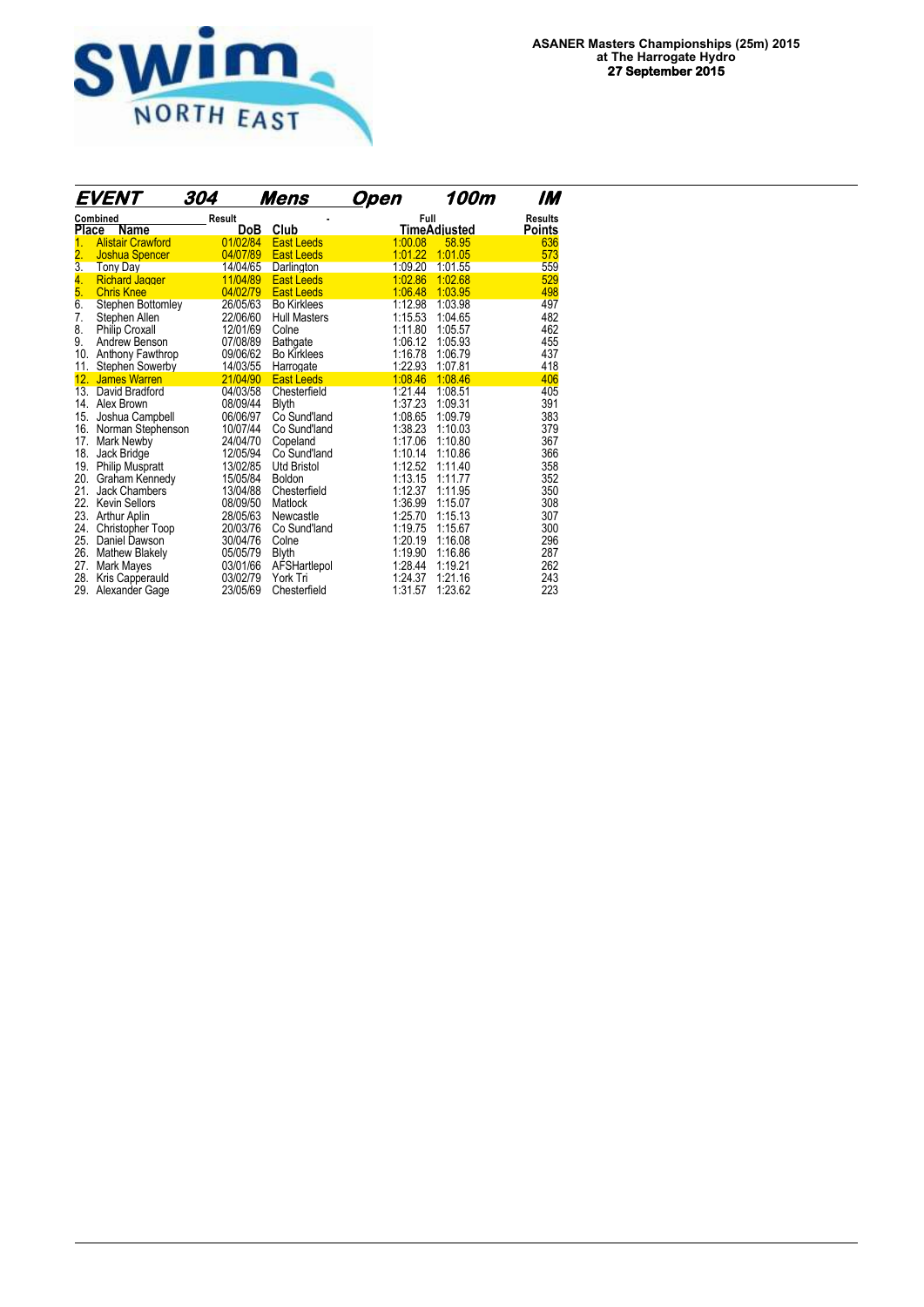

| EVENT                                                                                                                                            | 305        |                                                                                      | <u>Womens</u>                                                                                                          | <u>Open</u>              | 100m                                                                                                                       | IM                                                                        |
|--------------------------------------------------------------------------------------------------------------------------------------------------|------------|--------------------------------------------------------------------------------------|------------------------------------------------------------------------------------------------------------------------|--------------------------|----------------------------------------------------------------------------------------------------------------------------|---------------------------------------------------------------------------|
| 18/24<br>Name<br>Place<br>Lucy Ellis<br>1.<br>2.<br><b>Charlotte Duff</b><br>3.<br>Hannah Robson<br>Alice Cary                                   | Yrs        | Age<br>DoB<br>07/01/97<br>08/11/96<br>23/03/91<br>29/01/92                           | Group<br>Club<br>Co Sund'land<br>Newcastle<br><b>Boldon</b><br>KingstonHull                                            | 1:12.13<br>1:28.71<br>D  | Full<br>TimeAdjusted<br>1:11.68 1:12.87<br>1:13.18<br>1:28.95<br>Ν                                                         | Results<br><b>Points</b><br>490<br>483<br>269<br>С                        |
| 25/29<br>Place Name<br>1.<br>Ruth Mountford<br>2.<br>Michelle Jenks<br>30/34<br>Place<br>Name<br>1.<br>Lisa Poole<br>Nina Wort<br>Kate Nicholson | Yrs<br>Yrs | Age<br>DoB<br>13/12/89<br>03/02/89<br>Aqe<br>DoB<br>02/05/83<br>31/01/81<br>12/10/82 | Group<br>Club<br>Chesterfield<br><b>York City</b><br>Group<br>Club<br>Chesterfield<br><b>Hull Masters</b><br>Newcastle | <b>DNC</b><br><b>DNC</b> | <i><b>Full</b></i><br><b>TimeAdjusted</b><br>1:20.80 1:20.57<br>1:22.09 1:21.86<br>Full<br>TimeAdjusted<br>1:14.10 1:12.43 | Results<br><b>Points</b><br>362<br>345<br>Results<br><b>Points</b><br>499 |
| 35/39<br>Place<br>Name<br>Elizabeth Kiss<br>1.<br>2.<br>Emma Watson<br>Catherine Green                                                           | Yrs        | Aqe<br>DoB<br>25/11/76<br>21/06/76<br>26/01/80                                       | Group<br>Club<br>Chesterfield<br><b>Blyth</b><br><b>Blyth</b>                                                          | 1:26.44<br><b>DNC</b>    | Full<br>TimeAdjusted<br>1:23.95 1:19.65<br>1:22.01                                                                         | <b>Results</b><br><b>Points</b><br>375<br>343                             |
| 45/49<br>Place Name                                                                                                                              | Yrs        | Aqe<br>DoB                                                                           | Group<br>Club                                                                                                          |                          | Full<br><b>TimeAdjusted</b>                                                                                                | Results<br>Points                                                         |
| <b>Nina Williams</b><br>1.                                                                                                                       |            |                                                                                      | 11/09/70 East Leeds                                                                                                    |                          | 1:18.61 1:12.22                                                                                                            | 503                                                                       |
| 2.<br>Jayne Simpson<br>Sharon Lock                                                                                                               |            | 21/07/67<br>02/10/69                                                                 | <b>Boldon</b><br>Melton M'bry                                                                                          | 1:23.46<br><b>DNC</b>    | 1:15.25                                                                                                                    | 444                                                                       |
| <i><b>50/54</b></i>                                                                                                                              | Yrs        | Age                                                                                  | Group                                                                                                                  |                          | Full                                                                                                                       | <b>Results</b>                                                            |
| Place Name<br><b>Julie Hoyle</b><br>1 <sup>1</sup>                                                                                               |            | DoB<br>03/04/62                                                                      | Club<br><b>East Leeds</b>                                                                                              |                          | <u>TimeAdiusted</u><br>1:12.99* 1:03.50                                                                                    | <b>Points</b><br>740                                                      |
| 2. Pauline Foot                                                                                                                                  |            | 03/09/65                                                                             | York Tri                                                                                                               |                          | 1:31.24 1:21.16                                                                                                            | 354                                                                       |
| Jayne Dresser                                                                                                                                    |            | 18/04/63                                                                             | <b>East Leeds</b>                                                                                                      |                          | 1:48.12 1:34.78                                                                                                            | 222                                                                       |
| Karen Graham                                                                                                                                     |            | 05/09/65                                                                             | East Leeds                                                                                                             | <b>DNC</b>               |                                                                                                                            |                                                                           |
| 55/59                                                                                                                                            | Yrs        | Aqe                                                                                  | Group                                                                                                                  |                          | Full                                                                                                                       | <b>Results</b>                                                            |
| Place Name                                                                                                                                       |            | DoB                                                                                  | Club                                                                                                                   |                          | TimeAdjusted                                                                                                               | <b>Points</b>                                                             |
| 1.<br><b>Verity Dobbie</b>                                                                                                                       |            | 02/12/59                                                                             | Consett                                                                                                                |                          | 1:27.73 1:14.46                                                                                                            | 459                                                                       |
| 2.<br><b>Christine Gillard</b>                                                                                                                   |            | 30/11/56                                                                             | Calv Bing                                                                                                              |                          | 1:37.19 1:20.26                                                                                                            | 366                                                                       |
| <b>60 Yrs/Over</b>                                                                                                                               |            | Age                                                                                  | Group                                                                                                                  |                          | Full                                                                                                                       | <b>Results</b>                                                            |
| Place<br>Name                                                                                                                                    |            | DoB                                                                                  | Club                                                                                                                   |                          | TimeAdjusted                                                                                                               | <b>Points</b>                                                             |
| Sally Shields                                                                                                                                    |            | 15/10/54                                                                             | <b>Bo Kirklees</b>                                                                                                     | D.                       | N                                                                                                                          | C                                                                         |
| Combined                                                                                                                                         |            | _Result                                                                              |                                                                                                                        | <b>Full</b>              |                                                                                                                            | <b>Results</b>                                                            |
| Place<br>Name<br>1.<br><b>Julie Hoyle</b>                                                                                                        |            | <b>DoB</b><br>03/04/62                                                               | Club<br><b>East Leeds</b>                                                                                              | 1:12.99                  | <u>TimeAdiusted</u><br>1:03.50                                                                                             | <b>Points</b><br>740                                                      |
| 2.<br><b>Nina Williams</b>                                                                                                                       |            | 11/09/70                                                                             | <b>East Leeds</b>                                                                                                      | 1:18.61                  | 1:12.22                                                                                                                    | 503                                                                       |
| 3.<br>Lisa Poole                                                                                                                                 |            | 02/05/83                                                                             | Chesterfield                                                                                                           | 1:14.10                  | 1:12.43                                                                                                                    | 499                                                                       |
| 4.<br>Lucy Ellis                                                                                                                                 |            | 07/01/97                                                                             | Co Sund'land                                                                                                           | 1:11.68                  | 1:12.87                                                                                                                    | 490                                                                       |
| 5.<br>Charlotte Duff                                                                                                                             |            | 08/11/96                                                                             | Newcastle                                                                                                              | 1:12.13                  | 1:13.18                                                                                                                    | 483                                                                       |
| 6.<br><b>Verity Dobbie</b>                                                                                                                       |            | 02/12/59                                                                             | Consett                                                                                                                | 1:27.73                  | 1:14.46                                                                                                                    | 459                                                                       |
| 7.<br>Jayne Simpson<br>8.<br>Elizabeth Kiss                                                                                                      |            | 21/07/67<br>25/11/76                                                                 | Boldon<br>Chesterfield                                                                                                 | 1:23.46<br>1:23.95       | 1:15.25<br>1:19.65                                                                                                         | 444<br>375                                                                |
| 9.<br><b>Christine Gillard</b>                                                                                                                   |            | 30/11/56                                                                             | Calv Bing                                                                                                              | 1:37.19                  | 1:20.26                                                                                                                    | 366                                                                       |
| 10. Ruth Mountford                                                                                                                               |            | 13/12/89                                                                             | Chesterfield                                                                                                           | 1:20.80                  | 1:20.57                                                                                                                    | 362                                                                       |
| 11. Pauline Foot                                                                                                                                 |            | 03/09/65                                                                             | York Tri                                                                                                               | 1:31.24                  | 1:21.16                                                                                                                    | 354                                                                       |
| 12. Michelle Jenks                                                                                                                               |            | 03/02/89                                                                             | York City                                                                                                              | 1:22.09                  | 1:21.86                                                                                                                    | 345                                                                       |
| 13. Emma Watson                                                                                                                                  |            | 21/06/76                                                                             | <b>Blyth</b>                                                                                                           | 1:26.44                  | 1:22.01                                                                                                                    | 343                                                                       |
| 14. Hannah Robson                                                                                                                                |            | 23/03/91                                                                             | <b>Boldon</b>                                                                                                          | 1:28.71                  | 1:28.95                                                                                                                    | 269                                                                       |
| 15. Jayne Dresser                                                                                                                                |            | 18/04/63                                                                             | <b>East Leeds</b>                                                                                                      | 1:48.12                  | 1:34.78                                                                                                                    | 222                                                                       |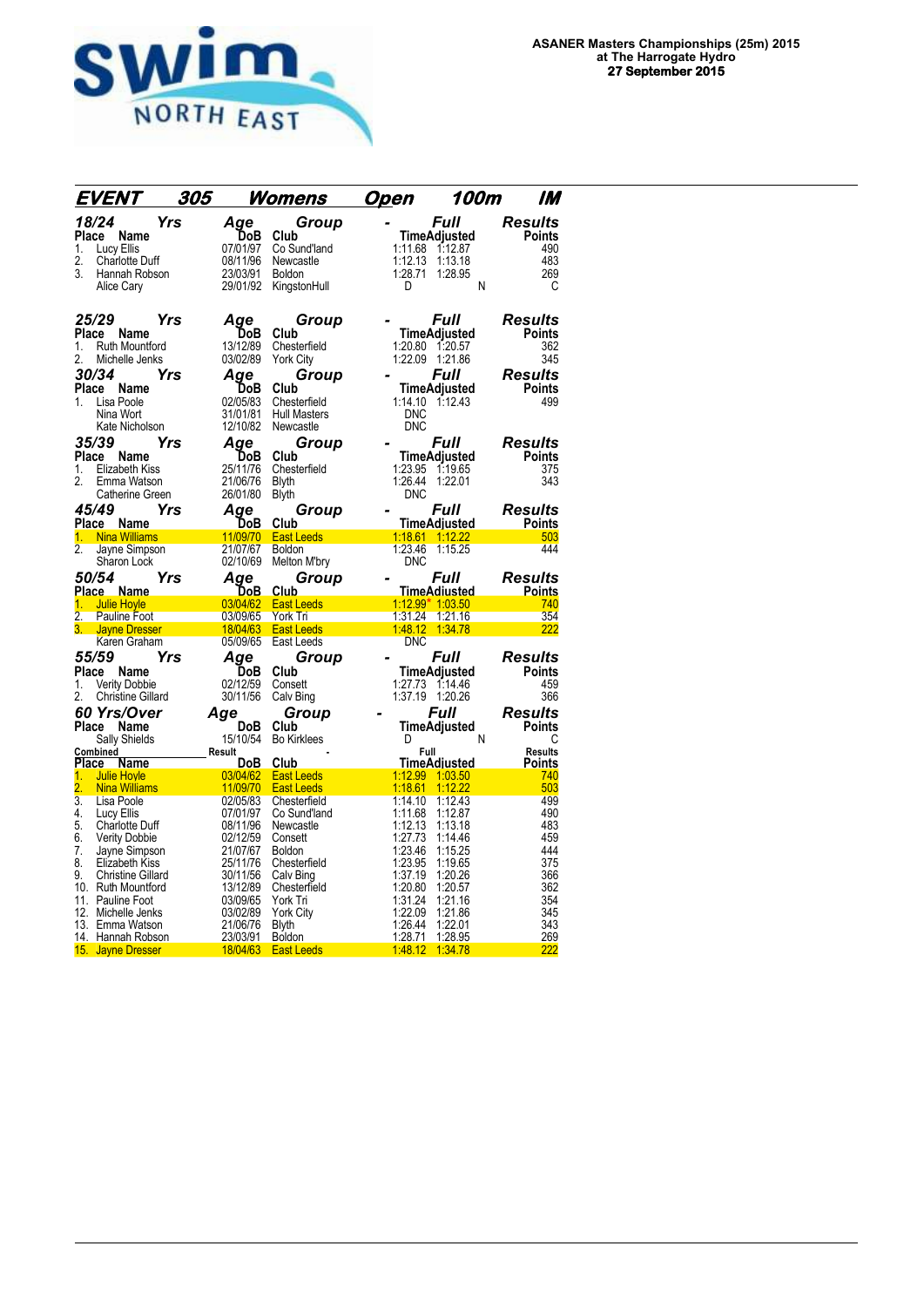

| EVENT                                                | 306                                                   | <b>Mens/Womens</b>                           |                                        | <u>Open</u> | 200m                 |                   | <b>Breaststroke</b>                      |
|------------------------------------------------------|-------------------------------------------------------|----------------------------------------------|----------------------------------------|-------------|----------------------|-------------------|------------------------------------------|
| <b>MENS</b>                                          | 18/24                                                 | <b>Yrs</b>                                   | Age                                    | Group       |                      | Full              | <b>Results</b>                           |
| Place Name                                           |                                                       | DoB Club                                     | TimeAdjusted                           |             | <b>Points</b>        | 50                | 100<br>150                               |
| 1.                                                   | Joshua Campbell 06/06/97 Co Sund'land                 |                                              | 2:38.88 2:41.52                        |             | 416                  | 36.72             | 1:17.42<br>1:58.51                       |
| 2.<br>Kieran Peart                                   |                                                       | 02/05/97 Co Sund'land                        | 2:50.85 2:53.69                        |             | 335                  | 37.42             | 1:19.91<br>2:05.35                       |
| <b>MENS</b>                                          | 25/29<br>$\overline{D}$ DoB Club                      | <b>Yrs</b>                                   | Age                                    | Group       | Points               | Full<br>50        | <b>Results</b><br>100<br>150             |
| Place Name<br><b>James Warren</b>                    |                                                       | 21/04/90 East Leeds                          | TimeAdjusted<br>2:48.39 2:48.39        |             | 368                  | 37.04             | 1:19.59<br>2:03.91                       |
| 2. Richard Jagger                                    | 11/04/89                                              | <b>East Leeds</b>                            |                                        |             | 140                  |                   |                                          |
| Andrew Benson                                        | 07/08/89 Bathgate                                     |                                              | <b>DNC</b>                             |             |                      |                   |                                          |
| <b>MENS</b>                                          | 30/34                                                 | <b>Yrs</b>                                   | Age                                    | Group       |                      | Full              | <b>Results</b>                           |
| Place Name                                           | <b>DoB</b><br>24/10/83                                | Club                                         | <b>TimeAdjusted</b><br>2:31.30 2:27.90 |             | <b>Points</b>        | 50                | 100<br>150                               |
| 1. Alexander Pitcher<br>David Holmes<br>David Holmes |                                                       | Harrogate<br>26/09/82 East Leeds             | <b>DNC</b>                             |             | 543                  | 33.21             | 1:51.20<br>1:11.16                       |
| <b>MENS</b>                                          | 35/39                                                 | <b>Yrs</b>                                   | Age Group                              |             |                      | Full              | <b>Results</b>                           |
| Place Name                                           |                                                       | DoB Club                                     | <b>TimeAdjusted</b>                    |             | <b>Points</b>        | 50                | 150<br>100                               |
| Ben Harkin                                           |                                                       | 05/12/78 Chesterfield                        | <b>DNC</b>                             |             |                      |                   |                                          |
| <b>MENS</b>                                          | 45/49                                                 | Yrs                                          | Age                                    | Group       |                      | <b>Full</b>       | <b>Results</b>                           |
| Place Name                                           |                                                       | DoB Club                                     | TimeAdjusted                           |             | <b>Points</b>        | 50                | 150<br>100                               |
| 1. Alexander Gage                                    | 23/05/69 Chesterfield                                 |                                              | 3:47.98 3:28.19                        |             | 194                  |                   |                                          |
| <b>MENS</b><br>Place Name                            | 50/54                                                 | <b>Yrs</b><br>DoB Club                       | Age Group<br>TimeAdjusted              |             | <b>Points</b>        | Full<br>50        | <b>Results</b><br>150<br>100             |
| Craig Heggie<br>1.                                   |                                                       |                                              | 2:48.00 2:26.15                        |             | 562                  | 38.25             | 1:21.47<br>1:51.54                       |
| 2.<br>Kevin Smith                                    | 23/02/62 Copeland<br>02/06/64 AJ Newca                | 02/06/64 AJ Newcastle                        | 2:51.33 2:31.31                        |             | 507                  | 39.55             | 1:22.88<br>2:07.21                       |
| 3.<br>Steven Goodall                                 | 30/07/65                                              | Chesterfield                                 | 2:58.48 2:38.75                        |             | 439                  | 39.80             | 1:25.00<br>2:11.20                       |
| <b>MENS</b>                                          | 55/59                                                 | <b>Yrs</b>                                   | Age                                    | Group       |                      | <b>Full</b>       | <b>Results</b>                           |
| Place Name                                           |                                                       | DoB Club<br>29/05/60 Thornaby                | TimeAdjusted<br>3:03.51 2:37.08        |             | <b>Points</b><br>453 | 50<br>41.18       | 100<br>150<br>1:27.61<br>2:16.37         |
| Michael<br>1.                                        | Watson                                                |                                              |                                        |             |                      |                   |                                          |
| <b>MENS</b><br>Place Name                            | 60                                                    | <b>Yrs/Over</b><br>DoB Club                  | <b>TimeAdjusted</b>                    | Age Group   | <b>Points</b>        | <b>Full</b><br>50 | <b>Results</b><br>100<br>150             |
| Graham Padgett<br>1.                                 | 13/12/47                                              | Warr'ton Dol                                 | 3:29.15 2:35.76                        |             | 464                  | 47.39             | 1:40.21<br>2:34.56                       |
| 2.<br>Norman Stephenson                              | 10/07/44                                              | Co Sund'land                                 | 3:38.45 2:35.73                        |             | 465                  | 47.66             | 1:43.73<br>2:42.06                       |
| <b>MENS</b><br>Place<br>Name                         | Combined                                              | DoB Club                                     | Result<br>TimeAdjusted                 |             | Points               | Full<br>50        | <b>Results</b><br>100<br>150             |
| 1.<br>Craig Heggie                                   |                                                       | 23/02/62 Copeland                            | 2:48.00 2:26.15                        |             | 562                  | 38.25             | 1:21.47<br>1:51.54                       |
| 2.<br>Alexander Pitcher                              | 24/10/83                                              | Harrogate                                    | 2:31.30 2:27.90                        |             | 543                  | 33.21             | 1:11.16<br>1:51.20                       |
| 3.<br>Kevin Smith<br>Norman Stephenson               | 10/07/44                                              | 02/06/64 AJ Newcastle                        | 2:51.33 2:31.31<br>3:38.45             | 2:35.73     | 507<br>465           | 39.55<br>47.66    | 1:22.88<br>2:07.21<br>1:43.73<br>2:42.06 |
| 4.<br>5.<br>Graham Padgett                           | 13/12/47                                              | Co Sund'land<br>Warr'ton Dol                 | 3:29.15 2:35.76                        |             | 464                  | 47.39             | 1:40.21<br>2:34.56                       |
| 6.<br>Michael Watson                                 | 29/05/60                                              | Thornaby                                     | 3:03.51                                | 2:37.08     | 453                  | 41.18             | 1:27.61<br>2:16.37                       |
| 7.<br>Steven Goodall                                 | 30/07/65                                              | Chesterfield                                 | 2:58.48                                | 2:38.75     | 439                  | 39.80             | 1:25.00<br>2:11.20                       |
| 8.<br>Joshua Campbell<br>9.<br><b>James Warren</b>   |                                                       | 06/06/97 Co Sund'land<br>21/04/90 East Leeds | 2:38.88 2:41.52<br>2:48.39             | 2:48.39     | 416<br>368           | 36.72<br>37.04    | 1:17.42<br>1:58.51<br>1:19.59<br>2:03.91 |
| 10. Kieran Peart                                     |                                                       | 02/05/97 Co Sund'land                        | 2:50.85 2:53.69                        |             | 335                  | 37.42             | 1:19.91<br>2:05.35                       |
| 11. Alexander Gage                                   | 23/05/69 Chesterfield<br>11/04/89 East Leeds          | 23/05/69 Chesterfield                        | 3:47.98 3:28.19                        |             | 194                  |                   |                                          |
| 12. Richard Jagger                                   |                                                       |                                              | $3.5263$ $3.51.97$                     |             | 140                  |                   |                                          |
| <b>WOMENS</b><br>Place Name                          | 18/24                                                 | Yrs                                          | Age<br>TimeAdjusted                    | Group       | Points               | <b>Full</b><br>50 | <b>Results</b><br>100<br>150             |
| 1.<br>Lucy Ellis                                     | <b>DoB Club</b><br>07/01/97 Co Sur<br>31/05/94 Thirsk | 07/01/97 Co Sund'land                        | 2:56.96 2:59.90                        |             | 418                  | 40.23             | 2:11.05<br>1:25.07                       |
| 2. Claudine Wivell                                   |                                                       | 31/05/94 Thirsk WH                           | 3:09.00 3:10.93                        |             | 350                  | 42.42             | 1:29.91<br>2:19.50                       |
| <b>WOMENS</b>                                        | 45/49                                                 | <b>Yrs</b>                                   | Age                                    | Group       |                      | Full              | <b>Results</b>                           |
| Place Name                                           |                                                       | DoB Club                                     | TimeAdjusted                           |             | <b>Points</b>        | 50                | 100<br>150                               |
| 1.<br>Sharon Lock<br>2.<br>Elizabeth Shaw            | 02/10/69<br>21/11/66                                  | Melton M'bry<br>Otter                        | 3:01.39 2:45.65<br>3:20.38 2:59.47     |             | 536<br>421           | 41.62<br>48.37    | 1:27.93<br>2:15.02<br>1:43.76<br>2:45.22 |
| Lynne Dawson                                         | 21/07/67                                              | Chapeltown                                   | <b>DNC</b>                             |             |                      |                   |                                          |
| <b>WOMENS</b>                                        | 55/59                                                 | Yrs                                          | Aqe                                    | Group       |                      | Full              | <b>Results</b>                           |
| Place Name                                           |                                                       | DoB Club                                     | TimeAdjusted                           |             | <b>Points</b>        | 50                | 150<br>100                               |
| Carol Boagey<br>1.                                   | 04/09/59                                              | AFSHartlepol                                 | 3:28.92 2:57.32                        |             | 437                  | 47.16             | 2:34.49<br>1:39.83                       |
| WOMENS<br>Place Name                                 | Combined                                              | DoB Club                                     | Result<br><b>TimeAdjusted</b>          |             | <b>Points</b>        | Full<br>50        | Results<br>150<br>100                    |
| Sharon Lock<br>1.                                    | 02/10/69                                              | Melton M'bry                                 | 3:01.39 2:45.65                        |             | 536                  | 41.62             | 1:27.93<br>2:15.02                       |
| 2.<br>Carol Boagey<br>Shaw                           |                                                       | 04/09/59 AFSHartlepol                        | 3:28.92 2:57.32                        |             | 437                  | 47.16             | 1:39.83<br>2:34.49                       |
| 3.<br>Elizabeth<br>4.<br>Lucy Ellis                  | 21/11/66 Otter<br>07/01/97                            | Co Sund'land                                 | 3:20.38 2:59.47<br>2:56.96 2:59.90     |             | 421<br>418           | 48.37<br>40.23    | 1:43.76<br>2:45.22<br>1:25.07<br>2:11.05 |
| 5. Claudine Wivell                                   | 31/05/94                                              | Thirsk WH                                    | 3:09.00 3:10.93                        |             | 350                  | 42.42             | 1:29.91<br>2:19.50                       |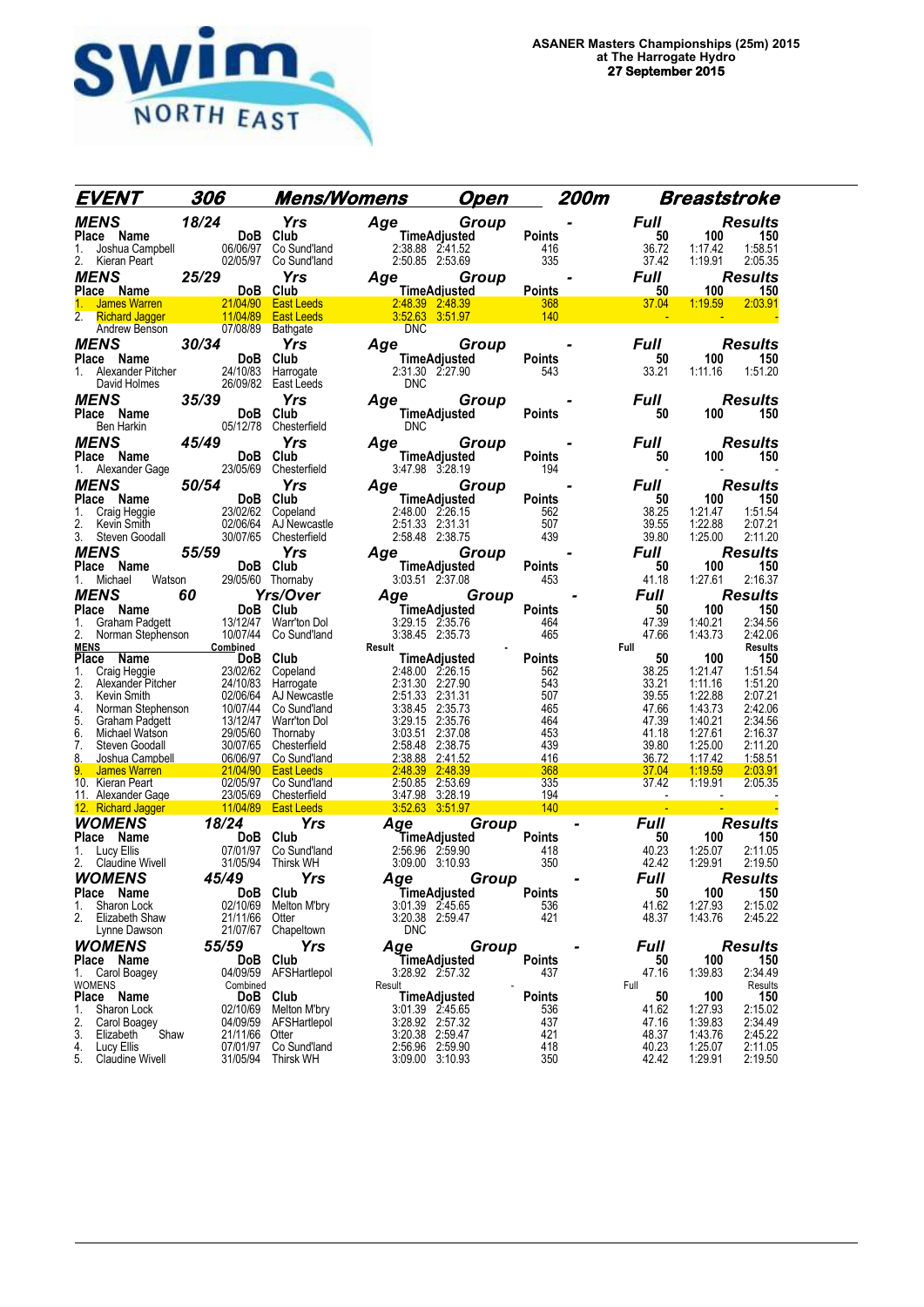

| EVENT<br>307                                          |     | <u>Mens</u><br><u>Open</u> |                                  |  | 50m                             |                    | <b>Butterfly</b>                |  |  |
|-------------------------------------------------------|-----|----------------------------|----------------------------------|--|---------------------------------|--------------------|---------------------------------|--|--|
| 18/24<br>Place<br>Name                                | Yrs | Age<br>DoB                 | Group<br>Club                    |  | TimeAdjusted                    | Full               | <b>Results</b><br><b>Points</b> |  |  |
| 1.<br>Adam Taylor                                     |     | 29/06/96                   | Co Sund'land                     |  | 25.39                           | 25.76              | 606                             |  |  |
| 2.<br>Jack Bridge                                     |     | 12/05/94                   | Co Sund'land                     |  | 30.76                           | 31.07              | 345                             |  |  |
| 3.<br>Joel Hudson                                     |     | 15/05/97                   | Chesterfield                     |  | 32.49                           | 33.03              | 287                             |  |  |
| 4.<br>Josef Craig                                     |     | 17/02/97                   | Co Sund'land                     |  | 34.67                           | 35.25              | 236                             |  |  |
| 25/29                                                 | Yrs | Age                        | Group                            |  |                                 | Full               | Results                         |  |  |
| Place<br><b>Name</b><br>1. Richard Jagger             |     | DoB                        | Club<br>11/04/89 East Leeds      |  | TimeAdjusted<br>27.33           | 27.25              | <b>Points</b><br>512            |  |  |
| $\overline{2}$ .<br>Andrew Benson                     |     | 07/08/89                   | Bathgate                         |  | 29.19                           | 29.11              | 419                             |  |  |
| 3.<br><b>James Warren</b>                             |     | 21/04/90                   | <b>East Leeds</b>                |  | 30.11                           | 30.11              | 379                             |  |  |
| <b>Jack Chambers</b>                                  |     | 13/04/88                   | Chesterfield                     |  | <b>DNC</b>                      |                    |                                 |  |  |
| Joshua Spencer                                        |     | 04/07/89                   | East Leeds                       |  | <b>DNC</b>                      |                    |                                 |  |  |
| <i><b>30/34</b></i>                                   | Yrs | Aqe                        | Group                            |  |                                 | <i><b>Full</b></i> | Results                         |  |  |
| Place Name<br><b>Alistair Crawford</b><br>1.          |     | DoB.<br>01/02/84           | <b>Club</b><br><b>East Leeds</b> |  | <u>TimeAdiusted</u><br>$25.41*$ | 24.93              | <b>Points</b><br>668            |  |  |
| 2.<br>Philip Muspratt                                 |     | 13/02/85                   | <b>Utd Bristol</b>               |  | 31.10                           | 30.62              | 360                             |  |  |
| 35/39                                                 | Yrs | Aqe                        | Group                            |  |                                 | Full               | <b>Results</b>                  |  |  |
| Place<br>Name                                         |     | DoB                        | Club                             |  | TimeAdjusted                    |                    | <b>Points</b>                   |  |  |
| 1.<br><b>Ben Harkin</b>                               |     | 05/12/78                   | Chesterfield                     |  | 27.40                           | 26.24              | 573                             |  |  |
| 2.<br>David Staniforth                                |     | 13/05/80                   | <b>Hull Masters</b>              |  | 30.56                           | 29.52              | 402                             |  |  |
| $\overline{3}$ .<br>Christopher Toop                  |     | 20/03/76                   | Co Sund'land                     |  | 34.54<br>37.35                  | 32.77              | 294                             |  |  |
| 4.<br><b>Mathew Blakely</b><br>Kris Capperauld        |     | 05/05/79<br>03/02/79       | Blyth<br>York Tri                |  | <b>DNC</b>                      | 35.93              | 223                             |  |  |
| Tim Buckley                                           |     | 27/01/80                   | York Tri                         |  | <b>DNC</b>                      |                    |                                 |  |  |
| lan Taylor                                            |     | 12/04/76                   | Stockton                         |  | <b>DNC</b>                      |                    |                                 |  |  |
| <b>Neil Shutt</b>                                     |     | 30/10/76                   | Co Sund'land                     |  | <b>DNC</b>                      |                    |                                 |  |  |
| Rob Lilley                                            |     | 26/04/76                   | East Leeds                       |  | <b>DNC</b>                      |                    |                                 |  |  |
| 40/44                                                 | Yrs | Age                        | Group                            |  |                                 | Full               | Results                         |  |  |
| Place<br><b>Name</b><br>Philip Hawkrigg<br>1.         |     | DoB<br>07/11/75            | Club<br>Copeland                 |  | TimeAdjusted<br>31.60           | 29.84              | <b>Points</b><br>389            |  |  |
| 2.<br>Jon Blackburn                                   |     | 08/04/75                   | Stockton                         |  | 32.90                           | 31.06              | 345                             |  |  |
| Alan Weddell                                          |     | 16/03/72                   | Newcastle                        |  | <b>DNC</b>                      |                    |                                 |  |  |
| 45/49                                                 | Yrs | Age                        | Group                            |  |                                 | Full               | Results                         |  |  |
| Place<br>Name                                         |     | DoB                        | Club                             |  | TimeAdjusted                    |                    | <b>Points</b>                   |  |  |
| 1.<br>Mark Mayes                                      |     | 03/01/66                   | AFSHartlepol                     |  | 38.80                           | 34.75              | 246                             |  |  |
| Paul Clemence                                         |     | 19/06/70                   | East Leeds                       |  | <b>DNC</b>                      |                    |                                 |  |  |
| <i><b>50/54</b></i>                                   | Yrs | Age                        | Group                            |  |                                 | <i><b>Full</b></i> | Results                         |  |  |
| Place Name<br><b>David Emerson</b><br>1.              |     | DoB<br>20/04/62            | Club<br><b>East Leeds</b>        |  | TimeAdiusted<br>27.86           | 24.24              | <b>Points</b><br>727            |  |  |
| $\overline{2}$ .<br>Steven Goodall                    |     | 30/07/65                   | Chesterfield                     |  | 29.78                           | 26.49              | 557                             |  |  |
| 3.<br>Anthony Fawthrop                                |     | 09/06/62                   | <b>Bo Kirklees</b>               |  | 33.82                           | 29.42              | 406                             |  |  |
| 4.<br><b>Arthur Aplin</b>                             |     | 28/05/63                   | Newcastle                        |  | 37.28                           | 32.68              | 296                             |  |  |
| 5.<br>Stephen Tyler                                   |     | 28/04/64                   | Colne                            |  | 37.90                           | 33.47              | 276                             |  |  |
| 55/59                                                 | Yrs | Age                        | Group                            |  |                                 | Full               | Results                         |  |  |
| Place<br>Name<br>David Bradford<br>1.                 |     | DoB<br>04/03/58            | Club<br>Chesterfield             |  | TimeAdjusted<br>33.50           | 28.18              | <b>Points</b><br>462            |  |  |
| 2.<br>lan Harman                                      |     | 18/11/59                   | <b>Hull Masters</b>              |  | 33.51                           | 28.44              | 450                             |  |  |
| Peter French                                          |     | 01/11/58                   | Newcastle                        |  | D                               |                    | N<br>C                          |  |  |
| 60 Yrs/Over                                           |     | Age                        | Group                            |  |                                 | Full               | Results                         |  |  |
| Place Name                                            |     | <b>DoB</b>                 | Club                             |  | TimeAdjusted                    |                    | Points                          |  |  |
| Alex Brown<br>1.                                      |     | 08/09/44                   | <b>Blyth</b>                     |  | 41.19                           | 29.36              | 409                             |  |  |
| 2.<br>Norman Stephenson<br>3.<br><b>Kevin Sellors</b> |     | 10/07/44<br>08/09/50       | Co Sund'land<br>Matlock          |  | 43.16<br>48.98                  | 30.77<br>37.91     | 355<br>190                      |  |  |
| <b>Graeme Shutt</b>                                   |     | 27/01/49                   | Co Sund'land                     |  | <b>DNC</b>                      |                    |                                 |  |  |
|                                                       |     |                            |                                  |  |                                 |                    |                                 |  |  |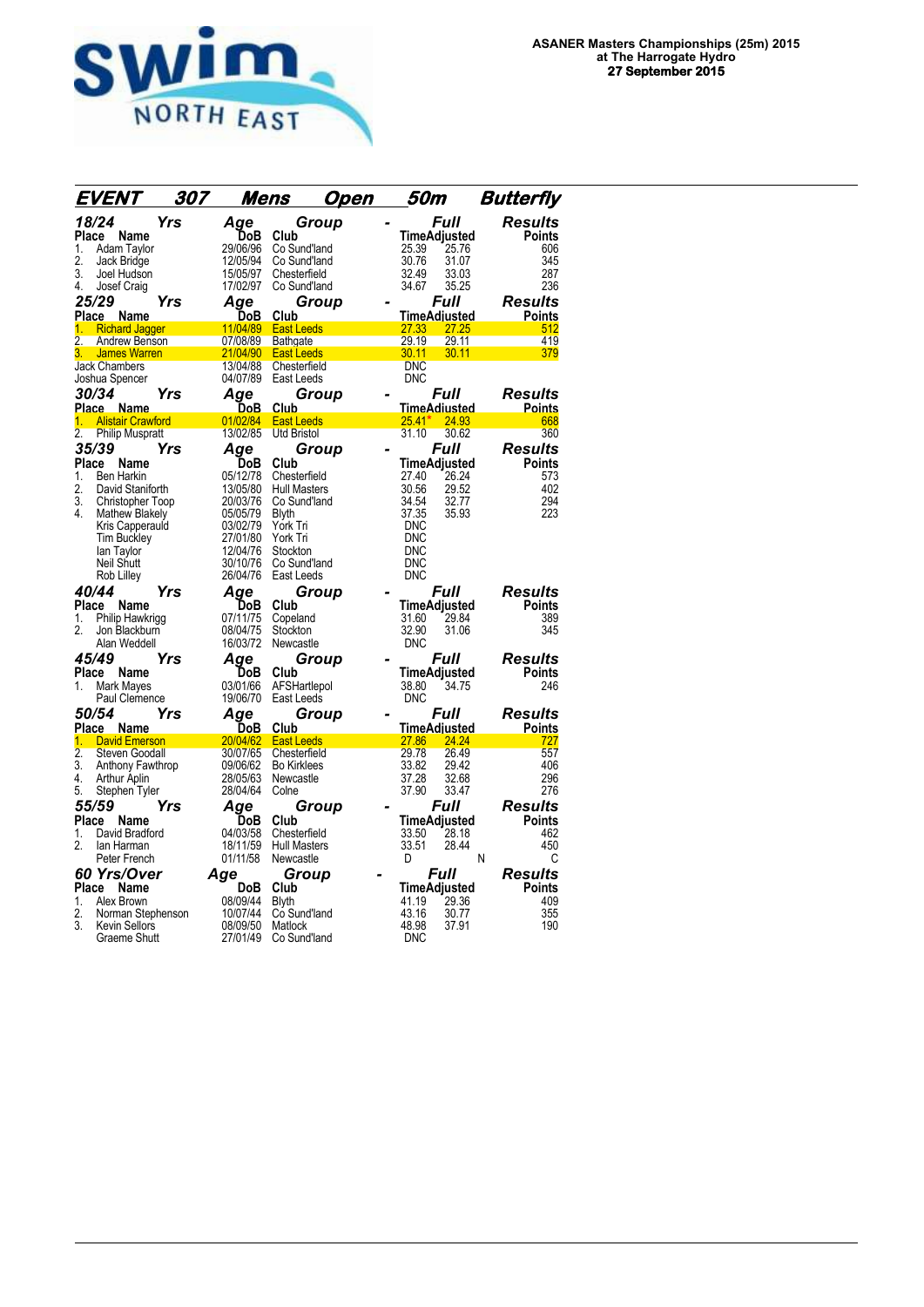

|                              | <b>EVENT</b>                                                 | 307 | <u>Mens</u>                      |                                                      | Open | 50m                     |                         | <b>Butterfly</b>                |
|------------------------------|--------------------------------------------------------------|-----|----------------------------------|------------------------------------------------------|------|-------------------------|-------------------------|---------------------------------|
| <b>Place</b>                 | Combined<br>Name                                             |     | Result<br>DoB                    | Club                                                 |      | Full                    | TimeAdjusted            | <b>Results</b><br><b>Points</b> |
| 2.                           | <b>David Emerson</b><br><b>Alistair Crawford</b>             |     | 20/04/62<br>01/02/84             | <b>East Leeds</b><br><b>East Leeds</b>               |      | 27.86<br>25.41          | 24.24<br>24.93          | 727<br>668                      |
| $\overline{3}$ .<br>4.       | Adam Taylor<br>Ben Harkin                                    |     | 29/06/96<br>05/12/78             | Co Sund'land<br>Chesterfield                         |      | 25.39<br>27.40          | 25.76<br>26.24          | 606<br>573                      |
| 5.<br>6.                     | Steven Goodall<br><b>Richard Jagger</b>                      |     | 30/07/65<br>11/04/89             | Chesterfield<br>East Leeds                           |      | 29.78<br>27.33          | 26.49<br>27.25          | 557<br>512                      |
| $\overline{7}$ .<br>8.<br>9. | David Bradford<br>lan Harman<br>Andrew Benson                |     | 04/03/58<br>18/11/59<br>07/08/89 | Chesterfield<br><b>Hull Masters</b><br>Bathgate      |      | 33.50<br>33.51<br>29.19 | 28.18<br>28.44<br>29.11 | 462<br>450<br>419               |
| 10.<br>11.                   | Alex Brown<br>Anthony Fawthrop                               |     | 08/09/44<br>09/06/62             | <b>Blyth</b><br><b>Bo</b> Kirklees                   |      | 41.19<br>33.82          | 29.36<br>29.42          | 409<br>406                      |
| 12.<br>13.<br>14.            | David Staniforth<br>Philip Hawkrigg<br><b>James Warren</b>   |     | 13/05/80<br>07/11/75<br>21/04/90 | <b>Hull Masters</b><br>Copeland<br><b>East Leeds</b> |      | 30.56<br>31.60<br>30.11 | 29.52<br>29.84<br>30.11 | 402<br>389<br>379               |
| 15.<br>16.<br>17.            | <b>Philip Muspratt</b><br>Norman Stephenson<br>Jon Blackburn |     | 13/02/85<br>10/07/44<br>08/04/75 | <b>Utd Bristol</b><br>Co Sund'land<br>Stockton       |      | 31.10<br>43.16<br>32.90 | 30.62<br>30.77<br>31.06 | 360<br>355<br>345               |
| 18.<br>19.<br>20.            | Jack Bridge<br>Arthur Aplin<br>Christopher Toop              |     | 12/05/94<br>28/05/63<br>20/03/76 | Co Sund'land<br>Newcastle<br>Co Sund'land            |      | 30.76<br>37.28<br>34.54 | 31.07<br>32.68<br>32.77 | 345<br>296<br>294               |
| 21.<br>22.<br>23.            | Joel Hudson<br>Stephen Tyler<br>Mark Mayes                   |     | 15/05/97<br>28/04/64<br>03/01/66 | Chesterfield<br>Colne<br>AFSHartlepol                |      | 32.49<br>37.90<br>38.80 | 33.03<br>33.47<br>34.75 | 287<br>276<br>246               |
| 24.<br>25.<br>26.            | Josef Craig<br><b>Mathew Blakely</b><br><b>Kevin Sellors</b> |     | 17/02/97<br>05/05/79<br>08/09/50 | Co Sund'land<br>Blyth<br>Matlock                     |      | 34.67<br>37.35<br>48.98 | 35.25<br>35.93<br>37.91 | 236<br>223<br>190               |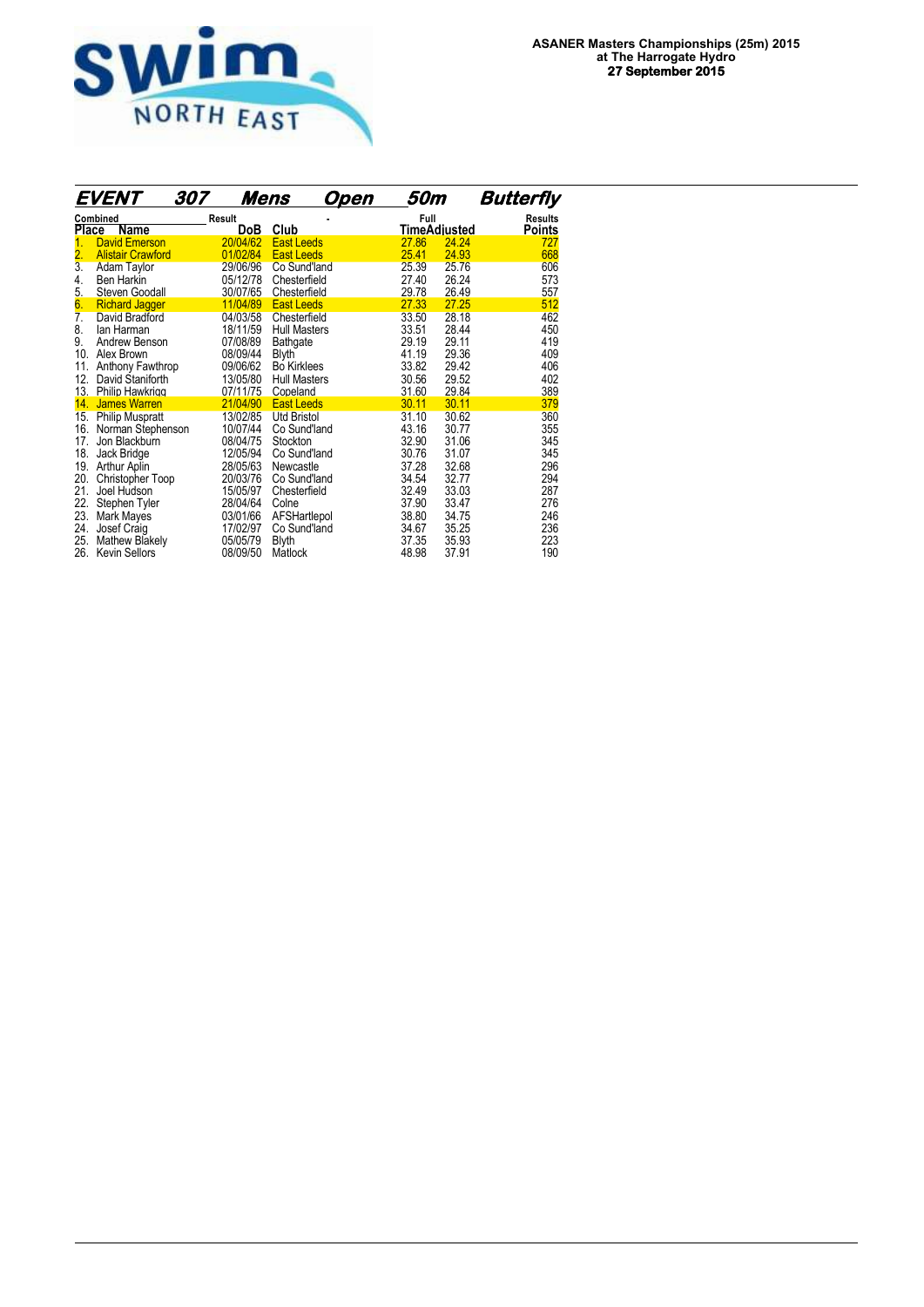

| EVENT                                                | 308 |                      | <u>Womens</u>                | Open | 50m            |                             | <b>Butterfly</b>         |
|------------------------------------------------------|-----|----------------------|------------------------------|------|----------------|-----------------------------|--------------------------|
| 18/24                                                | Yrs | Aqe                  | Group                        |      |                | Full                        | <b>Results</b>           |
| Place<br>Name                                        |     | DoB                  | Club                         |      | 31.34          | TimeAdjusted<br>31.80       | <b>Points</b>            |
| <b>Charlotte Duff</b><br>1.<br>2.<br>Lucy Recchia    |     | 08/11/96<br>13/03/91 | Newcastle<br>New Earswick    |      | 33.51          | 33.60                       | 450<br>382               |
| Alice Cary                                           |     | 29/01/92             | KingstonHull                 |      | <b>DNC</b>     |                             |                          |
| 25/29                                                | Yrs | Aqe                  | Group                        |      |                | <i><b>Full</b></i>          | Results                  |
| Place Name                                           |     | DoB                  | Club                         |      |                | TimeAdjusted                | <b>Points</b>            |
| 1.<br><b>Emily Charlton</b>                          |     | 20/11/87             | Newcastle                    |      | 33.41          | 33.11                       | 399                      |
| 2.<br>Michelle Jenks                                 |     | 03/02/89             | <b>York City</b>             |      | 37.90          | 37.79                       | 268                      |
| 30/34                                                | Yrs | Age                  | Group                        |      |                | Full                        | Results                  |
| Place Name<br>Jennifer Dobson<br>1.                  |     | DoB<br>10/08/83      | Club<br><b>Blyth</b>         |      | 36.57          | TimeAdjusted<br>35.75       | <b>Points</b><br>317     |
| Lisa Poole                                           |     | 02/05/83             | Chesterfield                 |      | <b>DNC</b>     |                             |                          |
| Kate Nicholson                                       |     | 12/10/82             | Newcastle                    |      | <b>DNC</b>     |                             |                          |
| 35/39                                                | Yrs | Age                  | Group                        |      |                | Full                        | Results                  |
| Place Name                                           |     | <b>DoB</b>           | Club                         |      |                | TimeAdjusted                | <b>Points</b>            |
| Elizabeth Kiss<br>1.                                 |     | 25/11/76             | Chesterfield                 |      | 35.53          | 33.71                       | 378                      |
| 40/44                                                | Yrs | Aqe                  | Group                        |      |                | Full                        | Results                  |
| Place Name<br>1. Philippa Rickard                    |     | DoB                  | Club<br>14/01/71 East Leeds  |      |                | TimeAdjusted<br>30.13 27.84 | <b>Points</b><br>671     |
| 45/49                                                | Yrs | Age                  | Group                        |      |                | Full                        | Results                  |
| Place Name                                           |     | DoB                  | Club                         |      |                | <u>TimeAdiusted</u>         | <b>Points</b>            |
| 1. Nina Williams                                     |     | 11/09/70             | <b>East Leeds</b>            |      | $34.35*$       | 31.56                       | 460                      |
| $\overline{2}$<br>Sharon Lock                        |     | 02/10/69             | <b>Melton M'bry</b>          |      | 39.22          | 35.82                       | 315                      |
| Lynne Dawson                                         |     | 21/07/67             | Chapeltown                   |      | <b>DNC</b>     |                             |                          |
| <i><b>50/54</b></i>                                  | Yrs | Aqe                  | Group                        |      |                | Full                        | <b>Results</b>           |
| Place Name<br><b>Julie Hovle</b><br>1.               |     | DoB.<br>03/04/62     | Club<br><b>East Leeds</b>    |      | $32.31*$       | TimeAdiusted<br>28.11       | <b>Points</b><br>652     |
| $\overline{2}$ .<br>Carolyn Irvine                   |     | 29/10/63             | <b>Bo Kirklees</b>           |      | 38.81          | 34.02                       | 368                      |
| Pauline Foot                                         |     | 03/09/65             | York Tri                     |      | <b>DNC</b>     |                             |                          |
| Karen Graham                                         |     | 05/09/65             | East Leeds                   |      | <b>DNC</b>     |                             |                          |
| 55/59                                                | Yrs | Aqe                  | Group                        |      |                | Full                        | Results                  |
| Place<br>Name                                        |     | DoB                  | Club                         |      |                | TimeAdjusted                | <b>Points</b>            |
| 1.<br>Carol Boagey<br>2.<br>Verity Dobbie            |     | 04/09/59<br>02/12/59 | AFSHartlepol<br>Consett      |      | 42.96<br>43.16 | 36.46<br>36.63              | 298<br>294               |
| 3.<br><b>Christine Gillard</b>                       |     | 30/11/56             | Calv Bing                    |      | 45.12          | 37.26                       | 280                      |
| <b>60 Yrs/Over</b>                                   |     | Age                  | Group                        |      |                | Full                        | Results                  |
| Place<br>Name                                        |     | DoB                  | Club                         |      |                | TimeAdjusted                | Points                   |
| Patricia Jackson                                     |     | 04/03/47             | East Anglian                 |      | <b>DNC</b>     |                             |                          |
| Sally Shields                                        |     | 15/10/54             | <b>Bo Kirklees</b>           |      | <b>DNC</b>     |                             |                          |
| Combined<br>Place<br>Name                            |     | Result<br>DoB        | Club                         |      | Full           | TimeAdjusted                | <b>Results</b><br>Points |
| <b>Philippa Rickard</b><br>1.                        |     | 14/01/71             | <b>East Leeds</b>            |      | 30.13          | 27.84                       | 671                      |
| 2.<br><b>Julie Hovle</b>                             |     | 03/04/62             | <b>East Leeds</b>            |      | 32.31          | 28.11                       | 652                      |
| 3.<br><b>Nina Williams</b><br>4.                     |     | 11/09/70<br>08/11/96 | <b>East Leeds</b>            |      | 34.35<br>31.34 | 31.56<br>31.80              | 460<br>450               |
| <b>Charlotte Duff</b><br>5.<br><b>Emily Charlton</b> |     | 20/11/87             | Newcastle<br>Newcastle       |      | 33.41          | 33.11                       | 399                      |
| 6.<br>Lucy Recchia                                   |     | 13/03/91             | New Earswick                 |      | 33.51          | 33.60                       | 382                      |
| 7.<br>Elizabeth Kiss                                 |     | 25/11/76             | Chesterfield                 |      | 35.53          | 33.71                       | 378                      |
| 8.<br>Carolyn Irvine                                 |     | 29/10/63             | <b>Bo Kirklees</b>           |      | 38.81          | 34.02                       | 368                      |
| 9.<br>Jennifer Dobson<br>10. Sharon Lock             |     | 10/08/83<br>02/10/69 | <b>Blyth</b><br>Melton M'bry |      | 36.57<br>39.22 | 35.75<br>35.82              | 317<br>315               |
| 11. Carol Boagey                                     |     | 04/09/59             | AFSHartlepol                 |      | 42.96          | 36.46                       | 298                      |
| 12.<br><b>Verity Dobbie</b>                          |     | 02/12/59             | Consett                      |      | 43.16          | 36.63                       | 294                      |
| 13. Christine Gillard                                |     | 30/11/56             | Calv Bing                    |      | 45.12          | 37.26                       | 280                      |
| 14. Michelle Jenks                                   |     | 03/02/89             | <b>York City</b>             |      | 37.90          | 37.79                       | 268                      |